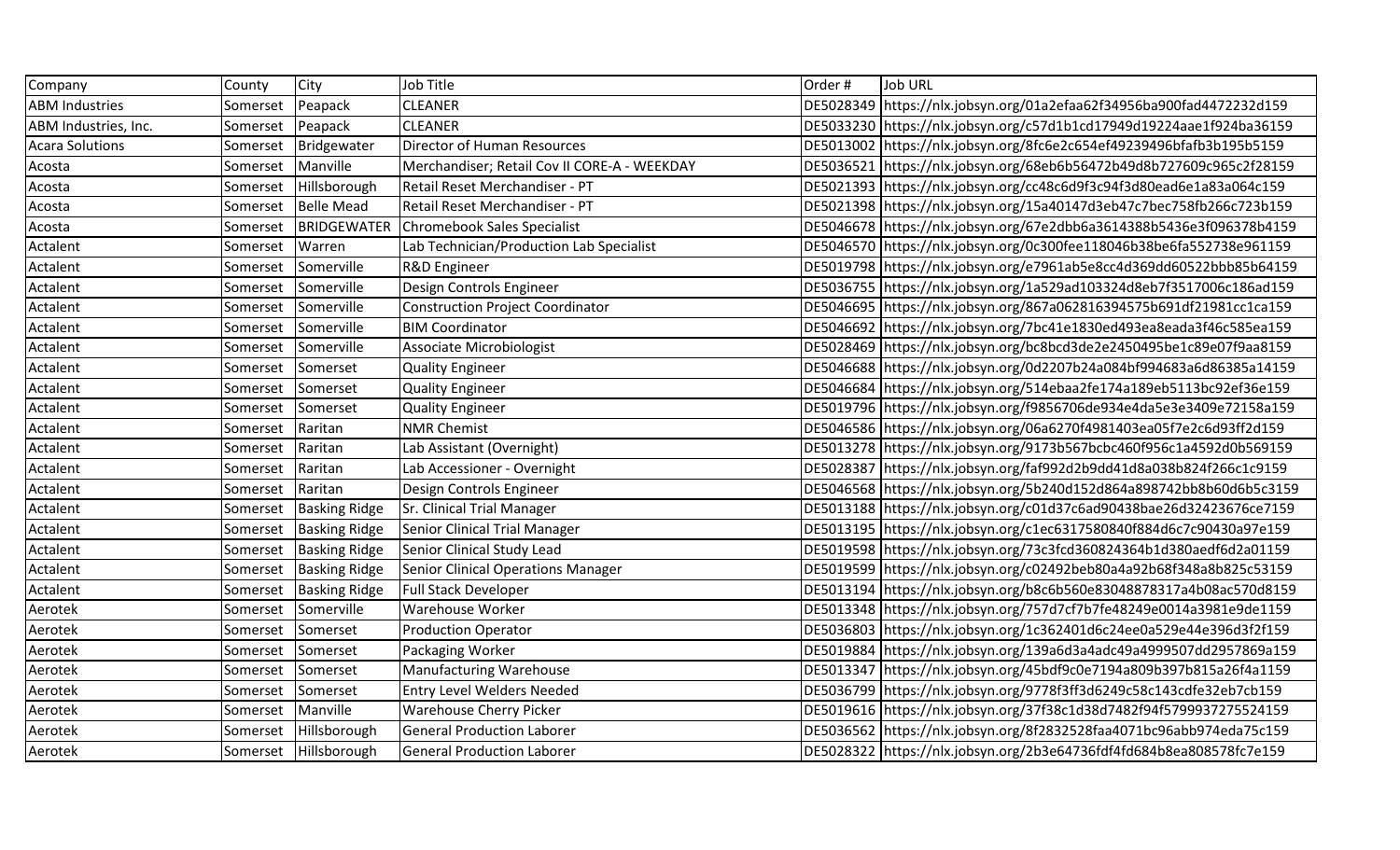| Aerotek                      | Somerset | Hillsborough        | General Production Laborer                                    | DE5019620 https://nlx.jobsyn.org/bf086c9316a74b60be2eb4f021dfa7bd159 |
|------------------------------|----------|---------------------|---------------------------------------------------------------|----------------------------------------------------------------------|
| Aerotek                      | Somerset | Hillsborough        | <b>General Production Laborer</b>                             | DE5019617 https://nlx.jobsyn.org/03adf8254d854e2d98e8c1e90bf401bf159 |
| Aerotek                      | Somerset | <b>Branchburg</b>   | Maintenance Technician Urgently Hiring                        | DE5036802 https://nlx.jobsyn.org/605824258a504ef3acddb98bc7e222e8159 |
| AIG                          | Somerset | Bedminster          | Part-time Advisor Assistant - Berkeley Heights/Bedminster, NJ | DE5028529 https://nlx.jobsyn.org/c1a6813b664d4d7895234373026f8433159 |
| Air Liquide USA LLC          | Somerset | Somerville          | Senior Process Development Engineer                           | DE5027024 https://nlx.jobsyn.org/5f93a0cc18bf4e689c11109fbe5edd43159 |
| Air Liquide USA LLC          | Somerset | Somerville          | Senior Manager - US Accounting                                | DE5035234 https://nlx.jobsyn.org/02c8f688d0a94df89b7ba92f80ca6a0c159 |
| Air Liquide USA LLC          | Somerset | Somerville          | Senior Electrical Engineer                                    | DE5026991 https://nlx.jobsyn.org/93860cbe257e4d8087ef69cfac68d1ba159 |
| Air Liquide USA LLC          | Somerset | Somerville          | Senior Capital Projects Manager                               | DE5027255 https://nlx.jobsyn.org/2b80eeb66f5f44b1b920db5d8f6c12a9159 |
| Air Liquide USA LLC          | Somerset | Somerville          | <b>R&amp;D Chemist</b>                                        | DE5035173 https://nlx.jobsyn.org/5281adfc59ef4ec5892b0e00f19c81cb159 |
| Air Liquide USA LLC          | Somerset | Somerville          | Quality Control Chemist                                       | DE5045437 https://nlx.jobsyn.org/0beb769e209340598ceee9ec83e38146159 |
| Air Liquide USA LLC          | Somerset | Somerville          | <b>Production Technician</b>                                  | DE5027150 https://nlx.jobsyn.org/d4dc15886eb24d2c922fec6fbc8168c0159 |
| Air Liquide USA LLC          | Somerset | Somerville          | <b>Production Technician</b>                                  | DE5026960 https://nlx.jobsyn.org/5b639e74cd964aa5a48fe02a3e9b9d76159 |
| Air Liquide USA LLC          | Somerset | Somerville          | Production Engineer                                           | DE5027147 https://nlx.jobsyn.org/36ba473a1dd84b32a3a4c73dbf659de9159 |
| Air Liquide USA LLC          | Somerset | Somerville          | Management Accountant                                         | DE5027281 https://nlx.jobsyn.org/c1e9ca1930b44e1688a86c04c0e89b14159 |
| Air Liquide USA LLC          | Somerset | Somerville          | IT Lead-SAP S4 HANA Order To Cash                             | DE5026983 https://nlx.jobsyn.org/09eecf04dbce452a8441f7e7e310f3d9159 |
| Air Liquide USA LLC          | Somerset | Somerville          | IT Lead - SAP Production Planning                             | DE5027002 https://nlx.jobsyn.org/1af2ed11de414f2db48744ff24590bd4159 |
| Air Liquide USA LLC          | Somerset | Somerville          | <b>Customer Service Manager</b>                               | DE5026954 https://nlx.jobsyn.org/9b69580714ad46a88767480f199cf21a159 |
| Air Liquide USA LLC          | Somerset | Branchburg          | Senior Process Development Engineer                           | DE5013358 https://nlx.jobsyn.org/22750d65a6d745b88e60a3c30eb83c56159 |
| Air Liquide USA LLC          | Somerset | Branchburg          | Senior Manager - US Accounting                                | DE5028536 https://nlx.jobsyn.org/aee3c45c57ca4bb1bfcaed4ca44346a0159 |
| Air Liquide USA LLC          | Somerset | Branchburg          | Senior Electrical Engineer                                    | DE5013353 https://nlx.jobsyn.org/ed02f182c4a64c209f0602716ff3b85a159 |
| Air Liquide USA LLC          | Somerset | Branchburg          | Senior Capital Projects Manager                               | DE5013357 https://nlx.jobsyn.org/f0b1246585b84dfea56c8ae58b92bf0c159 |
| Air Liquide USA LLC          | Somerset | <b>Branchburg</b>   | <b>R&amp;D Chemist</b>                                        | DE5028534 https://nlx.jobsyn.org/37367dcd2ca04d2889569df2e20b6872159 |
| Air Liquide USA LLC          | Somerset | Branchburg          | Quality Control Chemist                                       | DE5028533 https://nlx.jobsyn.org/e3509ce4c0754f9386d3accb2530d909159 |
| Air Liquide USA LLC          | Somerset | Branchburg          | <b>Production Technician</b>                                  | DE5013356 https://nlx.jobsyn.org/15797d62dec64985b3adabded326079d159 |
| Air Liquide USA LLC          | Somerset | Branchburg          | <b>Production Technician</b>                                  | DE5013354 https://nlx.jobsyn.org/103e18252cfd4371bac7e2a309abfcdc159 |
| Air Liquide USA LLC          | Somerset | <b>Branchburg</b>   | <b>Production Engineer</b>                                    | DE5013352 https://nlx.jobsyn.org/dc933d4d8dfd41deac4f31b2e6b4311e159 |
| Air Liquide USA LLC          | Somerset | <b>Branchburg</b>   | Management Accountant                                         | DE5013351 https://nlx.jobsyn.org/08ecee7b972245df9a683550af0542e1159 |
| Air Liquide USA LLC          | Somerset | Branchburg          | IT Lead- SAP S4 HANA Order To Cash                            | DE5013359 https://nlx.jobsyn.org/b8e9629f4f6346e7a641cd8d25535c56159 |
| Air Liquide USA LLC          | Somerset | Branchburg          | IT Lead - SAP Production Planning                             | DE5013350 https://nlx.jobsyn.org/eea323bedc9d4cefb70914b84423a3c6159 |
| Air Liquide USA LLC          | Somerset | Branchburg          | <b>Customer Service Manager</b>                               | DE5013355 https://nlx.jobsyn.org/8f2e8b7be14d43269821c9b23d3fb370159 |
| Air Liquide USA LLC          | Somerset | Branchburg          | <b>Automation &amp; Controls Manager</b>                      | DE5046737 https://nlx.jobsyn.org/09b712f5e0e14f28813845780393d66e159 |
| All American at Hillsborough | Somerset | Hillsborough        | Dishwasher - Full-Time 1st Shift                              | DE0668095 https://nlx.jobsyn.org/c3aef2f0563a4b9ea41ac86d6b48a47c159 |
| <b>Allied Universal</b>      | Somerset | Somerville          | Security Shift Supervisor - Unarmed                           | DE5020395 https://nlx.jobsyn.org/8eaeda81889947ccb0d0a222ed8bed49159 |
| <b>Allied Universal</b>      |          | Somerset Somerville | Security Shift Supervisor - Unarmed                           | DE5020373 https://nlx.jobsyn.org/eb9320636ab940e5a4c94b5f10ac42fa159 |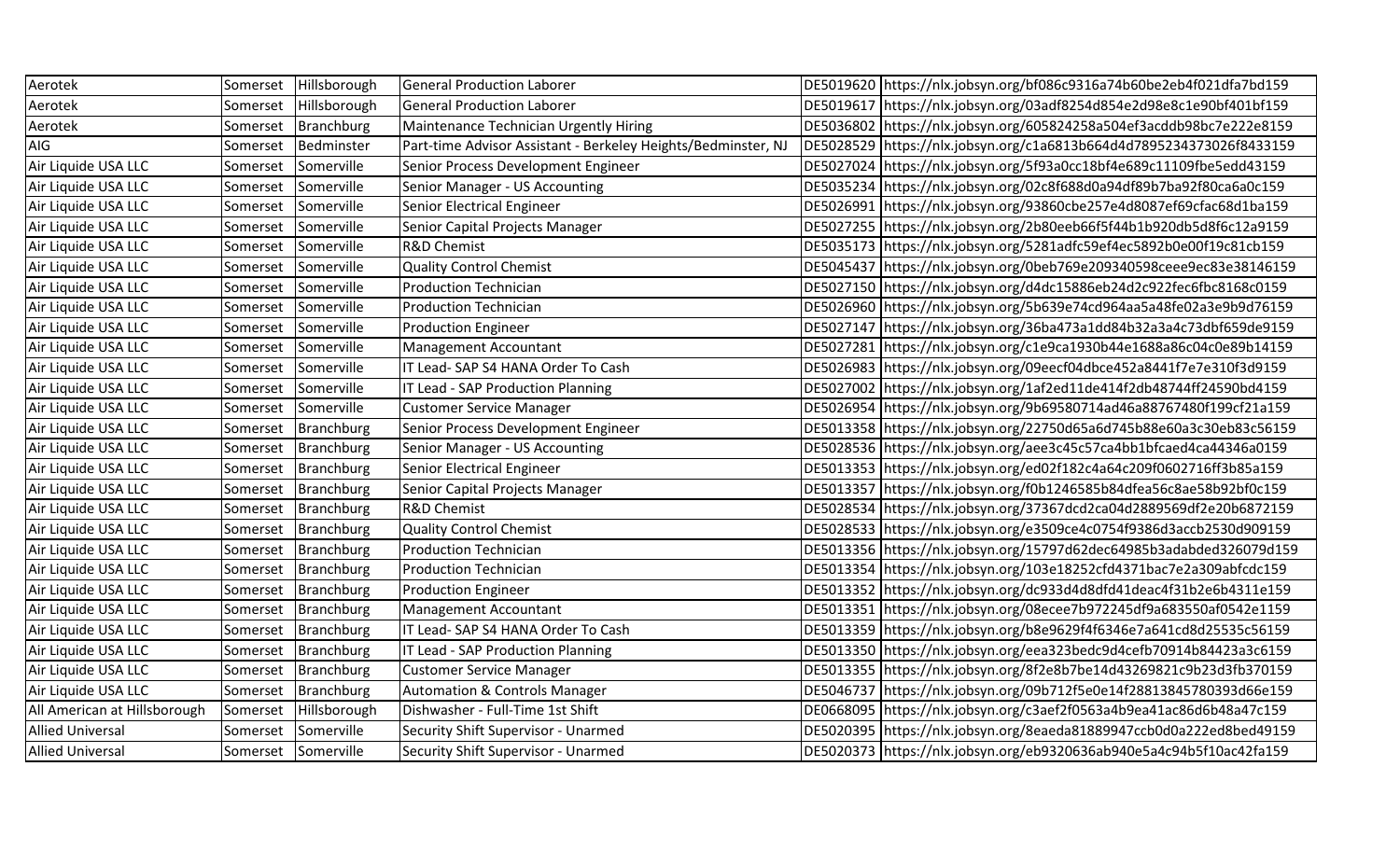| <b>Allied Universal</b> | Somerset | Somerville             | Security Officer - Retail                      | DE5020381 https://nlx.jobsyn.org/78ce68d60b3b49a6bbd93cf16c7cf551159 |
|-------------------------|----------|------------------------|------------------------------------------------|----------------------------------------------------------------------|
| <b>Allied Universal</b> | Somerset | Somerville             | Security Lobby Receptionist                    | DE5036963 https://nlx.jobsyn.org/00f09e22360a4cf397d11cf2035b6050159 |
| <b>Allied Universal</b> | Somerset | Somerville             | Security Guard PT W/E 1st Shift, and 3rd Shift | DE5036984 https://nlx.jobsyn.org/e326aefe4a074925936d06b0eff61ab4159 |
| <b>Allied Universal</b> | Somerset | Somerville             | Security Guard PT Sat and Sun 6:30 A - 2:30P   | DE5036956 https://nlx.jobsyn.org/cee68e31909e466bb5be6605d0c425f0159 |
| <b>Allied Universal</b> | Somerset | Somerville             | Security Guard PT Morn Mon - Fri               | DE5020394 https://nlx.jobsyn.org/8848f0bf1c19498e80ba8241f96ede45159 |
| <b>Allied Universal</b> | Somerset | Somerville             | <b>Security Guard PT</b>                       | DE5020319 https://nlx.jobsyn.org/c2f5a35b54c24644a1dfdbdd18cdf5f6159 |
| <b>Allied Universal</b> | Somerset | Somerville             | Security Guard FT 2nd Shift Mon-Fri            | DE5020361 https://nlx.jobsyn.org/a2c8a457439642eabbdee0ca0e6b348f159 |
| <b>Allied Universal</b> | Somerset | Somerset               | Security Officer - Retail                      | DE5020349 https://nlx.jobsyn.org/ce59133b9a2840fe936fc7162ca78f03159 |
| <b>Allied Universal</b> | Somerset | Somerset               | Security Lobby Receptionist                    | DE5036953 https://nlx.jobsyn.org/db3c352f75394a448dc63f07be8d681f159 |
| <b>Allied Universal</b> | Somerset | Somerset               | Security Guard FT 2nd Shift Mon-Fri            | DE5020367 https://nlx.jobsyn.org/ee4f95b211df4d4ab0afd13b2a523e04159 |
| <b>Allied Universal</b> | Somerset | Somerset               | <b>Residential Security Officer</b>            | DE5036964 https://nlx.jobsyn.org/4226f917a80c47c9ac2351e9bc1bd00e159 |
| <b>Allied Universal</b> | Somerset | Somerset               | P/T Campus Security Officer                    | DE5008413 https://nlx.jobsyn.org/561c40abb79d436da397eed6e8fc5a3c159 |
| <b>Allied Universal</b> | Somerset | Somerset               | Lab Security Guard                             | DE5020342 https://nlx.jobsyn.org/94a5f705205946e2b771b104d1cb5800159 |
| <b>Allied Universal</b> | Somerset | Somerset               | <b>Campus Security Officer</b>                 | DE5008414 https://nlx.jobsyn.org/c85cf6c8a33346b0afe1be35bea53094159 |
| <b>Allied Universal</b> | Somerset | Skillman               | Lab Security Guard                             | DE5019893 https://nlx.jobsyn.org/920b991c2bc744c7a996199f4815bf49159 |
| <b>Allied Universal</b> | Somerset | Manville               | Security Officer - Retail                      | DE5019963 https://nlx.jobsyn.org/9bdde939bfb647f9a6293b519ea4fa4d159 |
| <b>Allied Universal</b> | Somerset | Manville               | Security Guard FT 2nd Shift Mon-Fri            | DE5019937 https://nlx.jobsyn.org/4dfe5ff7dd114952bb49d381410616ec159 |
| <b>Allied Universal</b> | Somerset | Manville               | Lab Security Guard                             | DE5019930 https://nlx.jobsyn.org/7c2d067610994c6387c7a6199fabc0c0159 |
| <b>Allied Universal</b> | Somerset | Hillsborough           | <b>Residential Security Officer</b>            | DE5036832 https://nlx.jobsyn.org/1df7d950f9fa4360a557f58ad6ce7508159 |
| <b>Allied Universal</b> | Somerset | Hillsborough           | Lab Security Guard                             | DE5019951 https://nlx.jobsyn.org/817b57f414a042a2bc733ff5291527a5159 |
| <b>Allied Universal</b> | Somerset | Bridgewater            | Security Officer - Retail                      | DE5020353 https://nlx.jobsyn.org/d550d33ed1c9439286003a7395114ce5159 |
| <b>Allied Universal</b> | Somerset | Bridgewater            | Security Guard pt                              | DE5020374 https://nlx.jobsyn.org/a3afdefc17414213b9ea08cd29e4da65159 |
| <b>Allied Universal</b> | Somerset | Bridgewater            | Security Guard FT 2nd Shift Mon-Fri            | DE5020316 https://nlx.jobsyn.org/7fd934094bcc4b678017c0d3342fb3dd159 |
| <b>Allied Universal</b> | Somerset | Bridgewater            | P/T Campus Security Officer                    | DE5008386 https://nlx.jobsyn.org/20b143c83fd940a989d5062614abf8c8159 |
| <b>Allied Universal</b> | Somerset | Bridgewater            | <b>Medical Facility -Security Officer</b>      | DE5020317 https://nlx.jobsyn.org/e3a9ddb38ef34656b7e449b34046e8ac159 |
| <b>Allied Universal</b> | Somerset | Bridgewater            | Lab Security Guard                             | DE5020378 https://nlx.jobsyn.org/fcb4486098804976bd8e10c4d2193774159 |
| <b>Allied Universal</b> | Somerset | Bridgewater            | <b>Campus Security Officer</b>                 | DE5008412 https://nlx.jobsyn.org/51e46dee6c4a44df90b5317bc45716dc159 |
| <b>Allied Universal</b> | Somerset | Branchburg             | Security Lobby Receptionist                    | DE5036959 https://nlx.jobsyn.org/252a9b33a76349d4aaf669438ccd2638159 |
| <b>Allied Universal</b> | Somerset | Branchburg             | P/T Campus Security Officer                    | DE5008407 https://nlx.jobsyn.org/f32ca4f488324003a0434eb782205be2159 |
| <b>Allied Universal</b> | Somerset | Branchburg             | Medical Facility -Security Officer             | DE5020339 https://nlx.jobsyn.org/e0dec94fd9364f8ab4c0bebf1f06e085159 |
| <b>Allied Universal</b> | Somerset | Branchburg             | <b>Campus Security Officer</b>                 | DE5008406 https://nlx.jobsyn.org/960a097f8f1743c198867dbc22f2976e159 |
| <b>Allied Universal</b> | Somerset | <b>Bound Brook</b>     | Security Professional FT, Multiple Shifts      | DE5036836 https://nlx.jobsyn.org/505aca1d1dae444e82c6a77c7948d861159 |
| <b>Allied Universal</b> | Somerset | Bound Brook            | Security Officer - Retail                      | DE5019954 https://nlx.jobsyn.org/ba1729dd2f9b4826ba45dced952f8737159 |
| <b>Allied Universal</b> |          | Somerset   Bound Brook | Security Guard PT W/E 1st Shift, and 3rd Shift | DE5036830 https://nlx.jobsyn.org/6d2cc9f404e54dbe8bd43c95551b8a66159 |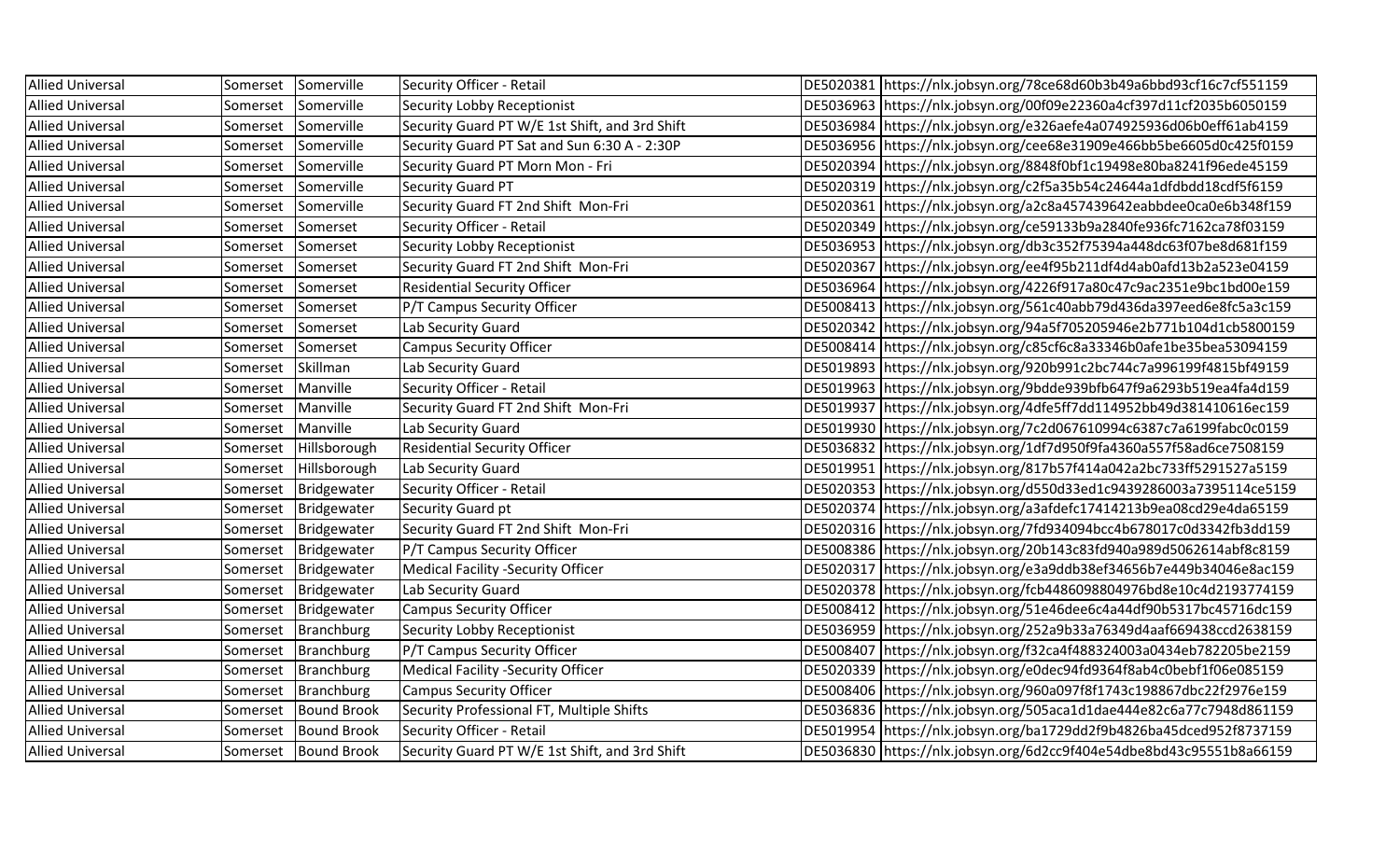| <b>Allied Universal</b>                              | Somerset | <b>Belle Mead</b>    | Lab Security Guard                                     | DE5019921 https://nlx.jobsyn.org/5a0bcb62bdf64d779d20806b8f7fe383159   |
|------------------------------------------------------|----------|----------------------|--------------------------------------------------------|------------------------------------------------------------------------|
| <b>Allied Universal</b>                              | Somerset | Bedminster           | <b>Medical Facility -Security Officer</b>              | DE5020340 https://nlx.jobsyn.org/0c604317b5ce417e8256d6ca55394b1e159   |
| <b>Allied Universal</b>                              | Somerset | <b>Basking Ridge</b> | Lab Security Officer                                   | DE5028562 https://nlx.jobsyn.org/5d3a589d4c584747949c635b9daf9ece159   |
| Alternatives, Inc.                                   | Somerset | Raritan              | Human Resources Coordinator                            | DE5013305 https://nlx.jobsyn.org/f301d7f738094bfe8e3d88542c5318a1159   |
| Amedisys Holding, LLC                                | Somerset | Somerville           | Hospice Aide   Home Health Aide                        | DE5027120 https://nlx.jobsyn.org/aa35a4c836ee489f95c1069f2a678044159   |
| <b>Amneal Pharmaceuticals</b>                        | Somerset | Bridgewater          | Specialty Sales Representative - New Haven, CT         | DE0626856 https://nlx.jobsyn.org/38a6983fe3dc445e82d9055429594620159   |
| <b>Amneal Pharmaceuticals</b>                        | Somerset | Bridgewater          | Specialty Sales Representative - Cleveland - OH        | DE0634709 https://nlx.jobsyn.org/81fa9df0c479458ab73b1cc2098b7c6e159   |
| <b>Amneal Pharmaceuticals</b>                        | Somerset | Bridgewater          | Specialty Sales Representative - Birmingham, AL        | DE0634711 https://nlx.jobsyn.org/a8ae2c9ad6e94c7d8b7bd5a011dcd867159   |
| <b>Amneal Pharmaceuticals</b>                        | Somerset | Bridgewater          | Professional Sales Representative - Madison, WI        | DE5046753 https://nlx.jobsyn.org/a564b734acf14da08f8b75cb837a3f71159   |
| <b>Amneal Pharmaceuticals</b>                        | Somerset | Bridgewater          | Professional Sales Representative - Columbia, SC       | DE5019925   https://nlx.jobsyn.org/15b9661073c84461b22a558698bc7c04159 |
| <b>Amneal Pharmaceuticals</b>                        | Somerset | Bridgewater          | Manager, Business Development                          | DE5036826 https://nlx.jobsyn.org/c0276868353d4d1b86afa4160a5fc5f4159   |
| <b>Amneal Pharmaceuticals</b>                        | Somerset | Bridgewater          | <b>Inventory Accountant, Cycle Counts</b>              | DE0646204 https://nlx.jobsyn.org/362badcbb39544d59232b5e532b12e31159   |
| Amneal Pharmaceuticals LLC (J Somerset               |          | Bridgewater          | Professional Sales Representative Madison, WI          | DE5053555 https://nlx.jobsyn.org/0ba421bad23d498daa98867b5a6a2da1159   |
| Amneal Pharmaceuticals LLC (J Somerset   Bridgewater |          |                      | Professional Sales Representative Columbia, SC         | DE5027238 https://nlx.jobsyn.org/3c354aee130e4a2aaa96e30dfc1dd229159   |
| Amneal Pharmaceuticals LLC (J Somerset               |          | Bridgewater          | Manager, Business Development                          | DE5045233 https://nlx.jobsyn.org/34b6a75d60c74607a11292bd994025a0159   |
| Apex Systems, Inc                                    | Somerset | <b>Basking Ridge</b> | UX Designer - III (1251368)                            | DE5041719 https://nlx.jobsyn.org/b8abb38e73f64a5aafe1cfe1a4e9e0e8159   |
| Apex Systems, Inc                                    | Somerset | <b>Basking Ridge</b> | Software Engineer (1228008)                            | DE5041621 https://nlx.jobsyn.org/29180adcd0304afc8e63b8d22b78c56e159   |
| Apex Systems, Inc                                    | Somerset | <b>Basking Ridge</b> | Product Manager - III (1233022)                        | DE5041701  https://nlx.jobsyn.org/ba053c2e4b3443f69c806f111bfacf9e159  |
| Apex Systems, Inc                                    | Somerset | <b>Basking Ridge</b> | Product Manager - III (1233022)                        | DE5041672 https://nlx.jobsyn.org/555851013eaf4f9197e88ecc1841f905159   |
| Apex Systems, Inc                                    | Somerset | <b>Basking Ridge</b> | Marketing Consultant Professional - II (1249954)       | DE5041638 https://nlx.jobsyn.org/c1baf5abb6f4488188e93c28ecea5e66159   |
| Apex Systems, Inc                                    | Somerset | <b>Basking Ridge</b> | Lead UX/UI Designer (1240174)                          | DE5041687 https://nlx.jobsyn.org/b36f64194f9d4f1f90e45f632e613f7b159   |
| Apex Systems, Inc                                    | Somerset | <b>Basking Ridge</b> | Java Developer (1241325)                               | DE5041656 https://nlx.jobsyn.org/414c28c23b1447caaded789ffd662831159   |
| <b>Applied Materials</b>                             | Somerset | Warren               | Semiconductor - Technical Program / Project Management | DE5039039 https://nlx.jobsyn.org/698486dd65674fa28083946fe29d0bb8159   |
| ARAMARK                                              | Somerset | <b>Basking Ridge</b> | Food Service Worker Lead                               | DE5019722 https://nlx.jobsyn.org/ae347e72c84b4cef9d24c62ef453d93d159   |
| ARAMARK                                              | Somerset | <b>Basking Ridge</b> | <b>Custodial Manager</b>                               | DE5036680 https://nlx.jobsyn.org/b8a74e14ad9745a2a148632cd7f77458159   |
| <b>ARAMARK</b>                                       | Somerset | <b>Basking Ridge</b> | Cook                                                   | DE5019739 https://nlx.jobsyn.org/88624eb948c1441d94b8a183a0c51ff6159   |
| Archangels Services, LLC                             | Somerset | Raritan              | <b>HOMEHEALTH AIDE</b>                                 | DE5024743 https://nlx.jobsyn.org/a517f17ad8344a0ea9e9ad9007c5f256159   |
| Ashland, LLC                                         | Somerset | Bridgewater          | Global Marketing Director, Personal Care               | DE5045297   https://nlx.jobsyn.org/2b655a66c5e6481386769fd29b4bee91159 |
| <b>Aston Carter</b>                                  | Somerset | Somerset             | Recruiter                                              | DE5019991 https://nlx.jobsyn.org/a993ccd58a434194a4b152a15740e076159   |
| <b>Aston Carter</b>                                  | Somerset | Somerset             | Recruiter                                              | DE5013403 https://nlx.jobsyn.org/5a60fa582e654e7295ef6033c1922623159   |
| <b>Aston Carter</b>                                  | Somerset | Hillsborough         | <b>Accounting Manager</b>                              | DE5046637 https://nlx.jobsyn.org/2b30e78a67404fa584892cd0e23ddb3c159   |
| <b>Aston Carter</b>                                  | Somerset | <b>Basking Ridge</b> | <b>Rebates Accountant</b>                              | DE5046635 https://nlx.jobsyn.org/2b0ac160aee74e7781b32ceb8508a474159   |
| <b>Aston Carter</b>                                  | Somerset | <b>Basking Ridge</b> | Accounts Receivable Associate                          | DE5046636 https://nlx.jobsyn.org/b0abde680c60409baf8eb8255792d25a159   |
| AT&T                                                 |          | Somerset Bedminster  | <b>Technical IoT Project Manager</b>                   | DE5028630 https://nlx.jobsyn.org/f26deb13adc940f3b0eae86b2fac0e49159   |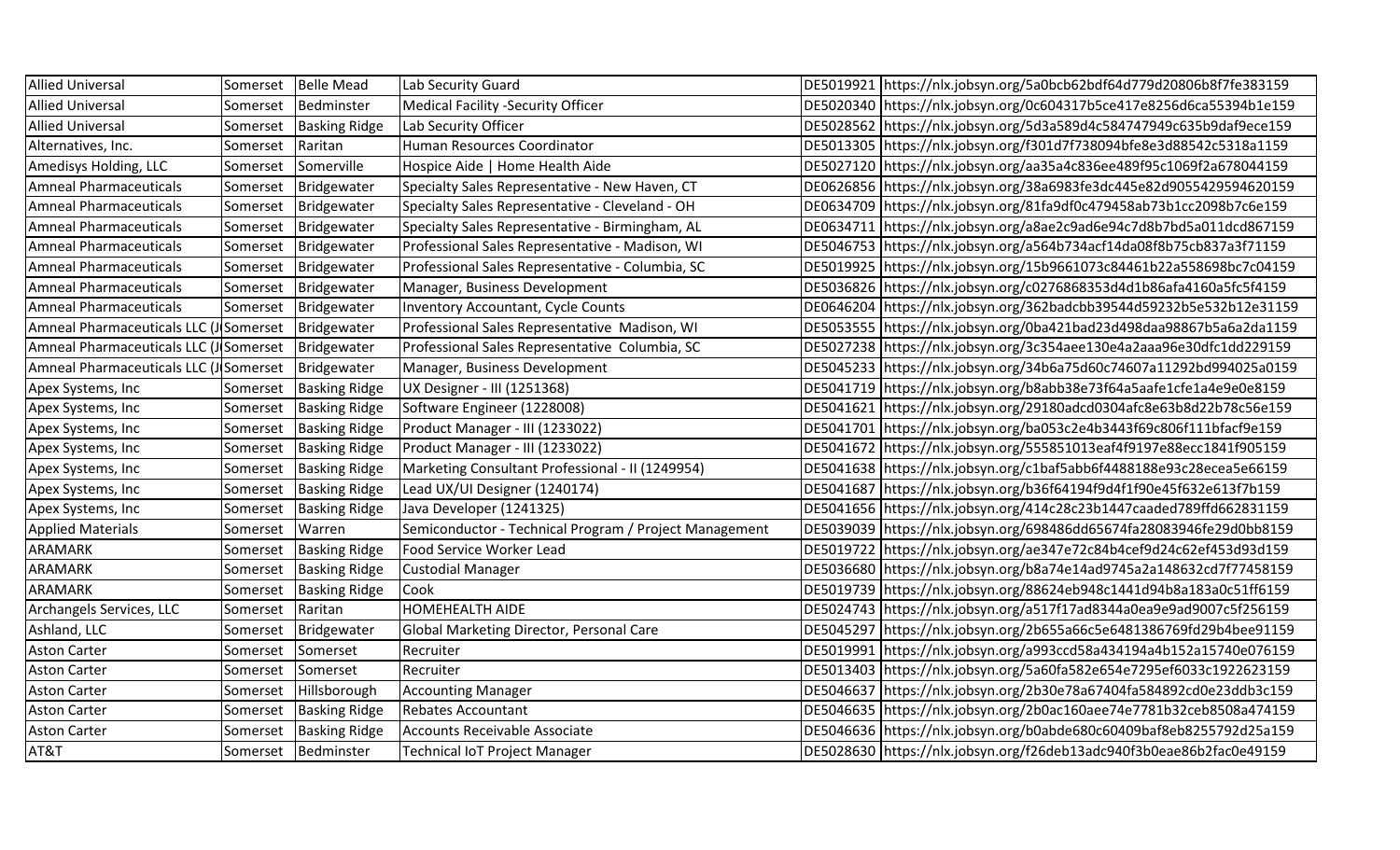| AT&T                                | Somerset | Bedminster           | Specialist-Network Support (Government)    | DE5028629 https://nlx.jobsyn.org/78511a01d6824798b5892be873f31769159                                                              |
|-------------------------------------|----------|----------------------|--------------------------------------------|-----------------------------------------------------------------------------------------------------------------------------------|
| AT&T                                | Somerset | Bedminster           | Senior System Engineer                     | DE5028627 https://nlx.jobsyn.org/ecd0519f693e4370ad998f16d09852b1159                                                              |
| AT&T                                | Somerset | Bedminster           |                                            | Lead Product Management & Development - SMB Portfolio Ana DE5036926 https://nlx.jobsyn.org/939c876d15464ea384035f7355a37b40159    |
| Atlas World Group                   | Somerset | <b>Basking Ridge</b> | Manager, Corporate Accounting              | DE5038206 https://nlx.jobsyn.org/b29801076dd24946949d8c5ced0e4fb2159                                                              |
| Aveanna                             | Somerset | Franklin Park        | Behavior Technician (Bt)                   | DE0617684 https://nlx.jobsyn.org/f4c33c351f8540e99074e4e8c51779ca159                                                              |
| Aveanna                             | Somerset | <b>Basking Ridge</b> | Behavior Technician (Bt)                   | DE0617624 https://nlx.jobsyn.org/386ed3b2ba8340078143108d256b3be6159                                                              |
| <b>AVI-SPL</b>                      | Somerset | Raritan              | Senior AV Field Service Technician         | DE5017119 https://nlx.jobsyn.org/74bb68b646354e30a6547bcb657022a6159                                                              |
| <b>Barnes &amp; Noble Education</b> | Somerset | <b>Basking Ridge</b> | Accounts Payable Supervisor                | DE5020471 https://nlx.jobsyn.org/5ae501b92b9549f28b89b4eb36b7c62f159                                                              |
| Bausch + Lomb                       | Somerset | Bridgewater          | Territory Manager - Columbus, OH           | DE5047245 https://nlx.jobsyn.org/dbb90f8c4a494e8a8bc9024cf65e3d95159                                                              |
| Bausch + Lomb                       | Somerset | Bridgewater          |                                            | Senior Trade Compliance Specialist - 100% Remote Opportunity DE5013826 https://nlx.jobsyn.org/70d3fb456cd94e36ac3cb8ae69e559ca159 |
| Bausch + Lomb                       | Somerset | Bridgewater          | <b>IT Lead - SAP Basis</b>                 | DE5037425 https://nlx.jobsyn.org/ced6e755c97744ec9d2e24b3013dd449159                                                              |
| Bausch + Lomb                       | Somerset | Bridgewater          | IT Lead - Record to Report                 | DE5037434 https://nlx.jobsyn.org/8f95f2db15cf4d0ea4827dcaf667f589159                                                              |
| Bausch + Lomb                       | Somerset | Bridgewater          | IT Lead - Order to Cash                    | DE5037424 https://nlx.jobsyn.org/6ac44bc28f524cf0b5ea490e34f3a80e159                                                              |
| Bausch + Lomb                       | Somerset | Bridgewater          | IT Lead - Logistics Execution              | DE5037422 https://nlx.jobsyn.org/14da6717b70b4b14ae3f3dd0655bce5a159                                                              |
| <b>Bausch Health</b>                | Somerset | Raritan              | Senior Legal Compliance Specialist         | DE5028709 https://nlx.jobsyn.org/aa743c66d2fc42d9957d9570194a23d0159                                                              |
| <b>Bausch Health</b>                | Somerset | Bridgewater          | Senior Legal Compliance Specialist         | DE5029106 https://nlx.jobsyn.org/7225659acc92455ba7a8269b7f9778b0159                                                              |
| <b>Bausch Health</b>                | Somerset | Bridgewater          | Senior HR Technical Analyst (SAP) (Remote) | DE5013825 https://nlx.jobsyn.org/dd025bef50814456baf7608f16dd2ebb159                                                              |
| <b>Bausch Health</b>                | Somerset | Bridgewater          | Medical Information Manager                | DE5010970 https://nlx.jobsyn.org/5dcb8dd3068046b7b43ba92824e4a155159                                                              |
| <b>Bausch Health</b>                | Somerset | Bridgewater          | Medical Affairs Coordinator                | DE5020744 https://nlx.jobsyn.org/ab1aebfd3b2c4e719380ba2fc3f8925e159                                                              |
| <b>Bausch Health</b>                | Somerset | Bridgewater          | <b>Executive Director, Global Security</b> | DE5010969 https://nlx.jobsyn.org/1d9f7886b0b74ccab6a9e8350be0c1ad159                                                              |
| <b>Bausch Health</b>                | Somerset | <b>Basking Ridge</b> | Senior Legal Compliance Specialist         | DE5028752 https://nlx.jobsyn.org/923a66eca3974807a980066cacb2b387159                                                              |
| Best Buy                            | Somerset | Bridgewater          | Sales Consultant - Home Theater            | DE0634744 https://nlx.jobsyn.org/f2dfb701f07a45cfa4dbd3771c4d27d7159                                                              |
| <b>Best Buy</b>                     | Somerset | Bridgewater          | Mobile and Connected Life Sales Consultant | DE0634739 https://nlx.jobsyn.org/a03dd24ae8434404a1a92ca7c8cb5daf159                                                              |
| <b>Best Buy</b>                     | Somerset | Bridgewater          | Merchandising Specialist                   | DE0634734 https://nlx.jobsyn.org/0a1f549328ea4594b99b05599a6fb199159                                                              |
| <b>Best Buy</b>                     | Somerset | Bridgewater          | <b>Inventory Specialist</b>                | DE0634737 https://nlx.jobsyn.org/913b0a6d719149b187c6fde1092d814f159                                                              |
| Best Buy                            | Somerset | Bridgewater          | <b>Customer Service Specialist</b>         | DE0634741 https://nlx.jobsyn.org/afb54d379fbe42f89ff92292a4cb3ca0159                                                              |
| <b>BEUMER Corporation</b>           | Somerset | Somerset             | <b>Field Service Supervisor</b>            | DE0674396 https://nlx.jobsyn.org/7406c44cd4354292a5e7a0da7f38551d159                                                              |
| <b>BEUMER Corporation</b>           | Somerset | Somerset             | Chief Financial Officer                    | DE0674496 https://nlx.jobsyn.org/7984a88167b04655944051d19e3a2d14159                                                              |
| <b>BJs Wholesale Club</b>           | Somerset | Watchung             | Utility Clerk-Custodian-Part Time          | DE5029513 https://nlx.jobsyn.org/8d1c023ef9224bf1accb4d4a9fc7b036159                                                              |
| <b>BJs Wholesale Club</b>           | Somerset | Watchung             | <b>Utility Clerk- Part Time</b>            | DE5029512 https://nlx.jobsyn.org/9b9b228a497f4ac5a6433ad80fb8988b159                                                              |
| <b>BJs Wholesale Club</b>           | Somerset | Watchung             | Damage Processing Clerk-Part Time          | DE5014159 https://nlx.jobsyn.org/542f46b74a8941129199b004b9b7af46159                                                              |
| <b>BJs Wholesale Club</b>           | Somerset | Watchung             | Cashier-Part Time                          | DE5047705 https://nlx.jobsyn.org/17ed988961d54a918ab4735120e3d7d3159                                                              |
| <b>Black Rocket Productions</b>     | Somerset | Warren               | STEM/ Technology Summer Camp Staff         | DE0618300 https://nlx.jobsyn.org/5a13ea2cb0e2480db3890c2d3405cf9d159                                                              |
| <b>BlackBerry Corporation</b>       |          | Somerset Bedminster  | Senior Services Sales Account Manager      | DE5022893 https://nlx.jobsyn.org/042aaa24800649609f278821fb6662d3159                                                              |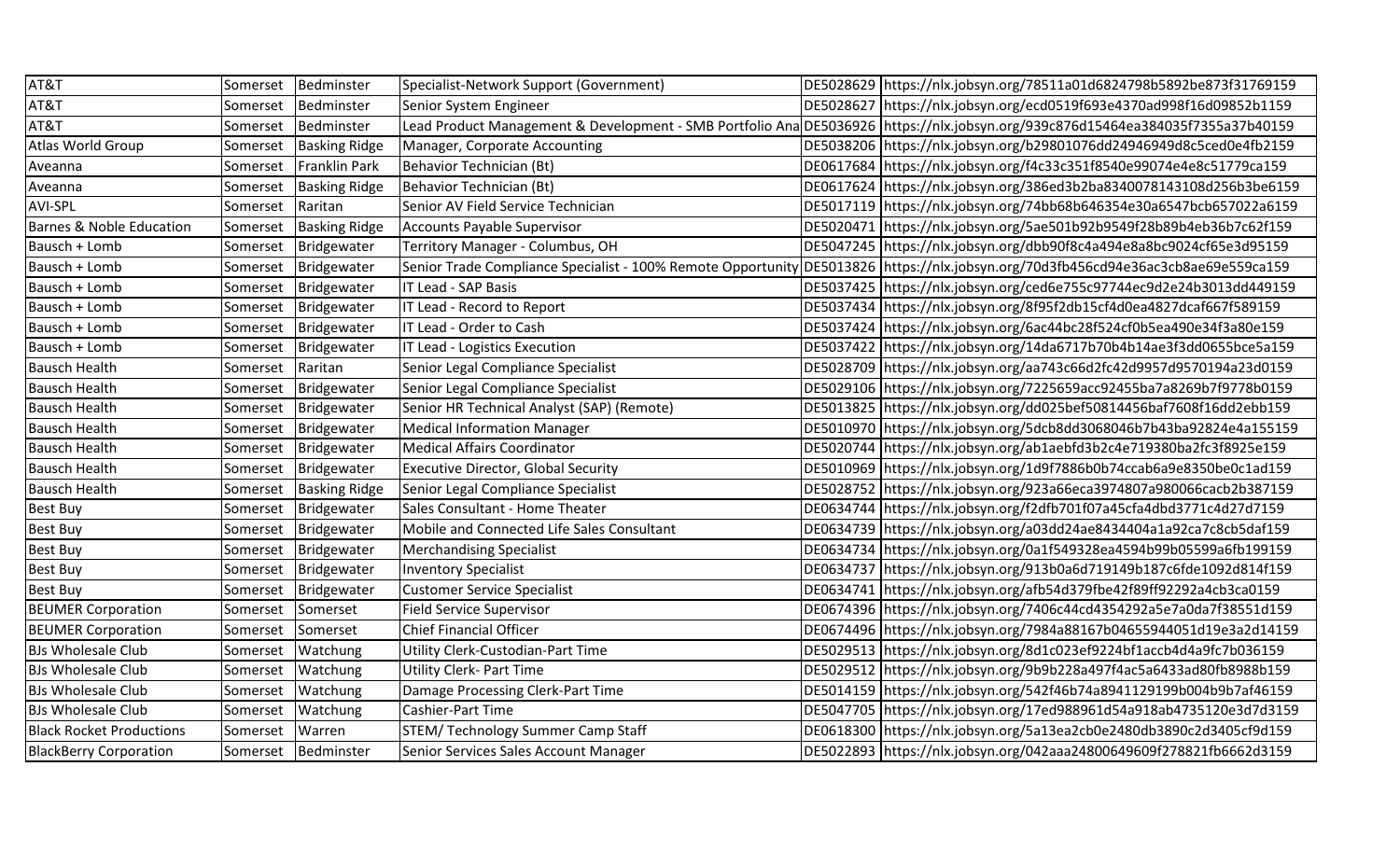| <b>Bluesoft Solutions LLC</b>    | Somerset | Somerset            | <b>SYSTEMS ANALYST</b>                                       | DE0629934 https://nlx.jobsyn.org/d67e0eecfee74670a61d0c2532987399159   |
|----------------------------------|----------|---------------------|--------------------------------------------------------------|------------------------------------------------------------------------|
| <b>BlueTriton Brands</b>         | Somerset | Somerset            | Poland Spring Route Delivery Driver CDL                      | DE5037567 https://nlx.jobsyn.org/520db4eef5e34891ba9a9a9cc9bbb47d159   |
| <b>Bohler Engineering</b>        | Somerset | Warren              | Technical Assistant (Print Room)                             | DE5037028 https://nlx.jobsyn.org/077ccaf84a9d432494a79c4dc208134f159   |
| <b>Bohler Engineering</b>        | Somerset | Warren              | Administrative Assistant                                     | DE5037029 https://nlx.jobsyn.org/90474ce6047a4ff885080855c616a67a159   |
| <b>Brightview Senior Living</b>  | Somerset | Warren              | <b>Dining Server</b>                                         | DE5037021   https://nlx.jobsyn.org/9a56a05223e94173a51ede910d964e23159 |
| <b>Brightview Senior Living</b>  | Somerset | Warren              | <b>Dining Server</b>                                         | DE5020450 https://nlx.jobsyn.org/9f494047fe224f1f92818750f6ec1a67159   |
| <b>Brightview Senior Living</b>  | Somerset | Warren              | Cook                                                         | DE5020451 https://nlx.jobsyn.org/7dae401b0fa8479abefd6baea4fe9f0f159   |
| <b>Brightview Senior Living</b>  | Somerset | Warren              | <b>Certified Medication Aide (CMA)</b>                       | DE0622460 https://nlx.jobsyn.org/46824a45c06e4dba9046f21ba96dbb3e159   |
| <b>Brightview Senior Living</b>  | Somerset | Warren              | Caregiver (CNA or CHHA)                                      | DE0630810 https://nlx.jobsyn.org/0f76271a0a7c4763ad9ec5eea32cf952159   |
| <b>Bristol Myers Squibb</b>      | Somerset | Warren              | <b>CAR-T Manufacturing Training Specialist</b>               | DE5037038 https://nlx.jobsyn.org/ed11c31e632d40bcbc0fcfcb26034a5d159   |
| Burlington                       | Somerset | Raritan             | Store Associate - Shortage Control                           | DE5028789 https://nlx.jobsyn.org/61f8b1700a714bf2957deb984b7546ba159   |
| Burlington                       | Somerset | Raritan             | Retail Store Supervisor                                      | DE5037065 https://nlx.jobsyn.org/7e70c23e9bc64b5eb9e25c487df1cf6f159   |
| Burlington                       | Somerset | Raritan             | <b>Retail Sales Associate</b>                                | DE5037066 https://nlx.jobsyn.org/a8718a41965a421d94be2387a5c0a413159   |
| Burlington                       | Somerset | Raritan             | <b>Retail Receiving Associate</b>                            | DE5037078   https://nlx.jobsyn.org/23a133dadc55417492252327e1988e11159 |
| Burlington                       | Somerset | Raritan             | Cashier Associate                                            | DE5046935 https://nlx.jobsyn.org/6be016418c0248b6bd3b8cb9b0876c2b159   |
| C&A Industries, LLC              | Somerset | Somerville          | RN / REGISTERED NURSE / MED SURG RN / MEDICAL SURGICAL       | DE5013987 https://nlx.jobsyn.org/acea523bb2054a8eac753cc45fe6fbff159   |
| C&A Industries, LLC              | Somerset | Somerville          | RN / REGISTERED NURSE / ER RN / EMERGENCY ROOM NURSE         | DE5013989 https://nlx.jobsyn.org/2260b55ee0c74c3892b09b9774bebf5d159   |
| Callahan Weber                   | Somerset | Somerville          | Director, Sales - Eastern USA                                | DE5027104 https://nlx.jobsyn.org/26c4723a19a44675958d4bfae8989f7b159   |
| Capgemini                        | Somerset | Bridgewater         | Angular Developer                                            | DE5011027 https://nlx.jobsyn.org/3bec4f6b450b40ae89e29ce45a63fc23159   |
| Capgemini                        | Somerset | Bridgewater         | <b>Account Administrator</b>                                 | DE5047445 https://nlx.jobsyn.org/48998d5ce91b40f680bc45c022088d37159   |
| <b>Catalent Pharma Solutions</b> | Somerset | Somerset            | Vice President - Business Analytics and Client Services, CSS | DE5047428 https://nlx.jobsyn.org/cc3186bfb23843e898d27b415b9f4378159   |
| <b>Catalent Pharma Solutions</b> | Somerset | Somerset            | Tax Manager, Planning and Special Projects                   | DE5047426 https://nlx.jobsyn.org/04a25cb6218746c3b50af4b3d937c89a159   |
| <b>Catalent Pharma Solutions</b> | Somerset | Somerset            | Senior Paralegal (Biologics - US)                            | DE5020865 https://nlx.jobsyn.org/cb6840254beb45c2a07a379a5b79e6f5159   |
| <b>Catalent Pharma Solutions</b> | Somerset | Somerset            | Senior Associate Scientist                                   | DE5020866 https://nlx.jobsyn.org/555b9dc9f473475abcd95922bbfc2ec3159   |
| <b>Catalent Pharma Solutions</b> | Somerset | Somerset            | Senior Administrative Assistant                              | DE5047427 https://nlx.jobsyn.org/bacabd2b290b449aa3f6cdd909b11cf6159   |
| <b>Catalent Pharma Solutions</b> | Somerset | Somerset            | Pharmaceutical Development Technician                        | DE5020867 https://nlx.jobsyn.org/fc52ef08a12f407ba38f9e482b96495d159   |
| <b>Catalent Pharma Solutions</b> | Somerset | Somerset            | <b>GOLD Associate - Operations Management Track</b>          | DE5029233 https://nlx.jobsyn.org/2c0f556ee1e94a1ea5e1ad9968d1be0a159   |
| <b>Catalent Pharma Solutions</b> | Somerset | Somerset            | <b>GOLD Associate - Operations Management Track</b>          | DE5029232 https://nlx.jobsyn.org/69b89cb7c3394012bb2dea952d59d0fa159   |
| <b>Catalent Pharma Solutions</b> | Somerset | Somerset            | <b>GOLD Associate - Operations Management Track</b>          | DE5029231 https://nlx.jobsyn.org/7a42f76aa7bb48c3b56b4bb9936fce58159   |
| <b>Catalent Pharma Solutions</b> | Somerset | Somerset            | <b>CSS IT Product Manager</b>                                | DE5029228 https://nlx.jobsyn.org/c657867a16cb4b298c616d0dcd28ead2159   |
| CBRE                             | Somerset | Raritan             | <b>Union Building Engineer</b>                               |                                                                        |
| <b>CBRE</b>                      | Somerset | Raritan             | <b>HVAC</b> Engineer                                         | DE5028801 https://nlx.jobsyn.org/dba0d151c09f456b9f66c53c6bd35571159   |
| Chipotle Mexican Grill           | Somerset | Hillsborough        | Apprentice General Manager                                   | DE5020545  https://nlx.jobsyn.org/f7f11a96b5ef41f2a2aefd466b2b723b159  |
| CIOX Health                      |          | Somerset Somerville | Health Information Specialist I (Somerville, NJ)             | DE5019223 https://nlx.jobsyn.org/0b983fdb273e484db13aa519eda531bb159   |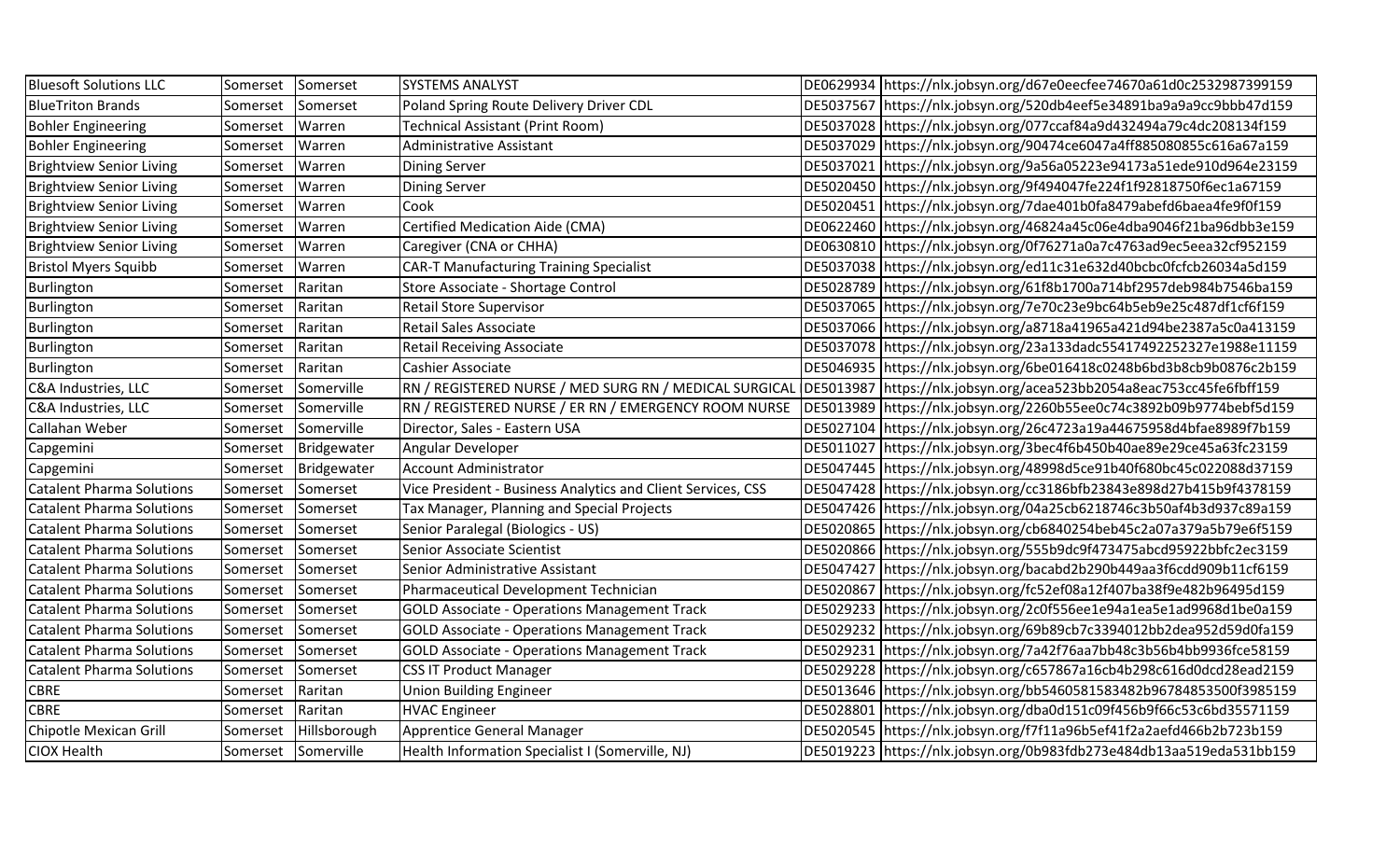| Circular Edge, LLC                                     | Somerset          | Somerset                 | <b>JDE Functional Consultant</b>                         | DE5018862 https://nlx.jobsyn.org/d3c8f7f62eaa4ece859360380a1dfc7e159 |
|--------------------------------------------------------|-------------------|--------------------------|----------------------------------------------------------|----------------------------------------------------------------------|
| Citizens                                               | Somerset          | Pluckemin                | <b>Investors Banker</b>                                  | DE5020572 https://nlx.jobsyn.org/6bacb51ca65246afa07012fa23444b18159 |
| <b>Clarks Shoes</b>                                    |                   | Somerset Bridgewater     | Part Time Team Lead                                      | DE0653424 https://nlx.jobsyn.org/ad35436f6059449685e650536d08594f159 |
| <b>Club Demonstration Services</b>                     |                   | Somerset Bridgewater     | CDS Part Time Product Demonstrator                       | DE0626978 https://nlx.jobsyn.org/23191d27194c4bf4b5a0cbb3377d81c9159 |
| Cognizant Technology Solution Somerset                 |                   | Somerville               | <b>SAP BASIS Consultant</b>                              | DE5035185 https://nlx.jobsyn.org/f21eb01944cf4b3e8e0485bacf2f8f44159 |
| Cognizant Technology Solution Somerset                 |                   | Somerville               | <b>SAP ABAP Technical Lead</b>                           | DE5018918 https://nlx.jobsyn.org/532eb0e2fdcd4499acc556f1d3ebe7ca159 |
| Cognizant Technology Solution Somerset                 |                   | Franklin Park            | Sr. Abinitio Developer                                   | DE5033289 https://nlx.jobsyn.org/c22d71aca306478a8b348cb4c99b73b2159 |
| Cognizant Technology Solution Somerset   Bridgewater   |                   |                          | Sr. Salesforce developer                                 | DE5035184 https://nlx.jobsyn.org/2ab8221484494faf8087c559a8107dab159 |
| Cognizant Technology Solution Somerset   Bridgewater   |                   |                          | Smart Product - Practice Head                            | DE5053633 https://nlx.jobsyn.org/d2badf422b134f7695ebe9f058832f09159 |
| Cognizant Technology Solution Somerset   Bridgewater   |                   |                          | Salesforce developer                                     | DE5019106 https://nlx.jobsyn.org/be813a1c0d184dc98f284744d0d9b0c7159 |
| Cognizant Technology Solution Somerset   Bridgewater   |                   |                          | <b>React JS Support Engineer</b>                         | DE5018939 https://nlx.jobsyn.org/5381e48c84cf4876a98eb5f42b9584ec159 |
| Cognizant Technology Solution Somerset   Bridgewater   |                   |                          | Outage Management System Support Lead (Remote)           | DE5045603 https://nlx.jobsyn.org/dfbb0862d52740b888dc811b96a41311159 |
| Cognizant Technology Solution Somerset   Bridgewater   |                   |                          | IT infra Project Manager/ Scrum Master                   | DE5018928 https://nlx.jobsyn.org/2c049a2894b2409ca852e4b9ffb50710159 |
| Cognizant Technology Solution Somerset   Bridgewater   |                   |                          | <b>Community Developer</b>                               | DE5053672 https://nlx.jobsyn.org/a426a4b587c14960a7c0b467f740bdff159 |
| Cognizant Technology Solution Somerset   Belle Mead    |                   |                          | Service Line Sales Leader-Life Sciences                  | DE5041607 https://nlx.jobsyn.org/749d2bf3dc9b4fecbdc23a9d6c8e8f8d159 |
| Cognizant Technology Solution Somerset   Basking Ridge |                   |                          | <b>Test Analyst</b>                                      | DE5024283 https://nlx.jobsyn.org/2c58227faea04895bee6a0ee6e743038159 |
| Cognizant Technology Solution Somerset   Basking Ridge |                   |                          | Senior QA Mobile Automation                              | DE5024389 https://nlx.jobsyn.org/967f71c5a93a46a798a423bc892432d4159 |
| Collabera, Inc.                                        |                   | Somerset   Basking Ridge | QA/UAT Tester                                            | DE5024386 https://nlx.jobsyn.org/30d444e143ed4f6db46f5e6720a50211159 |
| Compass Group, North Americ Somerset Somerville        |                   |                          | <b>PREP COOK (FULL-TIME)</b>                             | DE5047703 https://nlx.jobsyn.org/1ca581766ea14634950a721c94321bb5159 |
| Compass Group, North Americ Somerset                   |                   | Bridgewater              | CASHIER/FOOD SERVICE WORKER (FULL-TIME)                  | DE5029443 https://nlx.jobsyn.org/4d028e4f80c04559940e69eda7f3c9aa159 |
| Conduent                                               | Somerset          | Somerset                 | Project Management Consultant -NJ (hybrid WFH available) | DE5021099 https://nlx.jobsyn.org/717099a9e8a546e3b8fd0904b3465789159 |
| <b>Control Point Associates</b>                        | Somerset          | Warren                   | <b>UAV Technician</b>                                    | DE5038298 https://nlx.jobsyn.org/d7d731cfa0cc4ca7aefc6170ece07cf7159 |
| <b>Control Point Associates</b>                        | Somerset          | Warren                   | Senior Staff Accountant                                  | DE5038299 https://nlx.jobsyn.org/ae0bcf7ea27149d68e2c32fa2386de91159 |
| ConvaTec                                               |                   | Somerset Bridgewater     | Global Talent Management PhD Intern                      | DE5038260 https://nlx.jobsyn.org/86a04c9b52374723ae16a63752b1b592159 |
| <b>CROSSMARK</b>                                       | Somerset          | Bernardsville            | Retail Merchandiser PT - Daytime, No Weekends!           | DE5037219 https://nlx.jobsyn.org/3e31c0d2837f4c879bba8e8daca51c76159 |
| <b>CROSSMARK</b>                                       | Somerset          | Bernardsville            | PRODUCT / EVENT DEMONSTRATOR - PART TIME                 | DE0663023 https://nlx.jobsyn.org/0c0c10740722464ca578215779f38703159 |
| CSC Optimum Holdings, LLC                              | Somerset          | Somerville               | Retail Sales Consultant (Part Time)                      | DE5053557 https://nlx.jobsyn.org/cd0c1e0d14a54db8ada7fe3686b5b278159 |
| CSC Optimum Holdings, LLC                              | Somerset          | Somerville               | <b>Retail Sales Consultant</b>                           | DE5053548 https://nlx.jobsyn.org/1b12fcc467cb4a81987da10517c6d7d0159 |
| <b>CTG</b>                                             |                   | Somerset Branchburg      | <b>Print Production Associate</b>                        | DE5031703 https://nlx.jobsyn.org/cdbdf42594764d40a44ab12271f91a30159 |
| <b>CVS Health</b>                                      | Somerset Somerset |                          | Family Nurse Practitioner - FNP                          | DE5008594 https://nlx.jobsyn.org/8f3fe9e0b7694776bfd0f85f88ab2548159 |
| cyberThink Inc                                         | Somerset          | Bridgewater              | Sr. Software Engineer                                    | DE0666355 https://nlx.jobsyn.org/09044d73b0f04690ae8707dc86ab9813159 |
| cyberThink Inc                                         |                   | Somerset Bridgewater     | Software Engineer                                        | DE0666356 https://nlx.jobsyn.org/b5765570ef5343ce99ed8935cd8b40a1159 |
| cyberThink Inc                                         |                   | Somerset   Bridgewater   | Software Engineer                                        | DE0666336 https://nlx.jobsyn.org/1d78c171b8834ccaa2fe966afae1961f159 |
| cyberThink Inc                                         |                   | Somerset Bridgewater     | QA Engineer                                              | DE0666357 https://nlx.jobsyn.org/7900460d1db74d6da1bb8317c3208a53159 |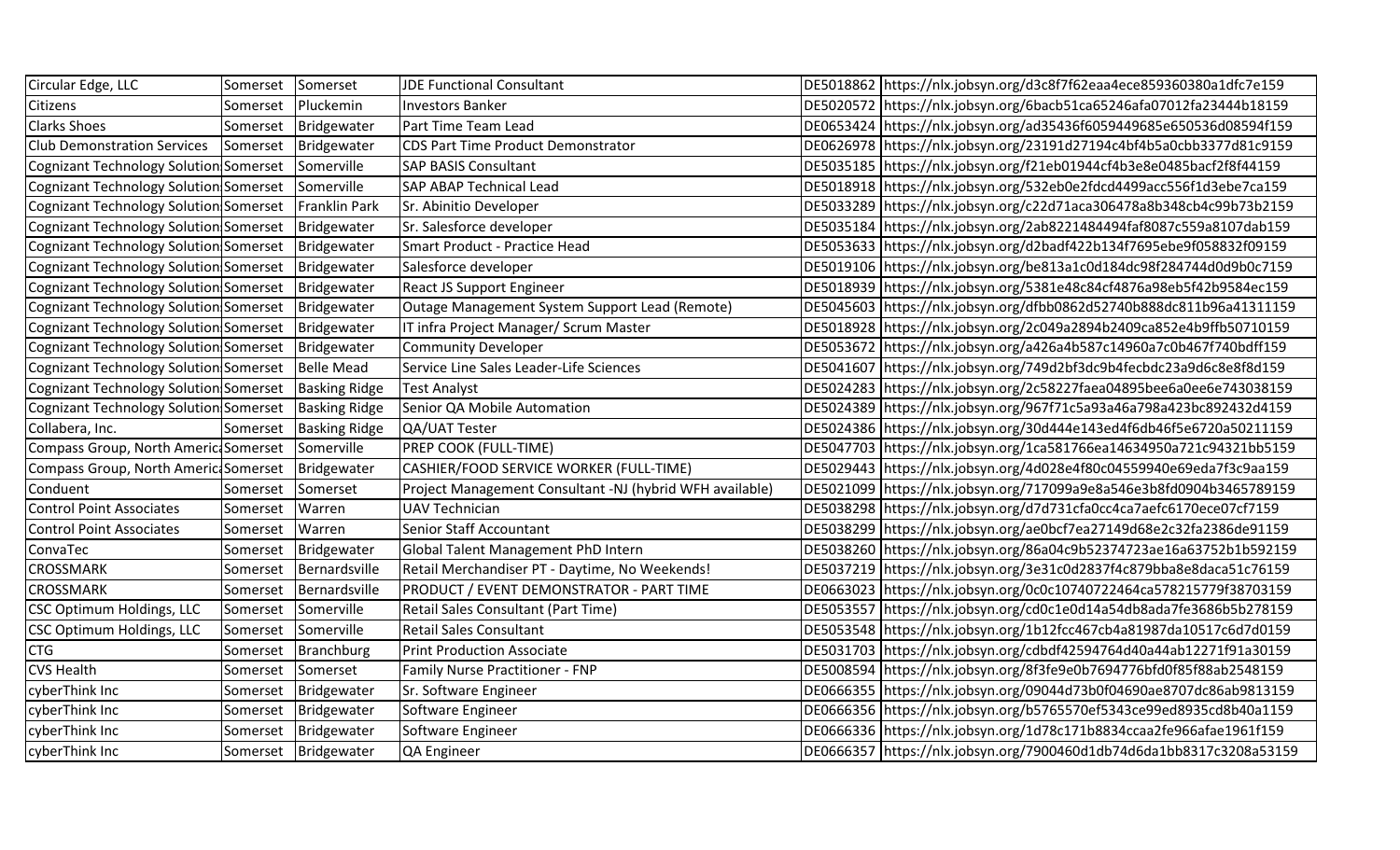| Daiichi Sankyo Inc.         | Somerset | <b>Basking Ridge</b>     | Sr Director Clinical Development Specialty Medicine           | DE5038868 https://nlx.jobsyn.org/6fd320f5371d428b82b588a6fa6cb012159                                                                |
|-----------------------------|----------|--------------------------|---------------------------------------------------------------|-------------------------------------------------------------------------------------------------------------------------------------|
| Daiichi Sankyo Inc.         | Somerset | <b>Basking Ridge</b>     | Senior Director Oncology R&D                                  | DE5021483 https://nlx.jobsyn.org/c3dc2eb68f464aa29a80e79d38258f52159                                                                |
| Daiichi Sankyo Inc.         | Somerset | <b>Basking Ridge</b>     | Manager, Labeling Compliance                                  | DE5048189 https://nlx.jobsyn.org/46814bbfb0ae4505b4dde9da435a6304159                                                                |
| Daiichi Sankyo Inc.         | Somerset | <b>Basking Ridge</b>     | Manager Asset & Portfolio Management Finance                  | DE5038865 https://nlx.jobsyn.org/e54c3d96df694130a286747e0d18c921159                                                                |
| Daiichi Sankyo Inc.         | Somerset | <b>Basking Ridge</b>     | Manager - R&D CRO Outsourcing & Procurement                   | DE5014592 https://nlx.jobsyn.org/eb18c3c46b9b47e68a51ac0ee6cf3d89159                                                                |
| Daiichi Sankyo Inc.         | Somerset | <b>Basking Ridge</b>     | Director, US Marketing, Oncology ADC                          | DE5038856   https://nlx.jobsyn.org/1050add090304807a5ff733ea623fb88159                                                              |
| Daiichi Sankyo Inc.         | Somerset | <b>Basking Ridge</b>     | Director, Clinical Safety (MD)                                | DE5021487 https://nlx.jobsyn.org/ba1ff6ee30cd4eb0ac08dcb393057eea159                                                                |
| Daiichi Sankyo Inc.         | Somerset | <b>Basking Ridge</b>     | Director, Clinical Development - Specialty Medicine           | DE5038857 https://nlx.jobsyn.org/10b573ebbe3641198065ae3b6432ac87159                                                                |
| Daiichi Sankyo Inc.         | Somerset | <b>Basking Ridge</b>     | Data Scientist R&D - Pharmaceutical                           | DE5014587 https://nlx.jobsyn.org/e8455c3034de43deac7ddc1a28529d63159                                                                |
| Daiichi Sankyo Inc.         | Somerset | <b>Basking Ridge</b>     | Candidate Care Specialist                                     | DE5021485 https://nlx.jobsyn.org/6d983c5c3b024644bf8115c526781cd4159                                                                |
| Daiichi Sankyo Inc.         | Somerset | <b>Basking Ridge</b>     | Associate Director, US Marketing, Supportive Care             | DE5038864 https://nlx.jobsyn.org/9f1c7342c1704d94b23f4af3a84b44f3159                                                                |
| Daiichi Sankyo Inc.         | Somerset | <b>Basking Ridge</b>     | Associate Director, Statistical Programming - Medical Affairs | DE5029952 https://nlx.jobsyn.org/3b366c70a20f4044bf9a75b37662bf09159                                                                |
| Daiichi Sankyo Inc.         | Somerset | <b>Basking Ridge</b>     | Associate Director, Regional Marketing Liaison                | DE5029953 https://nlx.jobsyn.org/382b3bec521d4c25aa20155dab84d074159                                                                |
| Daiichi Sankyo Inc.         | Somerset | <b>Basking Ridge</b>     |                                                               | Associate Director, Global Oncology Marketing, Biomarker Strat DE5014591 https://nlx.jobsyn.org/dcfd61e945f84edd88155eae9866f8bc159 |
| Daiichi Sankyo Inc.         | Somerset | <b>Basking Ridge</b>     | Associate Director, Clinical Safety Scientist                 | DE5029951 https://nlx.jobsyn.org/9a67d3d4ebe942e79c74747a55a21c10159                                                                |
| Daiichi Sankyo Inc.         | Somerset | <b>Basking Ridge</b>     | Associate Director, Biostatistics                             | DE5038862 https://nlx.jobsyn.org/58a20dabd5e64874924c227fa350a38e159                                                                |
| Daiichi Sankyo Inc.         | Somerset | <b>Basking Ridge</b>     | Associate Director, Biostatistics                             | DE5014590 https://nlx.jobsyn.org/8bb1357facf4426095c1bc8e213d99ee159                                                                |
| Daiichi Sankyo Inc.         | Somerset | <b>Basking Ridge</b>     | Associate Director Asset & Portfolio Management Finance       | DE5038858 https://nlx.jobsyn.org/29f74681da004143a44492d4337c77b5159                                                                |
| Davita                      | Somerset | Franklin Park            | \$10K Sign-on Bonus - Registered Nurse (RN) - NO Weekends     | DE5033257 https://nlx.jobsyn.org/d9da008c527b442b9e3c47b99b0bcfab159                                                                |
| Davita                      | Somerset | Franklin Park            | \$10K Sign on Bonus - Registered Nurse (RN) - Paid Training!  | DE5033205 https://nlx.jobsyn.org/60862ada6db641ff9b69113844af9365159                                                                |
| DeltaMed Solutions Inc.     | Somerset | Somerset                 | Manager of Statistical Programming                            | DE5045305 https://nlx.jobsyn.org/4cbcc361d12e43d0afb93ff06a0d63a3159                                                                |
| Dematic Corp.               | Somerset | <b>Basking Ridge</b>     | Resident Maintenance Technician 3 (NetaPorter)                | DE5009534 https://nlx.jobsyn.org/e4a4c63a8eb846aca31b0507031b6996159                                                                |
| <b>DXC Technology</b>       | Somerset | Somerset                 | Associate Field Technician (Sr)                               | DE5021208 https://nlx.jobsyn.org/0d1efea0cdb742e6af4358e6d438588b159                                                                |
| <b>DXL Group</b>            | Somerset | Somerville               | Retail Assistant Store Manager                                | DE0642928 https://nlx.jobsyn.org/e3558fcde0504ee0b991abcb820e367e159                                                                |
| Emerson                     | Somerset | Warren                   | Senior Controls Engineer- Power Generation                    | DE5020809 https://nlx.jobsyn.org/75e4be3bbb8a40c9b65c27554c084348159                                                                |
| Emerson                     | Somerset | Warren                   | Senior Controls Engineer                                      | DE5020808 https://nlx.jobsyn.org/715cb68b76e74c4f976baf11ab4480a0159                                                                |
| Emerson                     | Somerset | Warren                   | Network Engineer                                              | DE5020807 https://nlx.jobsyn.org/9ed0c4bd833642e7a08d4dbf4aa5d258159                                                                |
| Emerson                     | Somerset | Warren                   | Engineer - Remote Operations Control Center (ROCC)            | DE5029179 https://nlx.jobsyn.org/ff392aa5a0bf4f6faa796ad9c04abec6159                                                                |
| Emerson                     | Somerset | Warren                   | <b>Associate Application Engineer</b>                         | DE5029180 https://nlx.jobsyn.org/0f8a7d2422444fcc91a423c6361c16ad159                                                                |
| Empower Professionals, Inc. | Somerset | Somerset                 | <b>SYSTEMS ANALYST</b>                                        | DE0630031 https://nlx.jobsyn.org/a7cecefd9e3f4784bfe3b55769f6cafe159                                                                |
| Empower Professionals, Inc. | Somerset | Somerset                 | <b>SYSTEMS ANALYST</b>                                        | DE0626090 https://nlx.jobsyn.org/a324e7001ef04deb9e1cc41d4a63d845159                                                                |
| <b>Enerpac Tool Group</b>   | Somerset | Somerset                 | <b>Field Service Coordinator</b>                              | DE5045446 https://nlx.jobsyn.org/79f5a4e5f8d44266b4bfa931eca12227159                                                                |
| EUS INC.(Ericsson Inc.)     | Somerset | <b>Basking Ridge</b>     | <b>Executive Assistant</b>                                    | DE5041762 https://nlx.jobsyn.org/8a09602cb41144de9c1369243ae98bd3159                                                                |
| EUS INC.(Ericsson Inc.)     |          | Somerset   Basking Ridge | <b>Customer Security Director JS8</b>                         | DE5041736 https://nlx.jobsyn.org/b2c0e878f0844acea402aa67c217c64c159                                                                |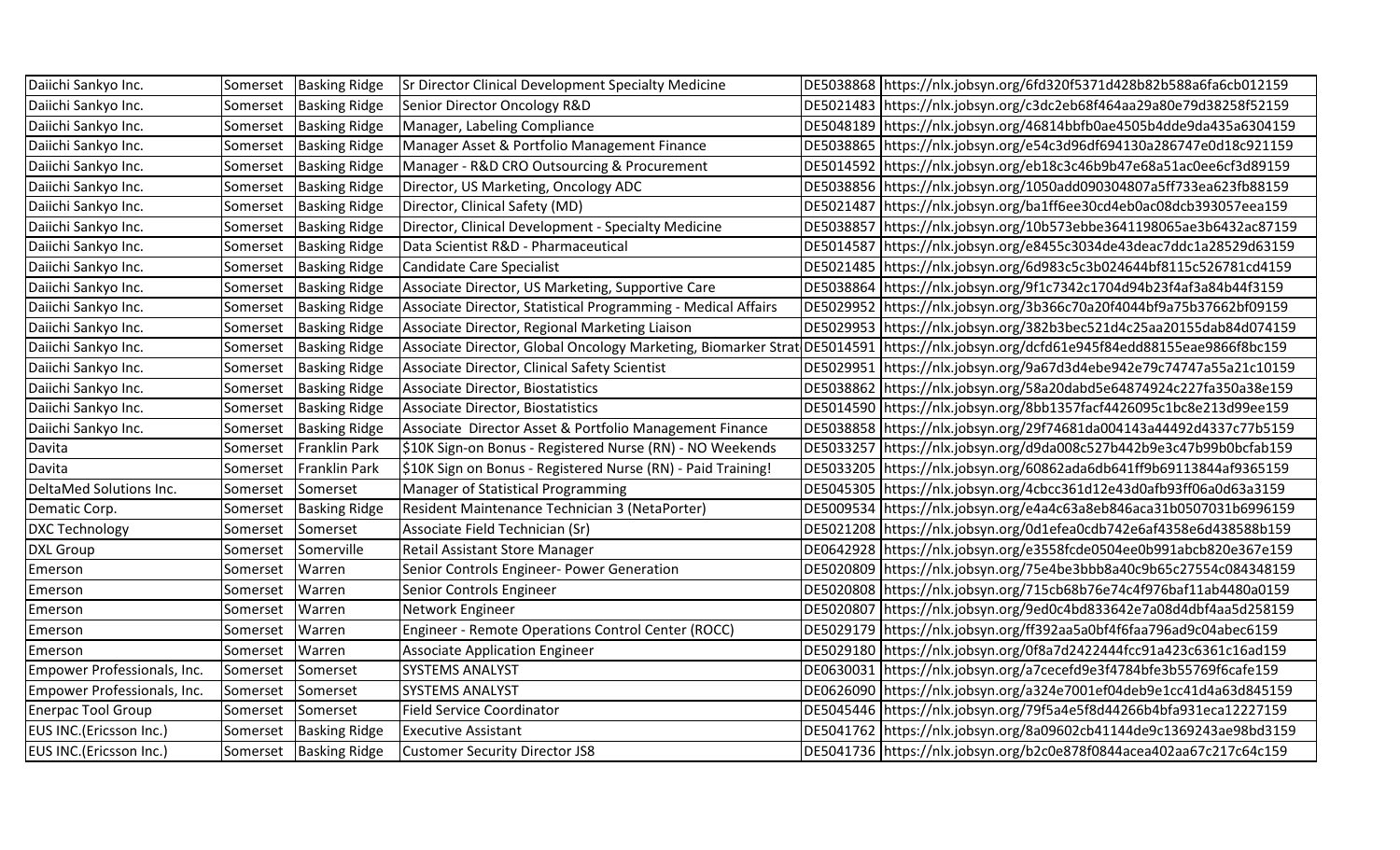| Excell International Group, Inc Somerset   Bridgewater |          |                       | <b>SOFTWARE DEVELOPERS</b>                                    | DE5019078 https://nlx.jobsyn.org/f9bc782f0d7649e5861be0d2003b839d159                                                               |
|--------------------------------------------------------|----------|-----------------------|---------------------------------------------------------------|------------------------------------------------------------------------------------------------------------------------------------|
| Express Employment Professio Somerset                  |          | Somerset              | <b>Forklift Operators/Blenders</b>                            | DE0655500 https://nlx.jobsyn.org/dbd775ea76ab431b9ecb1b4fd25a663a159                                                               |
| Express Employment Professio Somerset                  |          | Bridgewater           | <b>Machine Operator Helpers</b>                               | DE0616428 https://nlx.jobsyn.org/ffd240800c08484c874f8886ad8edf7c159                                                               |
| <b>FedEx Express</b>                                   | Somerset | Somerville            | Shuttle Driver (CDL)-AM Shift-\$17.70/HR (Part-Time)          | DE0655284 https://nlx.jobsyn.org/86068b38621444b0aa63d1af5a94fb52159                                                               |
| <b>FedEx Express</b>                                   | Somerset | Somerville            | Courier/Handler-AM Shift-\$17.70/HR (Part-Time)               | DE0655300 https://nlx.jobsyn.org/be5978f648064573ac8f865de89bd0e8159                                                               |
| <b>FedEx Express</b>                                   | Somerset | Somerville            | Courier/Handler-AM Shift-\$17.70/HR (Part-Time)               | DE0652813 https://nlx.jobsyn.org/041ab00ae3af4e8390b9b5ce7b5e5ee7159                                                               |
| <b>Fedex Express</b>                                   | Somerset | Branchburg            | Shuttle Driver (CDL)-AM Shift-\$17.70/HR (Part-Time)          | DE0617811 https://nlx.jobsyn.org/007b20a458e84aa59d9e0f611ef13a40159                                                               |
| <b>Fedex Services</b>                                  | Somerset | Somerville            | Field Sales Professional (AE/SE)                              | DE5045254 https://nlx.jobsyn.org/3626c501c18a43c2b78e7df93f53f2ce159                                                               |
| <b>Fellowship Senior Living</b>                        | Somerset | <b>Basking Ridge</b>  |                                                               | Registered Nurse (RN) - Home Care - RN Supervisor (Home Care DE0631709  https://nlx.jobsyn.org/91da29881ca44e2d826bbd2a87e53580159 |
| Fellowship Senior Living                               | Somerset | <b>Basking Ridge</b>  | Hospice Certified Home Health Aide - Hospice CHHA             | DE0631707 https://nlx.jobsyn.org/64b8f19048944215b7196d562f2fafb9159                                                               |
| <b>Fellowship Senior Living</b>                        | Somerset | <b>Basking Ridge</b>  | Hospice Certified Home Health Aide                            | DE0631710 https://nlx.jobsyn.org/b57e17758d8045ffa2b72463bc342588159                                                               |
| Fellowship Senior Living                               | Somerset | <b>Basking Ridge</b>  | Dual Certified Home Health Aide / Certified Nursing Assistant | DE0631711   https://nlx.jobsyn.org/d52c2a6a7d414819b70f81f771ea6f72159                                                             |
| <b>Fellowship Senior Living</b>                        | Somerset | <b>Basking Ridge</b>  | Chaplain                                                      | DE5046820 https://nlx.jobsyn.org/bdd2e2fc8d2b4c46a5a328b195283727159                                                               |
| <b>Fulton Financial Corporation</b>                    |          | Somerset Somerville   | Commercial Relationship Manager - New Jersey                  | DE5027241 https://nlx.jobsyn.org/d44a927d94b14a258453a5062995bf04159                                                               |
| G & J Steel & tubing, Inc.                             | Somerset | Hillsborough          | Project Engineer                                              | DE5032777 https://nlx.jobsyn.org/8fc5a55ef1ae491a91c8589eeac40097159                                                               |
| G4S Secure Solutions (USA) Inc Somerset                |          | <b>Basking Ridge</b>  | Security Officer - Upscale - Multiple Site                    | DE0666598 https://nlx.jobsyn.org/71471e716681424b81c743a641d62f03159                                                               |
| GalaxE                                                 | Somerset | Somerset              | Sr Software Engineer                                          | DE5048357 https://nlx.jobsyn.org/fa816e7dfd5144788726ce35e706b652159                                                               |
| GalaxE                                                 | Somerset | Somerset              | Senior Software Engineer                                      | DE5048358 https://nlx.jobsyn.org/9e56d6e300b84805a7cc33bcb9f60b40159                                                               |
| GalaxE                                                 | Somerset | Somerset              | Senior Project Manager-IAM                                    | DE5048360 https://nlx.jobsyn.org/c338699166c040eeac888f5997162a9a159                                                               |
| GalaxE                                                 | Somerset | Somerset              | Senior Project Manager-Data Engineering                       | DE5048359 https://nlx.jobsyn.org/24f7d706322b4d86b49ea65f5024ac95159                                                               |
| GalaxE                                                 | Somerset | Somerset              | Senior Project Manager                                        | DE5021530 https://nlx.jobsyn.org/7fec72c7c496448e8206da8c870f94ef159                                                               |
| GalaxE                                                 | Somerset | Somerset              | Infrastructure Team Lead                                      | DE5021526 https://nlx.jobsyn.org/907ab26ab4e643ee90c99d93bbd05464159                                                               |
| GalaxE                                                 | Somerset | Bedminster            | <b>BI/SQL Developer</b>                                       | DE0617985 https://nlx.jobsyn.org/71492065b57e43e1ac96ec000dcc0401159                                                               |
| <b>Galaxe Solutions</b>                                | Somerset | Somerset              | <b>Technical Lead</b>                                         | DE5053632 https://nlx.jobsyn.org/366604ab8fec42e4b682d54ebdd671a5159                                                               |
| <b>Galaxe Solutions</b>                                | Somerset | Somerset              | <b>Systems Analyst</b>                                        | DE0648623 https://nlx.jobsyn.org/7af183ae30af47dd8499677333e3082c159                                                               |
| <b>Galaxe Solutions</b>                                | Somerset | Somerset              | <b>Systems Analyst</b>                                        | DE0633796 https://nlx.jobsyn.org/625c817171ea415db5807593ec4d14a1159                                                               |
| <b>Galaxe Solutions</b>                                | Somerset | Somerset              | Senior Software Engineer                                      | DE5035353 https://nlx.jobsyn.org/d3b23394c3834964b83157be81a2f68c159                                                               |
| <b>Galaxe Solutions</b>                                | Somerset | Somerset              | Senior Software Engineer                                      | DE5035333 https://nlx.jobsyn.org/17ca6d7cb13c4e8eb546b2cb9574a82c159                                                               |
| <b>Galaxe Solutions</b>                                | Somerset | Somerset              | Senior Project Manager-IAM                                    | DE5053647 https://nlx.jobsyn.org/ea2a36817b36456ab01963fb488e3faf159                                                               |
| <b>Galaxe Solutions</b>                                | Somerset | Somerset              | Senior Project Manager-Data Engineering                       | DE5053665 https://nlx.jobsyn.org/de207edca8524ebda9152563350d16e0159                                                               |
| <b>Galaxe Solutions</b>                                | Somerset | Somerset              | Infrastructure Team Lead                                      | DE5027464 https://nlx.jobsyn.org/b5f04953d0d04f98a5846817a2dd9fd0159                                                               |
| <b>Galaxe Solutions</b>                                | Somerset | Somerset              | <b>Executive Assistant</b>                                    | DE0616564 https://nlx.jobsyn.org/b5be7e2aabef4922ba2ed781928bb732159                                                               |
| <b>Galaxe Solutions</b>                                | Somerset | Somerset              | Director of Delivery                                          | DE5053624 https://nlx.jobsyn.org/02eade79125546de973ccab958e6af43159                                                               |
| <b>Galaxe Solutions</b>                                |          | Somerset   Bedminster | <b>Tableau Lead/Architect</b>                                 | DE0616588  https://nlx.jobsyn.org/b925465f5bc244549c50e5e2e9fd8793159                                                              |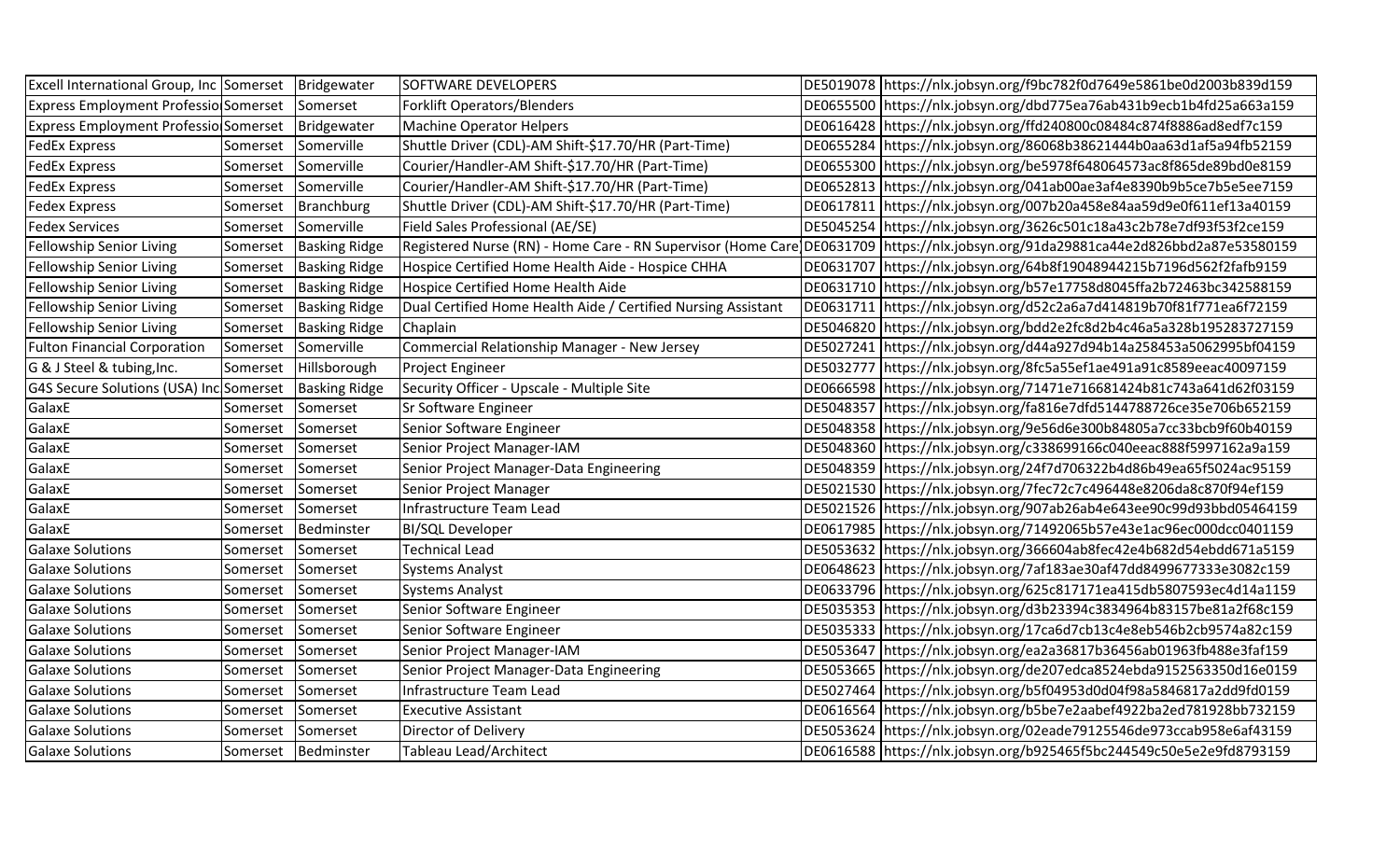| <b>Galaxe Solutions</b>              | Somerset | Bedminster            | Project Manager                                                 | DE0633776 https://nlx.jobsyn.org/c429ed0efa004249ae419992810e5230159                                                                  |
|--------------------------------------|----------|-----------------------|-----------------------------------------------------------------|---------------------------------------------------------------------------------------------------------------------------------------|
| <b>Galaxe Solutions</b>              | Somerset | Bedminster            | <b>BI/SQL Developer</b>                                         | DE0616586 https://nlx.jobsyn.org/e9dcd3fd3be548d0b58a7f77684712a5159                                                                  |
| <b>Galaxe Solutions</b>              | Somerset | Bedminster            | <b>BI Analyst</b>                                               | DE0616587 https://nlx.jobsyn.org/1a4cffda336d42d4b9623f906a46a94d159                                                                  |
| Gap Inc.                             | Somerset | Bridgewater           | Lead - Bridgewater Commons                                      | DE0667562 https://nlx.jobsyn.org/a67d5e6113ed49138d3a4d4a2bb21603159                                                                  |
| <b>Genesis AEC</b>                   | Somerset | Somerset              | <b>Construction Manager</b>                                     | DE5037582 https://nlx.jobsyn.org/4f09d73cd57a4daa8c9a2a0afe32dbdd159                                                                  |
| <b>Genesis AEC</b>                   | Somerset | Somerset              | Commissioning + Qualification Engineer                          | DE5010971 https://nlx.jobsyn.org/81480a7ac4ca4b6d928dbe4b66656eeb159                                                                  |
| GlaxoSmithKline Consumer HelSomerset |          | Warren                | Senior Business Analyst E-Commerce                              | DE5033157 https://nlx.jobsyn.org/0f71796876b444c7a872ded67088d97d159                                                                  |
| GlaxoSmithKline Consumer He Somerset |          | Warren                | Principal Clinical Development Scientist                        | DE5017041 https://nlx.jobsyn.org/ec347eb5d39947318d4d202bd52bb1d2159                                                                  |
| GlaxoSmithKline Consumer He Somerset |          | Warren                | Digital and Analytics Lead                                      | DE5024725 https://nlx.jobsyn.org/95d519c03d9f4de98128453a9cadcf60159                                                                  |
| GlaxoSmithKline Consumer HelSomerset |          | Warren                | Data Technology Engineer                                        | DE5016938 https://nlx.jobsyn.org/24f4d421ae9e4a15b3c5ab59a9959da1159                                                                  |
| GlaxoSmithKline Consumer HelSomerset |          | Warren                | Data Engineer / Analyst                                         | DE5017057 https://nlx.jobsyn.org/c46f271f53bb4df4a547e2c9e46892df159                                                                  |
| GlaxoSmithKline Consumer HeaSomerset |          | Warren                | <b>Brand Manager ChapStick</b>                                  | DE5024657 https://nlx.jobsyn.org/38f79ed1fc644debae8a1de3824e8ff7159                                                                  |
| GlaxoSmithKline Consumer HelSomerset |          | Warren                | Associate Manager - Marketing Activation Solutions              | DE5024688 https://nlx.jobsyn.org/45850349b8b442c49bf5cf7002c8a1f9159                                                                  |
| <b>Grace Healthcare Services</b>     | Somerset | Warren                | Registered Nurse (RN)                                           | DE5008633 https://nlx.jobsyn.org/6b38aaed4ec04ee59b9a7d5d181fb8e8159                                                                  |
| <b>Grace Healthcare Services</b>     | Somerset | Somerset              | Home Health Aide                                                | DE5008862 https://nlx.jobsyn.org/726fb93e9aa2463d98e90c72033a0251159                                                                  |
| Hackensack Meridian Health           | Somerset | <b>Belle Mead</b>     | <b>School Nurse</b>                                             | DE5037822 https://nlx.jobsyn.org/617c95360bfb4b3ea831609edecc5ba5159                                                                  |
| Hackensack Meridian Health           | Somerset | <b>Belle Mead</b>     | RN House Supervisor- Psychiatry-Full Tme-Benefits               | DE5037716 https://nlx.jobsyn.org/98eb8f731beb42009d9d51b1cbd4df71159                                                                  |
| Hackensack Meridian Health           | Somerset | <b>Belle Mead</b>     | RN House Supervisor- Psychiatry                                 | DE5037853 https://nlx.jobsyn.org/0fef3baf7a3540e7a8373a0a78c1b1b8159                                                                  |
| Hackensack Meridian Health           |          | Somerset   Belle Mead |                                                                 | Registered Staff Nurses-Older Adult Pysch Unit-P/T with Benefi DE5037813 https://nlx.jobsyn.org/8127eb79ff79441da77228be57fa36b0159   |
| Hackensack Meridian Health           | Somerset | <b>Belle Mead</b>     |                                                                 | Registered Staff Nurses-Comprehensive Adult Psychiatry- P/T w DE5037737 https://nlx.jobsyn.org/b6b6d441c7f247609ea03cadf2eaee02159    |
| Hackensack Meridian Health           | Somerset | <b>Belle Mead</b>     | <b>Registered Staff Nurses</b>                                  | DE5037833 https://nlx.jobsyn.org/11a04f877e554cd199ccfe7c59115e2f159                                                                  |
| Hackensack Meridian Health           | Somerset | <b>Belle Mead</b>     | <b>Registered Staff Nurses</b>                                  | DE5037805 https://nlx.jobsyn.org/d8d568c828e743e39f930bacec5592ad159                                                                  |
| Hackensack Meridian Health           | Somerset | <b>Belle Mead</b>     | <b>Registered Staff Nurses</b>                                  | DE5037777 https://nlx.jobsyn.org/820c1df5b21c451db128f593656be9f1159                                                                  |
| Hackensack Meridian Health           | Somerset | <b>Belle Mead</b>     | <b>Registered Staff Nurses</b>                                  | DE5037704 https://nlx.jobsyn.org/ded7b7571f4b401a9dd163ca86d3a8dc159                                                                  |
| Hackensack Meridian Health           | Somerset | <b>Belle Mead</b>     | Registered Staff Nurse-Carrier Clinic-Part Time                 | DE5037786 https://nlx.jobsyn.org/f62a27a1dbd4452383d95fd6c56ac4f8159                                                                  |
| Hackensack Meridian Health           | Somerset | <b>Belle Mead</b>     |                                                                 | Registered Staff Nurse- Psychiatry/ Addiction Float- Full Time-B DE5037746 https://nlx.jobsyn.org/0ef326a049dd4c83a1d039a3399fa2ea159 |
| Hackensack Meridian Health           | Somerset | <b>Belle Mead</b>     | Registered Staff Nurse- Psychiatry-Full Time -Evenings-Benefits | DE5037840 https://nlx.jobsyn.org/b2e459aade9e4295a0714bdae21aaa66159                                                                  |
| Hackensack Meridian Health           | Somerset | <b>Belle Mead</b>     | Registered Staff Nurse- Psychiatry- Per Diem Nights             | DE5037799 https://nlx.jobsyn.org/06dfc5dfebf0410b91ba50082c83efbb159                                                                  |
| Hackensack Meridian Health           | Somerset | <b>Belle Mead</b>     | Registered Staff Nurse- Psychiatry- Per Diem Evenings           | DE5037765 https://nlx.jobsyn.org/55382712744945e4a43f654c4ace6be6159                                                                  |
| Hackensack Meridian Health           | Somerset | <b>Belle Mead</b>     | Registered Staff Nurse- Psychiatry- Full Time-Benefits          | DE5037721 https://nlx.jobsyn.org/8b4cd8875eff4f0b95328e0e1c87ec23159                                                                  |
| Hackensack Meridian Health           | Somerset | <b>Belle Mead</b>     | Registered Staff Nurse- Psychiatry- F/T Days, 7a- 7p            | DE5037784 https://nlx.jobsyn.org/d7a8227b4dc94050bc1b1286216d04aa159                                                                  |
| Hackensack Meridian Health           | Somerset | <b>Belle Mead</b>     | Registered Staff Nurse- Psychiatry- F/T Days, 7a- 7p            | DE5037762 https://nlx.jobsyn.org/aa5a654e077f4a2b9d832c3dbe984f61159                                                                  |
| Hackensack Meridian Health           | Somerset | <b>Belle Mead</b>     | Registered Staff Nurse- Psychiatry- F/T Days, 7a-7p             | DE5032653  https://nlx.jobsyn.org/c755763965f941fabb1c25ec37f36069159                                                                 |
| Hackensack Meridian Health           |          | Somerset   Belle Mead | Registered Staff Nurse- Psychiatry- F/T Days, 7a- 7p            | DE5020881 https://nlx.jobsyn.org/629e771d96584874a6b5b608ed5cc9b3159                                                                  |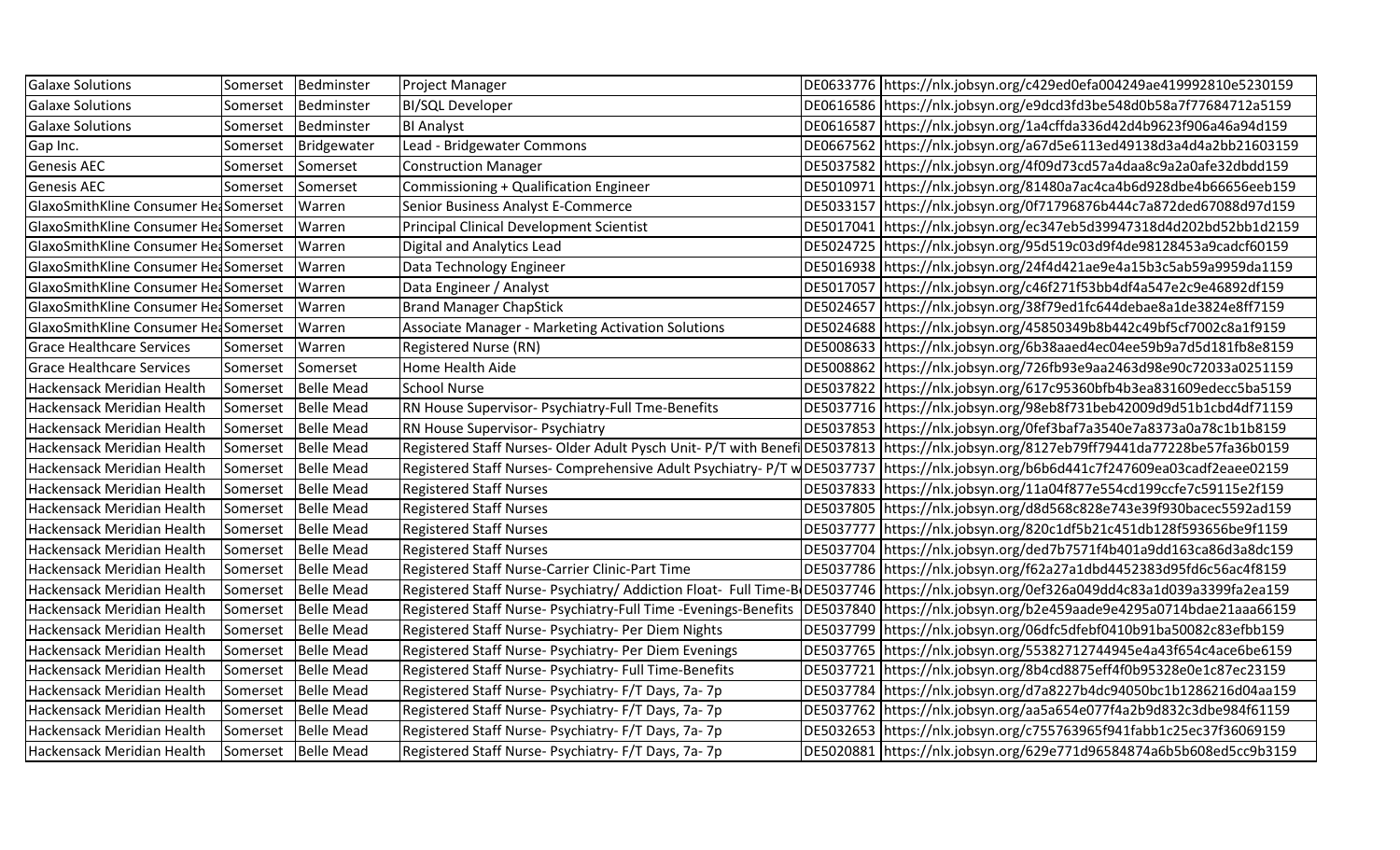| Hackensack Meridian Health | Somerset | <b>Belle Mead</b>     | Registered Staff Nurse- Psychiatry - Per Diem Evenings       | DE5037771   https://nlx.jobsyn.org/6820205e274e4f4baf7f6b64fc95f3a3159                                                                |
|----------------------------|----------|-----------------------|--------------------------------------------------------------|---------------------------------------------------------------------------------------------------------------------------------------|
| Hackensack Meridian Health | Somerset | <b>Belle Mead</b>     | Registered Staff Nurse- Psychiatry & Addictions- F/T Days    | DE5037723 https://nlx.jobsyn.org/ca49e6e26a3343d29b5249e7da4eb0fb159                                                                  |
| Hackensack Meridian Health | Somerset | <b>Belle Mead</b>     |                                                              | Registered Staff Nurse-Older Adult Psych Unit-P/T with Benefit DE5037767 https://nlx.jobsyn.org/459249bb11fd448fa6e46c689da82d72159   |
| Hackensack Meridian Health | Somerset | <b>Belle Mead</b>     |                                                              | Registered Staff Nurse-Older Adult Psych Unit-P/T with Benefit DE5037793 https://nlx.jobsyn.org/727cf52b9b9b48ae93148fe4e988025c159   |
| Hackensack Meridian Health | Somerset | <b>Belle Mead</b>     |                                                              | Registered Staff Nurse- Intensive Treatment Psych Unit- F/T Nig DE5037596  https://nlx.jobsyn.org/0f8138d28df3441685d5ea70793994a2159 |
| Hackensack Meridian Health | Somerset | <b>Belle Mead</b>     |                                                              | Registered Staff Nurse- Intensive Treatment Psych Unit- F/T Eve DE5037792 https://nlx.jobsyn.org/5d4f73ed129c41629591a7fb18fa92a9159  |
| Hackensack Meridian Health | Somerset | <b>Belle Mead</b>     | Registered Staff Nurse- General Adult Pysch Unit- P/T Days   | DE5037780 https://nlx.jobsyn.org/370eea96a0c04b93a6e52eeb2e12722c159                                                                  |
| Hackensack Meridian Health | Somerset | <b>Belle Mead</b>     |                                                              | Registered Staff Nurse- General Adult Psych Unit- P/T with Bene DE5037696  https://nlx.jobsyn.org/55d874dcc377499e970ef15a3d162792159 |
| Hackensack Meridian Health | Somerset | <b>Belle Mead</b>     |                                                              | Registered Staff Nurse- General Adult Psych Unit- P/T with Bene DE5037744 https://nlx.jobsyn.org/cc45759f805c4c77812da2d00cf24ad8159  |
| Hackensack Meridian Health | Somerset | <b>Belle Mead</b>     |                                                              | Registered Staff Nurse- General Adult Psych Unit- F/T (7a-7p) DaDE5037796 https://nlx.jobsyn.org/054ae90d74f24e04873052df914c60a1159  |
| Hackensack Meridian Health | Somerset | <b>Belle Mead</b>     |                                                              | Registered Staff Nurse-General Adult Psych Unit- P/T with Bend DE5037719 https://nlx.jobsyn.org/e9e59dee238f4f86847d6d1faa03ca69159   |
| Hackensack Meridian Health | Somerset | <b>Belle Mead</b>     |                                                              | Registered Staff Nurse-Comprehensive Services Psych Unit-P/TDE5037703 https://nlx.jobsyn.org/934eba627f8c4678a1eca862d704ae2f159      |
| Hackensack Meridian Health | Somerset | <b>Belle Mead</b>     |                                                              | Registered Staff Nurse-Comprehensive Adult Psych Unit-P/T Ev DE5037821 https://nlx.jobsyn.org/0d2a74a317ed4914af31c1d7fe00c3a9159     |
| Hackensack Meridian Health | Somerset | <b>Belle Mead</b>     |                                                              | Registered Staff Nurse-Comprehensive Adult Psych Unit-P/T D4DE5037774 https://nlx.jobsyn.org/987f40065b18480588857f5244a81654159      |
| Hackensack Meridian Health | Somerset | <b>Belle Mead</b>     | Registered Staff Nurse- Blake Detox & Recovery- P/T Nights   | DE5037795 https://nlx.jobsyn.org/dbcf325cf63f4a929bbd34de1d09f6fe159                                                                  |
| Hackensack Meridian Health | Somerset | <b>Belle Mead</b>     | Registered Staff Nurse- Blake Detox & Recovery- P/T Evenings | DE5037713 https://nlx.jobsyn.org/bb96e31a4ee14b5fbf931a3dc0249fcb159                                                                  |
| Hackensack Meridian Health | Somerset | <b>Belle Mead</b>     | Registered Staff Nurse- Blake Detox & Recovery- P/T Days     | DE5037722 https://nlx.jobsyn.org/ac2b06d6d2cf47468aa1075f6bdf12cd159                                                                  |
| Hackensack Meridian Health | Somerset | <b>Belle Mead</b>     |                                                              | Registered Staff Nurse- Adult Pysch & Addictions- P/T Evenings  DE5037800  https://nlx.jobsyn.org/35d2202d2c3043b09f5d569b14df81b5159 |
| Hackensack Meridian Health | Somerset | <b>Belle Mead</b>     |                                                              | Registered Staff Nurse-Adult Psych & Addictions-P/T Evenings DE5037826 https://nlx.jobsyn.org/da9a060a3f1f45c8ab83fe54ac828c5b159     |
| Hackensack Meridian Health | Somerset | <b>Belle Mead</b>     | Registered Staff Nurse- Adult Psych & Addictions- P/T Days   | DE5037692 https://nlx.jobsyn.org/d4d42efd2a4c4050851857c5026b6229159                                                                  |
| Hackensack Meridian Health | Somerset | <b>Belle Mead</b>     |                                                              | Registered Staff Nurse- Adult Psych & Addictions Unit- P/T with DE5037695  https://nlx.jobsyn.org/6bca09e9a91948bb964282920d86055f159 |
| Hackensack Meridian Health | Somerset | <b>Belle Mead</b>     |                                                              | Registered Staff Nurse-Adult Psych & Addictions Unit-P/T with DE5037838 https://nlx.jobsyn.org/10cc261b2bec4e34bc8454a2127bbb31159    |
| Hackensack Meridian Health | Somerset | <b>Belle Mead</b>     | Registered Staff Nurse-Adolescent Psych Unit-P/T Evenings    | DE5037759 https://nlx.jobsyn.org/b2a28f45b43a4678b41c3463c1d17668159                                                                  |
| Hackensack Meridian Health | Somerset | <b>Belle Mead</b>     | Registered Staff Nurse- Adolescent Psych Unit- P/T Days      | DE5037769 https://nlx.jobsyn.org/3b8881df54ac4e2788ded276c77cb2a7159                                                                  |
| Hackensack Meridian Health | Somerset | <b>Belle Mead</b>     | Registered Staff Nurse- Adolescent Psych Unit- P/T           | DE5037687 https://nlx.jobsyn.org/e224c9fdcfe5499bb9b05cceabb69baf159                                                                  |
| Hackensack Meridian Health | Somerset | <b>Belle Mead</b>     |                                                              | Registered Staff Nurse-Acute Care Psych Unit-F/T Days (7a-7p) DE5037729  https://nlx.jobsyn.org/f88d56178e4d42b4a38548c77bef7819159   |
| Hackensack Meridian Health | Somerset | <b>Belle Mead</b>     | Registered Staff Nurse - Psychiatry- Per Diem Evenings       | DE5037857 https://nlx.jobsyn.org/461714283366444cb85449a05dcea3d1159                                                                  |
| Hackensack Meridian Health | Somerset | <b>Belle Mead</b>     | Registered Nurses-Carrier Clinic-Part Time-Benefits          | DE5037794 https://nlx.jobsyn.org/38e316170d094c6b8438b7a8828fa4c5159                                                                  |
| Hackensack Meridian Health | Somerset | <b>Belle Mead</b>     |                                                              | Registered Nurse-Psychiatry/Addictions Float Unit - Part Time-(DE5037775 https://nlx.jobsyn.org/36b8f132f1734e8a90a897ca8105c9a7159   |
| Hackensack Meridian Health | Somerset | <b>Belle Mead</b>     | Registered Nurse- Psychiatry-Nights-Part Time-Benefits       | DE5037864 https://nlx.jobsyn.org/12b958db3f4c47de94fbce613e25caf7159                                                                  |
| Hackensack Meridian Health | Somerset | <b>Belle Mead</b>     | Registered Nurse- Psychiatry-Full Time-Nights- Benefits      | DE5037708 https://nlx.jobsyn.org/bafd3e79ccc04edcb730e044991d411a159                                                                  |
| Hackensack Meridian Health | Somerset | <b>Belle Mead</b>     | Registered Nurse- Psychiatry- Full Time-Nights-Benefits      | DE5037808 https://nlx.jobsyn.org/9654d5ff533746a5b6d80a32e3d7df06159                                                                  |
| Hackensack Meridian Health | Somerset | <b>Belle Mead</b>     | Registered Nurse- Psychiatry- Full Time-Nights-Benefits      | DE5037740 https://nlx.jobsyn.org/cb10ed0684844801bc1d997675af666c159                                                                  |
| Hackensack Meridian Health |          | Somerset   Belle Mead | Registered Nurse- Psychiatry- Full Time-Nights-Benefits      | DE5037730 https://nlx.jobsyn.org/52b96a09872b41e080cb43c967101ef4159                                                                  |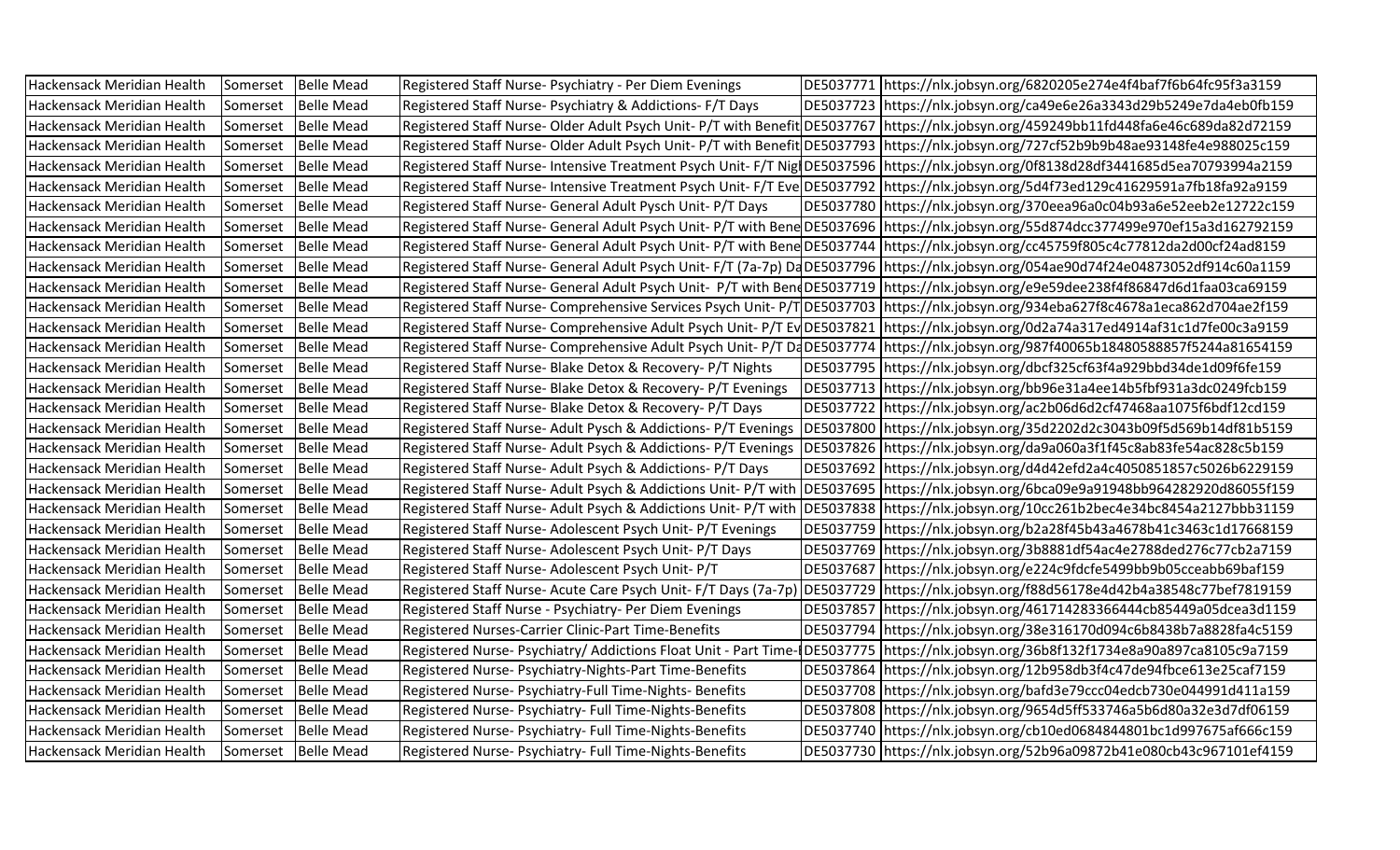| Hackensack Meridian Health | Somerset | <b>Belle Mead</b>     | Registered Nurse- Psychiatry- Full Time-Nights-Benefits      | DE5029163 https://nlx.jobsyn.org/4daac2577e944868b318e3bf4bab4595159                                                                   |
|----------------------------|----------|-----------------------|--------------------------------------------------------------|----------------------------------------------------------------------------------------------------------------------------------------|
| Hackensack Meridian Health | Somerset | <b>Belle Mead</b>     |                                                              | Registered Nurse-Psychiatry & Addictions-Part Time-Benefits-EDE5037593 https://nlx.jobsyn.org/069d1c4805eb407e82dd24dd96b4f669159      |
| Hackensack Meridian Health |          | Somerset   Belle Mead |                                                              | Registered Nurse-Psychiatry & Addiction-Full Time-Evenings-Be DE5037715 https://nlx.jobsyn.org/3d80e12db31e496b9d215b973516a6ab159     |
| Hackensack Meridian Health |          | Somerset   Belle Mead |                                                              | Registered Nurse-Psych & Addictions-Full Time-Evenings-Benef DE5037866 https://nlx.jobsyn.org/4a68f1b4147843db91b52004accdec1a159      |
| Hackensack Meridian Health | Somerset | <b>Belle Mead</b>     | Registered Nurse, Behavioral Health- Evenings                | DE5037732 https://nlx.jobsyn.org/af9ac967a09d4b318bcb3f04ad085386159                                                                   |
| Hackensack Meridian Health | Somerset | <b>Belle Mead</b>     |                                                              | Registered Nurse, Behavioral Health (Nights Only 8 or 12 hr shift DE5037791 https://nlx.jobsyn.org/316288b19f284b30af0c32804b99d53a159 |
| Hackensack Meridian Health | Somerset | <b>Belle Mead</b>     | Program Supervisor                                           | DE5024272 https://nlx.jobsyn.org/f9bd7871c9394ad8955ff2b4c3daccbf159                                                                   |
| Hackensack Meridian Health |          | Somerset   Belle Mead | Program Supervisor                                           | DE5024250 https://nlx.jobsyn.org/0ff067472b6b4ec98c45c869ed176f5a159                                                                   |
| Hackensack Meridian Health |          | Somerset   Belle Mead | Program Supervisor                                           | DE5013935 https://nlx.jobsyn.org/b5e74d57b4af4d2ba33c6814664a1fa3159                                                                   |
| Hackensack Meridian Health | Somerset | <b>Belle Mead</b>     | Program Supervisor                                           | DE5013917 https://nlx.jobsyn.org/2936dbdd278e4472946a43176e0fb0f4159                                                                   |
| Hackensack Meridian Health | Somerset | <b>Belle Mead</b>     | <b>Physical Therapy Aide</b>                                 | DE5032711 https://nlx.jobsyn.org/8d57d88b836b44c59c7339bee43e09d6159                                                                   |
| Hackensack Meridian Health | Somerset | <b>Belle Mead</b>     | Physical Therapy Aide                                        | DE5029155 https://nlx.jobsyn.org/4868e31a6ffe4fe28f26a99fa7cc27f9159                                                                   |
| Hackensack Meridian Health |          | Somerset   Belle Mead | <b>Nursing Supervisor</b>                                    | DE5037779 https://nlx.jobsyn.org/f1de21d5b89746dfbbb7da6ba1b15d14159                                                                   |
| Hackensack Meridian Health |          | Somerset   Belle Mead | <b>LPN EMYL</b>                                              | DE5047373 https://nlx.jobsyn.org/a2d72402f7c84537b5f5df482cc9d72f159                                                                   |
| Hackensack Meridian Health | Somerset | <b>Belle Mead</b>     | LPN EMYL                                                     | DE5037842 https://nlx.jobsyn.org/0e46c04d4beb49b9a1b989c3fa521422159                                                                   |
| Hackensack Meridian Health | Somerset | <b>Belle Mead</b>     | <b>LPN EMYL</b>                                              | DE5013969 https://nlx.jobsyn.org/14a1bb9bf47a46a7a8e1fb16c0bc2d8f159                                                                   |
| Hackensack Meridian Health | Somerset | <b>Belle Mead</b>     | House Supervisor- Psychiatry- Per Diem                       | DE5013895 https://nlx.jobsyn.org/7a3d7b63303f4ed88947697fd4935bab159                                                                   |
| Hackensack Meridian Health |          | Somerset Belle Mead   |                                                              | House Supervisor-Psychiatry-P/T Weekend (12 hr shift)-Nights DE5047340 https://nlx.jobsyn.org/56d3d02223d7497698607c4182c4db39159      |
| Hackensack Meridian Health |          | Somerset   Belle Mead |                                                              | House Supervisor-Psychiatry-P/T Weekend (12 hr shift)-Nights DE5037757 https://nlx.jobsyn.org/ba6cea48365242af9a30bf1e16ec7db2159      |
| Hackensack Meridian Health | Somerset | <b>Belle Mead</b>     |                                                              | House Supervisor-Psychiatry-P/T Weekend (12 hr shift)-Nights DE5013956 https://nlx.jobsyn.org/c3e9fbeaca284add929abe72dfd05a18159      |
| Hackensack Meridian Health | Somerset | <b>Belle Mead</b>     | Dir, Nursing Patient Care- Behavioral Health-F/T Days        | DE5047394 https://nlx.jobsyn.org/ea141bc57b2547fcac2cacf5c0500345159                                                                   |
| Hackensack Meridian Health | Somerset | <b>Belle Mead</b>     | Dir, Nursing Patient Care- Behavioral Health- F/T Days       | DE5037717 https://nlx.jobsyn.org/d1d806559a294293a806491ab4485107159                                                                   |
| Hackensack Meridian Health |          | Somerset   Belle Mead | Dir, Nursing Patient Care- Behavioral Health-F/T Days        | DE5013924 https://nlx.jobsyn.org/40f9e34ed34443dfb66f3288c7f329f4159                                                                   |
| Hackensack Meridian Health | Somerset | <b>Belle Mead</b>     | Dir, Nursing Patient Care- Behavioral Health-F/T Days        | DE5010994 https://nlx.jobsyn.org/0fc1da4514684704adfff9ced9b49302159                                                                   |
| Hackensack Meridian Health | Somerset | <b>Belle Mead</b>     | <b>Clinical Informatics Specialist</b>                       | DE5047357 https://nlx.jobsyn.org/d8e2d047f521495187a297674a3f2a12159                                                                   |
| Hackensack Meridian Health | Somerset | <b>Belle Mead</b>     | <b>Clinical Informatics Specialist</b>                       | DE5013970 https://nlx.jobsyn.org/444e4a6a9eb044278d08ba0b8b38cb7e159                                                                   |
| Hackensack Meridian Health | Somerset | <b>Belle Mead</b>     | <b>Clinical Informatics Specialist</b>                       | DE5011026 https://nlx.jobsyn.org/ccdb143ff2e7471687b08d4432e7fad8159                                                                   |
| Hackensack Meridian Health | Somerset | <b>Belle Mead</b>     | Assistant Nurse Manager, Acute Care Psych Unit, F/T Evenings | DE5047384 https://nlx.jobsyn.org/cd2ac3b393db49bea5e7dde12c2c232f159                                                                   |
| Hackensack Meridian Health |          | Somerset   Belle Mead | Assistant Nurse Manager, Acute Care Psych Unit, F/T Evenings | DE5013962 https://nlx.jobsyn.org/da7b72e9fad44771984427e709069b12159                                                                   |
| Hackensack Meridian Health | Somerset | <b>Belle Mead</b>     | Assistant Nurse Manager, Acute Care Psych Unit, F/T Evenings | DE5011017 https://nlx.jobsyn.org/76a8fe2e89834e0bb266ffb36d33790b159                                                                   |
| Hackensack Meridian Health | Somerset | <b>Belle Mead</b>     |                                                              | Assistant Nurse Manager - Adolescent Unit Behavioral Health- FOE5047401 https://nlx.jobsyn.org/d56ddf8da0b442bfac4e746e2e1cfe3f159     |
| Hackensack Meridian Health | Somerset | <b>Belle Mead</b>     |                                                              | Assistant Nurse Manager - Adolescent Unit Behavioral Health- FIDE5013973  https://nlx.jobsyn.org/1adf83a0d0f342ad90e31c74cc40ac4b159   |
| Hackensack Meridian Health | Somerset | <b>Belle Mead</b>     |                                                              | Assistant Nurse Manager - Adolescent Unit Behavioral Health-FlDE5011000 https://nlx.jobsyn.org/04de289d9d354461a3a12ee50f803b5e159     |
| Hackensack Meridian Health |          | Somerset   Belle Mead | <b>Access Triage Nurse Coordinator</b>                       | DE5047366 https://nlx.jobsyn.org/a4391f2febb54c50854a9f0ca8466965159                                                                   |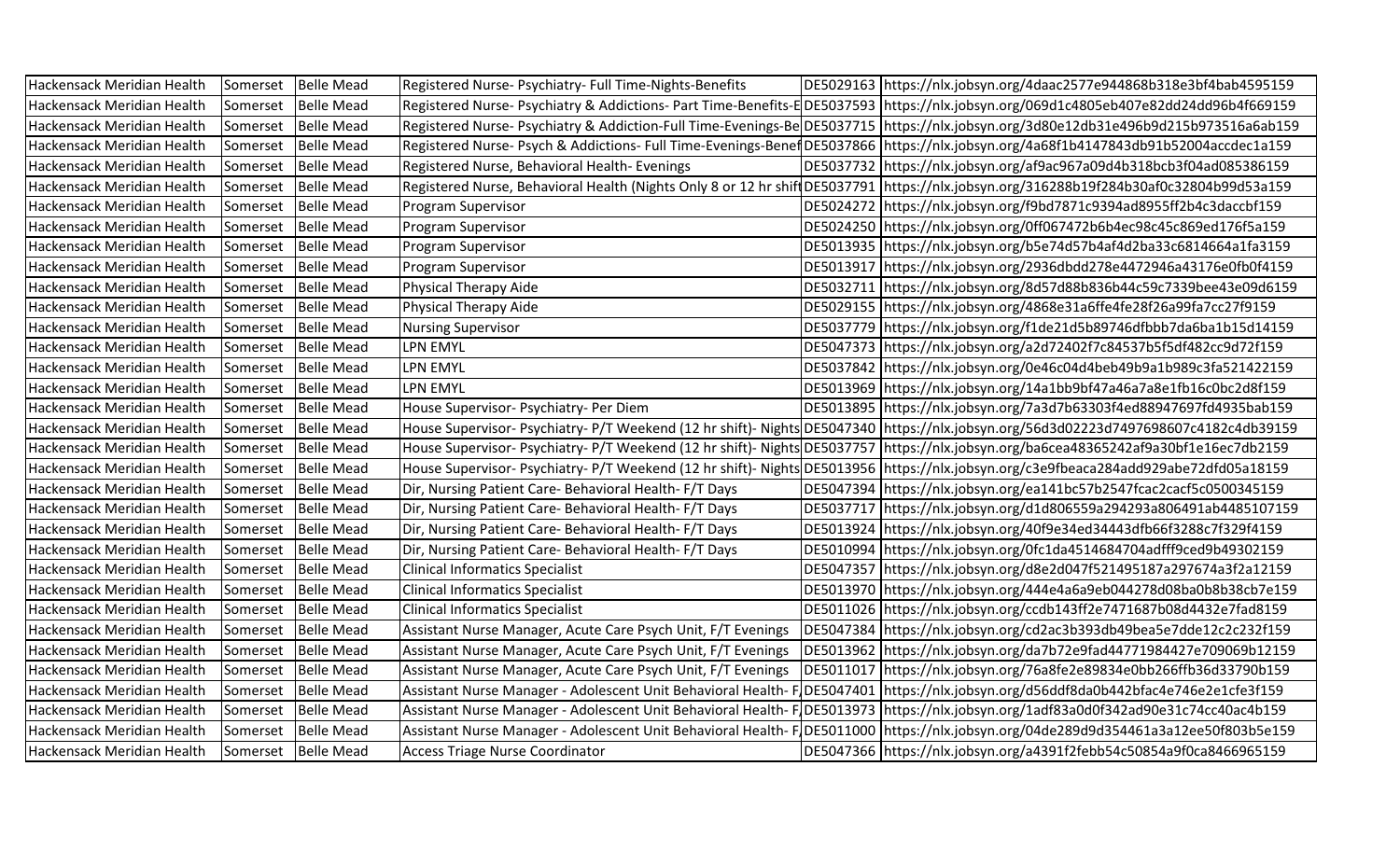| Hackensack Meridian Health                 | Somerset | <b>Belle Mead</b>    | <b>Access Triage Nurse Coordinator</b>                     | DE5013960 https://nlx.jobsyn.org/65b5a272948c4768aaf86002c42b2170159                                                                  |
|--------------------------------------------|----------|----------------------|------------------------------------------------------------|---------------------------------------------------------------------------------------------------------------------------------------|
| Hackensack Meridian Health                 | Somerset | <b>Belle Mead</b>    | <b>Access Triage Nurse Coordinator</b>                     | DE5011007 https://nlx.jobsyn.org/d43090d29ca44b8c92a9993445ac0530159                                                                  |
| Harbor Group Management                    | Somerset | Somerset             | Maintenance Technician                                     | DE5038678 https://nlx.jobsyn.org/e554d7d31ada4f0190bf07a9f2577de2159                                                                  |
| HealthPRO - Heritage                       | Somerset | Somerset             |                                                            | Speech Language Pathologist (SLP) FT Somerset, NJ CFY can appDE0634931 https://nlx.jobsyn.org/ab85b4db593c4910a9b5ad1cb3644493159     |
| Henkel                                     | Somerset | Bridgewater          | Senior Sales Representative                                | DE5038660 https://nlx.jobsyn.org/0172ce08648a41ee83e7d6cfd38a882c159                                                                  |
| Henkel                                     | Somerset | Bridgewater          | Senior Manager Sales & Channel Excellence                  | DE5014585 https://nlx.jobsyn.org/8ade44d1002a406283eac9c077726386159                                                                  |
| Henkel                                     | Somerset | Bridgewater          | Network Operations Controller & Project Management         | DE5008744 https://nlx.jobsyn.org/6a2115cf3cd2467da9f6fe1ab1647dce159                                                                  |
| Henkel                                     | Somerset | Bridgewater          | <b>Customer Relations Specialist</b>                       | DE5038658 https://nlx.jobsyn.org/3188a389a3be486c9e19fe1a9e99a2ac159                                                                  |
| Henkel                                     | Somerset | Bridgewater          | <b>Applications Engineer</b>                               | DE5008746 https://nlx.jobsyn.org/6dad9736773047499d4e4e1d62f64f3f159                                                                  |
| <b>Henkel Corporation</b>                  | Somerset | Bridgewater          | <b>Scientific Principal</b>                                | DE0633754 https://nlx.jobsyn.org/741531e20c744be7911ce7706bbd0300159                                                                  |
| <b>Henkel US Operations Corp</b>           | Somerset | Bridgewater          | Senior Sales Representative (Pressure Sensitive Adhesives) | DE5045467 https://nlx.jobsyn.org/f559173c08194390a64ba62eb3651d00159                                                                  |
| <b>Henkel US Operations Corp</b>           | Somerset | Bridgewater          | Senior Manager Sales & Channel Excellence                  | DE5026995 https://nlx.jobsyn.org/6a08397d06e64d698a8c3067925475c7159                                                                  |
| <b>Henkel US Operations Corp</b>           | Somerset | Bridgewater          | Network Operations Controller & Project Management         | DE5019075 https://nlx.jobsyn.org/d4118a711ccc4959b39f4ef66d1d1c5d159                                                                  |
| <b>Henkel US Operations Corp</b>           | Somerset | Bridgewater          | <b>Applications Engineer</b>                               | DE5019187 https://nlx.jobsyn.org/8353fd61da59469ea57120c65e437311159                                                                  |
| Hormel Foods                               | Somerset | Bridgewater          |                                                            | National Account Manager - Northeast Retail + Alternative Chan DE5014615   https://nlx.jobsyn.org/149050bcabd84666968a271b96ac219f159 |
| <b>Hormel Foods</b>                        | Somerset | Bridgewater          | Applegate - Supply Planner                                 | DE5038830 https://nlx.jobsyn.org/19a7514669e14a5f9ab7bcdd579e1270159                                                                  |
| Hormel Foods Sales, LLC                    | Somerset | Bridgewater          |                                                            | Associate Manufacturing Alliances Manager - Applegate (Bridge DE5053661  https://nlx.jobsyn.org/6e78b44aa2094095b997c1b30eb497f1159   |
| Hormel Foods Sales, LLC                    | Somerset | Bridgewater          | Applegate - Supply Planner                                 | DE5045590 https://nlx.jobsyn.org/8f23dd5664664a40b23331a7dd3f3dbd159                                                                  |
| Hunterdon Health Care System Somerset      |          | Raritan              | Radiographer                                               | DE5037989 https://nlx.jobsyn.org/887724c8434340dfa5dfd262ffa11a6d159                                                                  |
| Hunterdon Health Care System Somerset      |          | Bridgewater          | <b>Physical Therapist</b>                                  | DE0630994 https://nlx.jobsyn.org/b3c4e33b6c304a8f9639c86c816af761159                                                                  |
| Hunterdon Health Care System Somerset      |          | Bridgewater          | Patient Service Representative                             | DE0627105  https://nlx.jobsyn.org/75f9fdb7bf9a4568b898190d033ff32b159                                                                 |
| Hunterdon Health Care System Somerset      |          | Bridgewater          | Outpatient RN \$3,000 Sign On Bonus                        | DE5038665 https://nlx.jobsyn.org/0283e0694b6e4bcc8dd29e3df8762d81159                                                                  |
| Hunterdon Health Care System Somerset      |          | Bridgewater          | <b>MRI CT Technician</b>                                   | DE0630997 https://nlx.jobsyn.org/bcff0321cc1d444d8a0867bc88978694159                                                                  |
| Hunterdon Health Care System Somerset      |          | Bridgewater          | <b>Medical Assistant Non Certified</b>                     | DE5038666 https://nlx.jobsyn.org/f2da6ce78d4343d396db40620eaca379159                                                                  |
| Hunterdon Health Care System Somerset      |          | Bridgewater          | <b>CT Technologist</b>                                     | DE0630989 https://nlx.jobsyn.org/2654af4f89c742c9a1723c12ec93addd159                                                                  |
| iconectiv                                  | Somerset | Bridgewater          | Senior UI/UX Engineer - Job ID 2838                        | DE5021691 https://nlx.jobsyn.org/8f7a048cc24f4b5a83f5a9143106e4a2159                                                                  |
| iconectiv                                  | Somerset | Bridgewater          | NOC I Engineer - Job ID 2839                               | DE5021692 https://nlx.jobsyn.org/539c1635f5f546699e1b109ba7350249159                                                                  |
| iContracts, Inc.                           | Somerset | Bridgewater          | Software Developer                                         | DE0642623 https://nlx.jobsyn.org/49856cb758da457b83b11837b3d0bc6f159                                                                  |
| Industrial Staffing Services Inc. Somerset |          | Somerville           | ALAM Project / Site Admin                                  | DE5053681 https://nlx.jobsyn.org/8f183627bb5a40b98c8465e8f392ae71159                                                                  |
| Industrial Staffing Services Inc. Somerset |          | Somerset             | Human Resources Generalist                                 | DE5027204 https://nlx.jobsyn.org/718a542a84444c36b39959775b09bf22159                                                                  |
| Infosys BPO Ltd                            | Somerset | <b>Basking Ridge</b> | Associate Lead - Talent Acquisition                        | DE5041590 https://nlx.jobsyn.org/fcdc4bbd194b45389b86b355664621fd159                                                                  |
| Insmed Incorporated                        | Somerset | Bridgewater          | Director, Program Management                               | DE5038996 https://nlx.jobsyn.org/2e0f195eb85d49108ccaa6576f1fe17c159                                                                  |
| Insmed Incorporated                        | Somerset | Bridgewater          | <b>Clinical Trial Associate</b>                            | DE0640847 https://nlx.jobsyn.org/1d2862d77ad045f9a61bb084a868efed159                                                                  |
| <b>Interstate Hotels &amp; Resorts</b>     |          | Somerset Branchburg  | Housekeeping Room Attendant                                | DE0627690 https://nlx.jobsyn.org/508654d39f75464b9a7044353806ac04159                                                                  |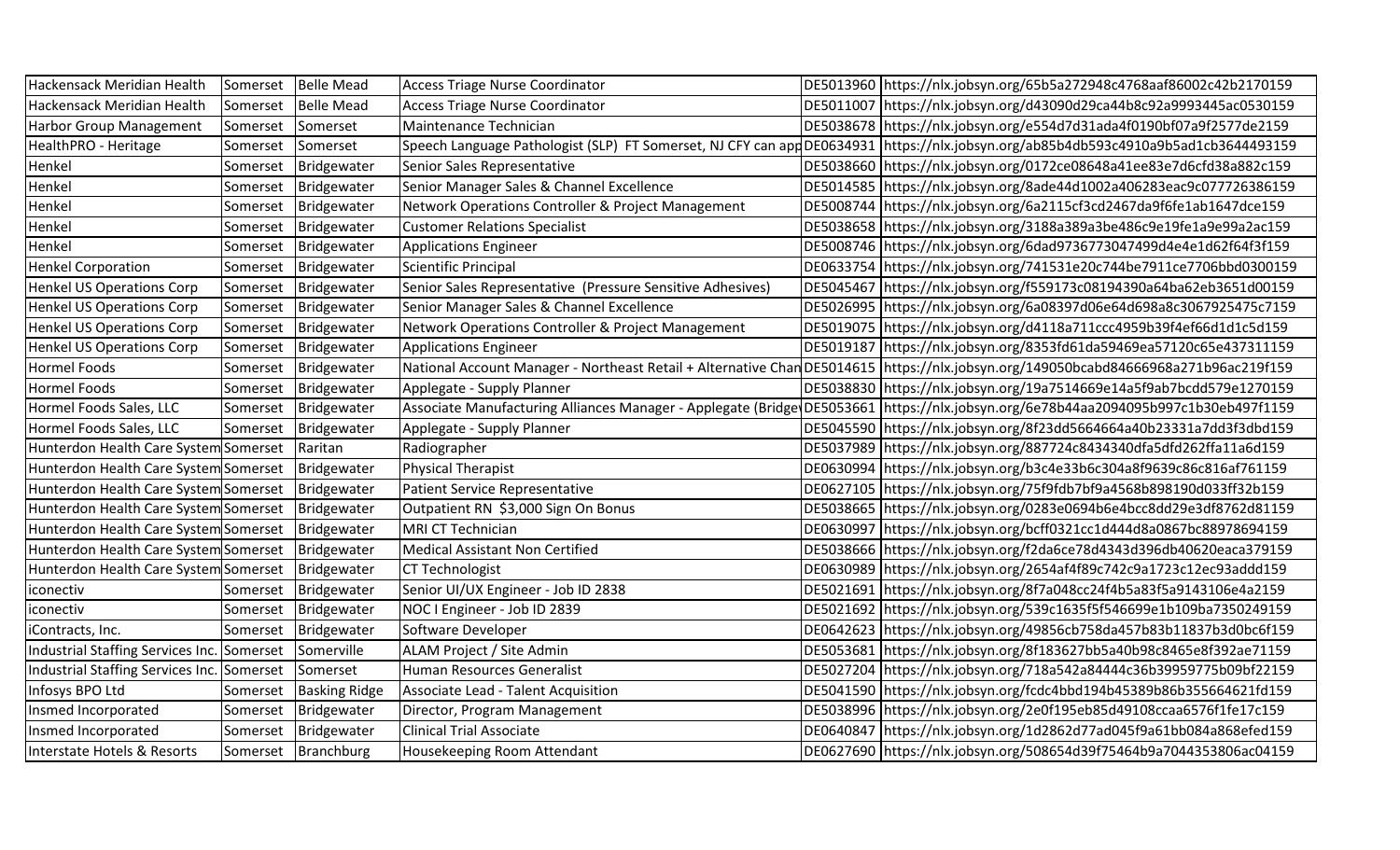| IPS - Integrated Project Service Somerset |                   | Somerset             | Design Project Engineer II                                   | DE5035218 https://nlx.jobsyn.org/ffac8cf6821a435899880ec850c2f71c159                                                               |
|-------------------------------------------|-------------------|----------------------|--------------------------------------------------------------|------------------------------------------------------------------------------------------------------------------------------------|
| IPS ? Integrated Project Service Somerset |                   | Somerset             | Design Project Engineer II                                   | DE5030142 https://nlx.jobsyn.org/f2244de2024046b9bef9dacbdf160d96159                                                               |
| Ipsen Biopharmaceuticals, Inc. Somerset   |                   | <b>Basking Ridge</b> | Oncology Account Specialist, Atlanta North                   | DE5024312 https://nlx.jobsyn.org/e73e05188cea44e0909c796e55ca76f9159                                                               |
| <b>IQVIA</b>                              | Somerset          | Warren               | Administrative Coordinator/Specialist                        | DE5048135 https://nlx.jobsyn.org/2faca1cc03d7442e95d9ffcfb79bae49159                                                               |
| <b>IQVIA</b>                              | Somerset          | Bridgewater          |                                                              | Engagement Manager, SFE CoE, Commercial Solutions Insights HDE5009126  https://nlx.jobsyn.org/7122b5039bee4e7b9a58d4f8a3156dde159  |
| <b>IQVIA</b>                              | Somerset          | Bridgewater          | Business Development Lead, Contract Sales & Medical Services | DE5015515  https://nlx.jobsyn.org/290fcc03b5d9430586e9854a912b1dcf159                                                              |
| Ivoclar Vivadent Inc.                     | Somerset          | Somerset             | Production Technician I, Cell 2 Operations                   | DE5030063 https://nlx.jobsyn.org/a858e8c1e47241c3aa694856f3b9a907159                                                               |
| Ivoclar Vivadent Inc.                     | Somerset          | Somerset             | Production Supervisor, Zirconia Pressing Operations          | DE5030059 https://nlx.jobsyn.org/8d1f12822ddc421b9ff72dcec6642eed159                                                               |
| Ivoclar Vivadent Inc.                     | Somerset          | Somerset             | <b>IPS Powder Technician I</b>                               | DE5030064 https://nlx.jobsyn.org/ffad04a4ba0949208f1fd04b014c4128159                                                               |
| Ivoclar Vivadent Manufacturing Somerset   |                   | Somerset             | Production Technician I, Cell 2 Operations                   | DE5027453 https://nlx.jobsyn.org/e207a86574cb4bbb85f9f67ab4fcb536159                                                               |
| Ivoclar Vivadent Manufacturing Somerset   |                   | Somerset             | Production Supervisor, Zirconia Pressing Operations          | DE5027486 https://nlx.jobsyn.org/de9c09386574438eb64f6881f43a9f46159                                                               |
| Ivoclar Vivadent Manufacturing Somerset   |                   | Somerset             | <b>IPS Powder Technician I</b>                               | DE5027401 https://nlx.jobsyn.org/72182e87689b44298c6737aabeb19f48159                                                               |
| Ivoclar Vivadent Manufacturing Somerset   |                   | Somerset             | Equipment Maintenance Technician II (1st & 2nd Shift)        | DE0655250 https://nlx.jobsyn.org/1a3a3f0d679b4fbfafb26f0649871478159                                                               |
| J&J Family of Companies                   | Somerset          | Somerville           | SUPPLY CHAIN PLAN PROJECT MANAGER                            | DE5023270 https://nlx.jobsyn.org/a0850d968f3a4447bb409711ec9220a4159                                                               |
| J&J Family of Companies                   | Somerset          | Somerville           | Senior Manager, Academic Health Systems Marketing, Ethicon   | DE5050269 https://nlx.jobsyn.org/c6d6f111401b4bc492dbf91846de240a159                                                               |
| J&J Family of Companies                   | Somerset          | Skillman             | <b>Supply Chain Planner</b>                                  | DE5030289 https://nlx.jobsyn.org/29de9e157cc34d2da5a6ceb22052140f159                                                               |
| J&J Family of Companies                   | Somerset          | Skillman             | <b>Sr CPFR Analyst</b>                                       | DE5039199 https://nlx.jobsyn.org/4357e712ac7545c38244166e0448f994159                                                               |
| J&J Family of Companies                   | Somerset          | Skillman             | <b>Sr CPFR Analyst</b>                                       | DE5014828 https://nlx.jobsyn.org/62c260155c5e438e90d1f5a2a43a4f8e159                                                               |
| J&J Family of Companies                   | Somerset          | Skillman             | Senior Financial Analyst- Costing/Consolidation              | DE5021767 https://nlx.jobsyn.org/5d7e6b3af9e34c1a87563ca1817f9a5a159                                                               |
| J&J Family of Companies                   | Somerset          | Skillman             |                                                              | Senior Financial Analyst, North America Consumer Supply Chain DE5048457 https://nlx.jobsyn.org/8c2e6e6c372b45d98a2153b1352c49bf159 |
| J&J Family of Companies                   | Somerset          | Skillman             | Senior Finance Manager, Global Consumer Health Innovation    | DE5021764 https://nlx.jobsyn.org/80f200475cf3426a84659d87eddc785a159                                                               |
| J&J Family of Companies                   | Somerset          | Skillman             | Senior Digital Shelf Specialist                              | DE5048460 https://nlx.jobsyn.org/ef1e2a7bf0e74fe2b2a5400d5a2bc32c159                                                               |
| J&J Family of Companies                   | Somerset          | Skillman             | Senior Copywriter, eCommerce                                 | DE5021751 https://nlx.jobsyn.org/0b17ea1b6e574c7ea814a10631c5f61b159                                                               |
| J&J Family of Companies                   | Somerset          | Skillman             | Senior Analytics Manager - Health & Safety                   | DE5011377   https://nlx.jobsyn.org/1989fcc3416143238f134eb45cce683c159                                                             |
| J&J Family of Companies                   | Somerset          | Skillman             | Senior Analyst, Sales Operations (1 of 2 Openings)           | DE5030283 https://nlx.jobsyn.org/6aad8384fbc14e32a5fd736781a0f8d6159                                                               |
| J&J Family of Companies                   | Somerset          | Skillman             | Project & Portfolio Manager                                  | DE5034352 https://nlx.jobsyn.org/c635de1a99e341518d462803a0832a7e159                                                               |
| J&J Family of Companies                   | Somerset          | Skillman             | Principal Scientist, Oral Care                               | DE5021746 https://nlx.jobsyn.org/13204ff595544572bf27901684236641159                                                               |
| J&J Family of Companies                   | Somerset          | Skillman             | Manager Retail Customer Logistics                            | DE5030284 https://nlx.jobsyn.org/a4883d0baf3f4bdc967e452c8f459fc1159                                                               |
| J&J Family of Companies                   | Somerset          | Skillman             | Manager Digital Program Controls                             | DE5048458 https://nlx.jobsyn.org/dcb92164981f478881bbe6cb27a9049a159                                                               |
| J&J Family of Companies                   | Somerset          | Skillman             | <b>Lead Business Analyst</b>                                 | DE5030300 https://nlx.jobsyn.org/be37d35128964f9a8d1de03bbe6c5c05159                                                               |
| J&J Family of Companies                   | Somerset          | Skillman             | HR Leader, Supply Chain (JJSC) Strategic Initiatives         | DE5011380 https://nlx.jobsyn.org/946b87758513413c8a0bb1df0bf08318159                                                               |
| J&J Family of Companies                   | Somerset          | Skillman             | HR Leader, Supply Chain (JJSC) Strategic Initiatives         | DE5008878 https://nlx.jobsyn.org/78936f99283249d8a788ca559553c007159                                                               |
| J&J Family of Companies                   | Somerset          | Skillman             | <b>Communications Specialist - Consumer Health</b>           | DE5030296 https://nlx.jobsyn.org/0884c258c23b443695e9e8f9851f0b0a159                                                               |
| J&J Family of Companies                   | Somerset Skillman |                      | <b>Business Technology Manager Vogue</b>                     | DE5030286 https://nlx.jobsyn.org/245d23dbee2e48b1bd0a909001c43671159                                                               |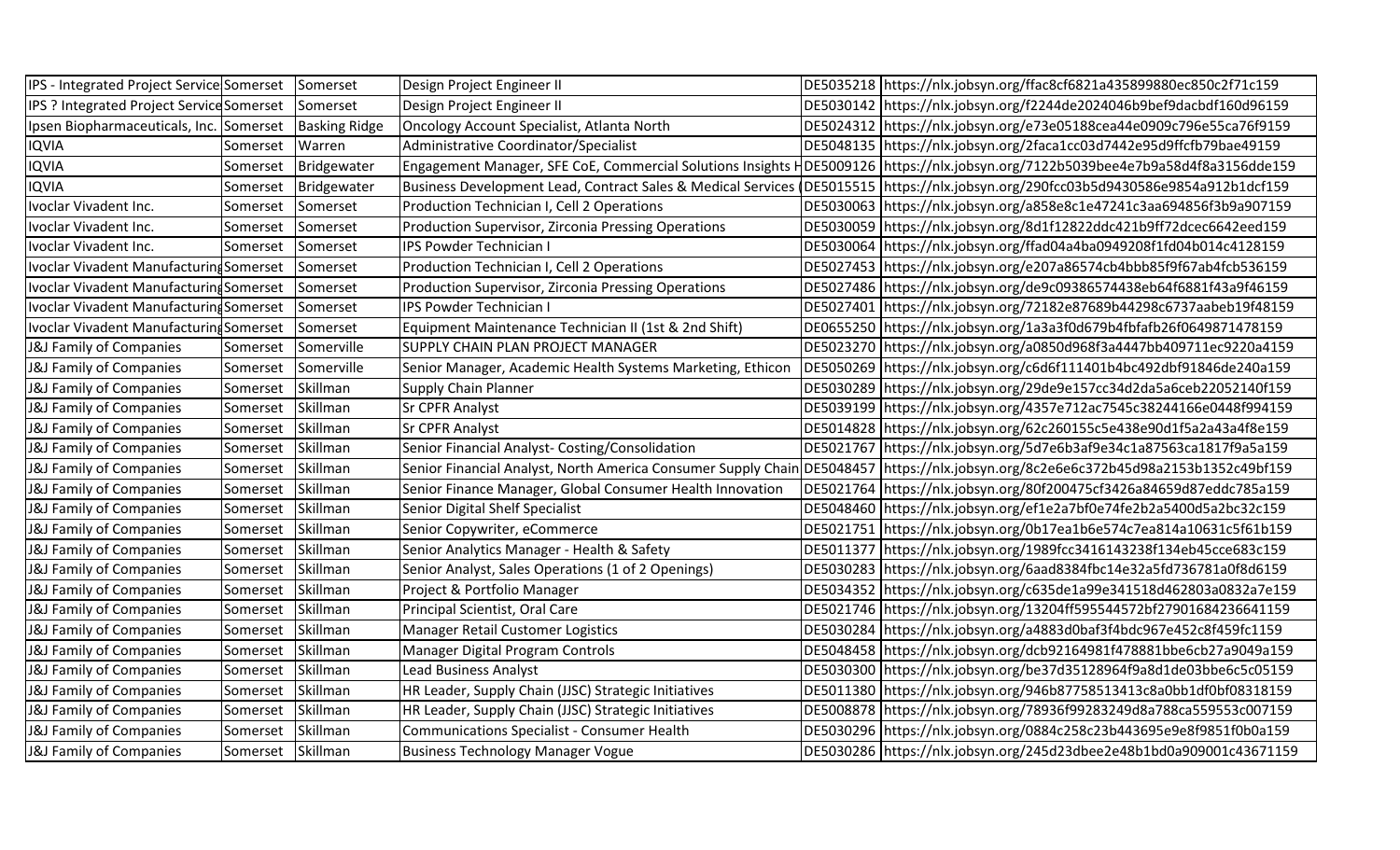| J&J Family of Companies            | Somerset         | Skillman | <b>Business Technology Manager Vogue</b>                        | DE5008873 https://nlx.jobsyn.org/c763d1426a3c49a0afed4403fb6b0039159                                                                  |
|------------------------------------|------------------|----------|-----------------------------------------------------------------|---------------------------------------------------------------------------------------------------------------------------------------|
| <b>J&amp;J Family of Companies</b> | Somerset         | Skillman | <b>BUSINESS LEADER</b>                                          | DE5008870 https://nlx.jobsyn.org/9228f6babb234cd2807e41868cb07fe3159                                                                  |
| <b>J&amp;J Family of Companies</b> | Somerset         | Skillman | <b>Associate Manager, Sales Operations</b>                      | DE5030288 https://nlx.jobsyn.org/8a56e1b283364e60bcb24bf8d46c1f32159                                                                  |
| <b>J&amp;J Family of Companies</b> | Somerset         | Skillman |                                                                 | Associate Director, CRM Performance Data, Insights and Analyti DE5021753 https://nlx.jobsyn.org/2e9110ea0c504ed2bdf9e0a0c5199458159   |
| <b>J&amp;J Family of Companies</b> | Somerset         | Skillman | Assistant Scientist Skin Health LCM R&D                         | DE5048448   https://nlx.jobsyn.org/27049efedb874c648e905999a7268795159                                                                |
| <b>J&amp;J Family of Companies</b> | Somerset         | Raritan  | Technology Leader Data Science                                  | DE5030303 https://nlx.jobsyn.org/1e15afbb50f444db8a9974deee7527d1159                                                                  |
| <b>J&amp;J Family of Companies</b> | Somerset         | Raritan  | Technical Product Owner - IT Manager                            | DE5008875 https://nlx.jobsyn.org/75501a907e2e40e0836bc3bc8a51f2c2159                                                                  |
| <b>J&amp;J Family of Companies</b> | Somerset         | Raritan  | <b>Technical Product Owner</b>                                  | DE5030281 https://nlx.jobsyn.org/17012bfbd75040729d0dbcf58780c7a0159                                                                  |
| <b>J&amp;J Family of Companies</b> | Somerset         | Raritan  |                                                                 | Sr Director, Janssen Business Development, Diagnostics and Ena DE5021761  https://nlx.jobsyn.org/a45f1a15f9c14317a89f61322945d19c159  |
| <b>J&amp;J Family of Companies</b> | Somerset         | Raritan  | Sr Analyst Records and Info Mgmt                                | DE5021763 https://nlx.jobsyn.org/7c693a6521824c4f8b09d993d36c861d159                                                                  |
| J&J Family of Companies            | Somerset         | Raritan  | <b>Sr Analyst Contract Document Mgmt</b>                        | DE5021765 https://nlx.jobsyn.org/2e88e46b70944d589ba84cd96e1a52b3159                                                                  |
| J&J Family of Companies            | Somerset         | Raritan  | Specialist III, QC Investigation Support (CAR-T)                | DE5021748 https://nlx.jobsyn.org/ece17917de804045a0d4869eaaa4c3de159                                                                  |
| J&J Family of Companies            | Somerset         | Raritan  | Specialist II, QA Incoming Inspection                           | DE5021745 https://nlx.jobsyn.org/afd0ab940f3b470eaee62aec322e2d4c159                                                                  |
| <b>J&amp;J Family of Companies</b> | Somerset         | Raritan  | SENIOR SITE MANAGER, Oncology (Hematology) (3 of 4))            | DE5014830 https://nlx.jobsyn.org/3dd2c83f17774a77acad95effddaf1c4159                                                                  |
| <b>J&amp;J Family of Companies</b> | Somerset         | Raritan  | Senior Scientist Method Expert, CAR-T Manufacturing             | DE5021760 https://nlx.jobsyn.org/0adffef9229c435d8c5bf508c3059cce159                                                                  |
| J&J Family of Companies            | Somerset         | Raritan  | Senior Manager, Healthcare Compliance Officer (HCCO)            | DE5021749 https://nlx.jobsyn.org/efa1b14b6f67497c962d4cd4d9f78974159                                                                  |
| <b>J&amp;J Family of Companies</b> | Somerset         | Raritan  | Senior Manager - Data Analytics (Remote Optional)               | DE5021752 https://nlx.jobsyn.org/4d5501827c84408a8b5a947f2bc2f70d159                                                                  |
| J&J Family of Companies            | Somerset         | Raritan  | Senior Local Trial Manager                                      | DE5030302 https://nlx.jobsyn.org/fd617c87ee70421083ebded53135d3d6159                                                                  |
| <b>J&amp;J Family of Companies</b> | Somerset         | Raritan  |                                                                 | Senior Financial Analyst, Immunology R&D and Global Commerd DE5029401 https://nlx.jobsyn.org/be31c8e6983444508346c104c66e4c90159      |
| <b>J&amp;J Family of Companies</b> | Somerset         | Raritan  |                                                                 | Platform Engineer, Business Case Development & External MandDE5031722 https://nlx.jobsyn.org/f2ba9d2911e643bf8eaeea0ad4c0a7e6159      |
| J&J Family of Companies            | Somerset         | Raritan  | <b>MES Low-Code Solutions Lead</b>                              | DE5048451 https://nlx.jobsyn.org/120e7ba6b6e941f183f5d874653c3c97159                                                                  |
| <b>J&amp;J Family of Companies</b> | Somerset         | Raritan  | <b>MES Camstar Solutions Lead</b>                               | DE5030298 https://nlx.jobsyn.org/1a9f45f7ae5e4fb8bae2cdadafba4085159                                                                  |
| <b>J&amp;J Family of Companies</b> | Somerset         | Raritan  |                                                                 | Medical Director/Senior Medical Director-Clinical Research-Hem DE5021756  https://nlx.jobsyn.org/83e56f77fe264256aace8f746ca0bc03159  |
| <b>J&amp;J Family of Companies</b> | Somerset         | Raritan  |                                                                 | Medical Director / Sr. Medical Director, CAR-T Clinical Developm DE5021747 https://nlx.jobsyn.org/362757ada941490e943c0fe053f5d264159 |
| <b>J&amp;J Family of Companies</b> | Somerset         | Raritan  | Marketing Manager GSM, Digital Solutions - Ethicon              | DE5014831 https://nlx.jobsyn.org/82212ca6990247d9a012cc0ad054aff4159                                                                  |
| J&J Family of Companies            | Somerset         | Raritan  | Manager, Pharma Data Solutions                                  | DE5021754 https://nlx.jobsyn.org/da124cf4aae4470a961e59258cefea7c159                                                                  |
| J&J Family of Companies            | Somerset         | Raritan  | Manager, External Quality Cell Therapy                          | DE5030294 https://nlx.jobsyn.org/d5bbd059ffa744c1a19cba9371565348159                                                                  |
| J&J Family of Companies            | Somerset         | Raritan  | Manager Strategy and PMO                                        | DE5021750 https://nlx.jobsyn.org/40bea5ebe12645f5b0851eba04759753159                                                                  |
| <b>J&amp;J Family of Companies</b> | Somerset         | Raritan  | Lead Data Manager, Clinical Affairs                             | DE5021758 https://nlx.jobsyn.org/acebf0cf2d26445b993a20601c01deac159                                                                  |
| <b>J&amp;J Family of Companies</b> | Somerset         | Raritan  | Lead Cloud Platform Engineer                                    | DE5030290 https://nlx.jobsyn.org/31bd86bd2711459f8abdc548dcf52beb159                                                                  |
| J&J Family of Companies            | Somerset         | Raritan  | Lead - Technology Regulatory Compliance Operations              | DE5014832 https://nlx.jobsyn.org/abcfd9c5c2a741d8a46c2ae312c3cb43159                                                                  |
| <b>J&amp;J Family of Companies</b> | Somerset         | Raritan  | IT Senior Manager, Intelligent Automation (IA) Lead Engineer (1 | DE5008879 https://nlx.jobsyn.org/03d5d0e9c19d44a4b8a19db3ba076796159                                                                  |
| <b>J&amp;J Family of Companies</b> | Somerset         | Raritan  | IT Lead Engineer R and D Advanced Computing                     | DE5048459 https://nlx.jobsyn.org/61f2fa22c3d940d1ad10e3be972de367159                                                                  |
| J&J Family of Companies            | Somerset Raritan |          | IT Lead Application Integration                                 | DE5021768  https://nlx.jobsyn.org/ac35fe05dcd046fb956cd8e2e1873646159                                                                 |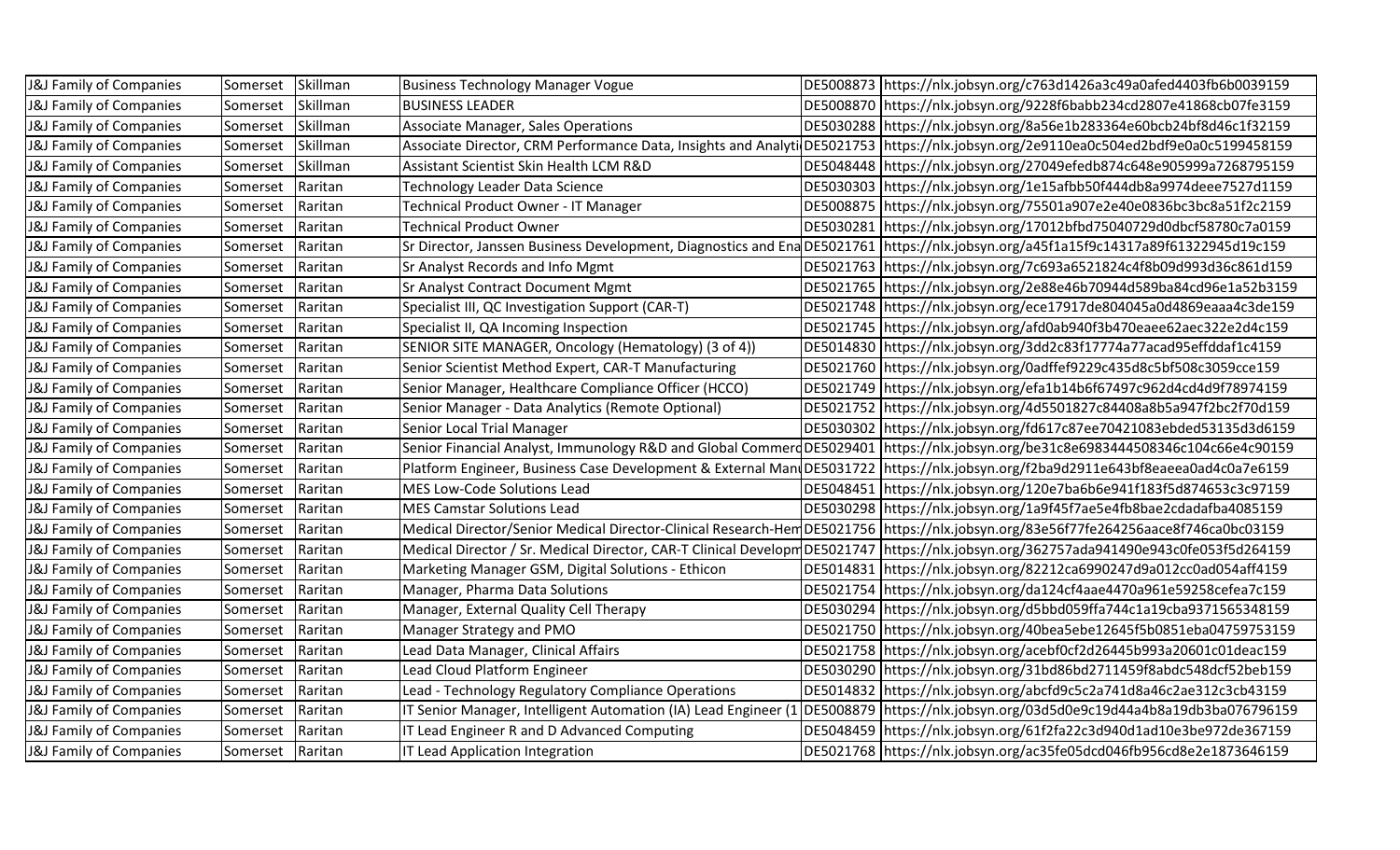| J&J Family of Companies            | Somerset | Raritan              | ISRM IT MANAGER SUPPLY CHAIN                                       | DE5030287 https://nlx.jobsyn.org/1f027ed045564981b22be7dd0188c25c159                                                                      |
|------------------------------------|----------|----------------------|--------------------------------------------------------------------|-------------------------------------------------------------------------------------------------------------------------------------------|
| J&J Family of Companies            | Somerset | Raritan              | HR Leader, Supply Chain (JJSC) Strategic Initiatives               | DE5009263 https://nlx.jobsyn.org/88c70d53068d46aca2fb2369a69f3dff159                                                                      |
| J&J Family of Companies            | Somerset | Raritan              | HR Leader, Ethicon R&D                                             | DE5021766 https://nlx.jobsyn.org/ae0097dfced74ab8b6f2630112d9c1a0159                                                                      |
| <b>J&amp;J Family of Companies</b> | Somerset | Raritan              | <b>Equipment Management Specialist</b>                             | DE5048450 https://nlx.jobsyn.org/8b945687db3e4eeba0356e9e2e4d407b159                                                                      |
| <b>J&amp;J Family of Companies</b> | Somerset | Raritan              | Director, Safety Surveillance Physician                            | DE5021762 https://nlx.jobsyn.org/4149c159be7e44b3a65adc93ff9a7424159                                                                      |
| <b>J&amp;J Family of Companies</b> | Somerset | Raritan              | Director, MedTech Global Supply Chain Communications               | DE5008877 https://nlx.jobsyn.org/c707d046b67b49dcb9fbd4579d718b0c159                                                                      |
| J&J Family of Companies            | Somerset | Raritan              | Data Analyst Data Science                                          | DE5030301 https://nlx.jobsyn.org/c2ae9e6bc3004951858d45f32b0136f2159                                                                      |
| J&J Family of Companies            | Somerset | Raritan              | Coordinator Records and Info Management                            | DE5048453 https://nlx.jobsyn.org/49cf3c98577247c38445a67b4f184385159                                                                      |
| <b>J&amp;J Family of Companies</b> | Somerset | Raritan              | <b>Coordinator Contract Document Mgmt</b>                          | DE5048456 https://nlx.jobsyn.org/d96eb8e1e60d4adea53ade1d52069f25159                                                                      |
| J&J Family of Companies            | Somerset | Raritan              | <b>Clinical Services Category Analyst</b>                          | DE5008874 https://nlx.jobsyn.org/169c86df924a4961a9ad7991a9189c9a159                                                                      |
| J&J Family of Companies            | Somerset | Raritan              | <b>Clinical Scientist - Hematology</b>                             | DE5008876 https://nlx.jobsyn.org/0a8bb80f58e5462bb00a3ada1f07bcab159                                                                      |
| J&J Family of Companies            | Somerset | Raritan              | <b>CAR T Logistics Specialist</b>                                  | DE5048449 https://nlx.jobsyn.org/46cb5cd1fa84454ea42488689169e58c159                                                                      |
| J&J Family of Companies            | Somerset | Raritan              | Business Systems Manager- Partnership & External Supply            | DE5048454  https://nlx.jobsyn.org/785ce693d42744578e0f27d23e06197d159                                                                     |
| <b>J&amp;J Family of Companies</b> | Somerset | Raritan              |                                                                    | Associate Director, North America Regulatory Lead, Global Regu DE5048455  https://nlx.jobsyn.org/4e43cc0fdc9b4db8a1e8c5eb21963db6159      |
| <b>J&amp;J Family of Companies</b> | Somerset | Raritan              | <b>Analyst Information Security</b>                                | DE5030285 https://nlx.jobsyn.org/1745a1103f9b4e4db1f4498c40c58006159                                                                      |
| J&J Family of Companies            | Somerset | Raritan              | Analyst I, Quality Control - Stability Lab                         | DE5014829 https://nlx.jobsyn.org/05f637e73f7b4ffe8ca71ca5d8dbd316159                                                                      |
| J&J Family of Companies            | Somerset | Bridgewater          | <b>Technical Product Senior Analyst</b>                            | DE5023262 https://nlx.jobsyn.org/e43a9320460141c99063645d3c495d99159                                                                      |
| J&J Family of Companies            | Somerset | Bridgewater          | Supply Chain Logistics and OT Security Manager (1 of 2)            | DE5009325 https://nlx.jobsyn.org/bb44df4161e94ed2b6825e2f75fb4a03159                                                                      |
| <b>J&amp;J Family of Companies</b> | Somerset | Bridgewater          | Supply Chain Logistics and OT Security Manager (1 of 2)            | DE5009260 https://nlx.jobsyn.org/478709a2894c48988a58d8e34c42a43e159                                                                      |
| J&J Family of Companies            | Somerset | Bridgewater          | Sr Financial Analyst, Vision Quality OPEX                          | DE5031909 https://nlx.jobsyn.org/ee620d8bca074734a1a7d7c0dc3b6cb0159                                                                      |
| J&J Family of Companies            | Somerset | Bridgewater          |                                                                    | Senior Director Automated Product Release - Quality Operation DE5016186 https://nlx.jobsyn.org/ca8c2f30b4e947b68c423911cb32bd1d159        |
| J&J Family of Companies            | Somerset | Bridgewater          |                                                                    | Senior Data Scientist - Digital & Data Science Group - JJSC (Full-T DE5043397  https://nlx.jobsyn.org/df266d21ab834548bc91c3890287384a159 |
| J&J Family of Companies            | Somerset | Bridgewater          | Senior Data Scientist - Digital & Data Science Group - JJSC (Full- |                                                                                                                                           |
| <b>J&amp;J Family of Companies</b> | Somerset | Bridgewater          |                                                                    | Senior Data Scientist - Digital & Data Science Group - JJSC (Full-T DE5022949  https://nlx.jobsyn.org/adc9e9a0687349658c62911408dcdb20159 |
| J&J Family of Companies            | Somerset | Bridgewater          | MedTech ERP Product Line Owner (Plan/Source)                       | DE5031921 https://nlx.jobsyn.org/c85dc792b995498b8b124d595601699a159                                                                      |
| J&J Family of Companies            | Somerset | Bridgewater          | Manager Strategy and PMO                                           | DE5023267 https://nlx.jobsyn.org/a1714358ede545f4bc7b57e50c933c5c159                                                                      |
| <b>J&amp;J Family of Companies</b> | Somerset | Bridgewater          | Lead Engineer- Low Code and the UX Development                     | DE5023269 https://nlx.jobsyn.org/350f43ae22ac4e08a430803d0a42ad7d159                                                                      |
| J&J Family of Companies            | Somerset | Bridgewater          | Lead Data and Analytics Business Analyst                           | DE5011935 https://nlx.jobsyn.org/15633b4a8ed94eae8c3184778f0a7c93159                                                                      |
| <b>J&amp;J Family of Companies</b> | Somerset | Bridgewater          | Lead CPI Process Mining                                            | DE5050265 https://nlx.jobsyn.org/7023b99d2c7f480a97f6ea10f78c2f82159                                                                      |
| J&J Family of Companies            | Somerset | Bridgewater          | ITAS MGR SERV ENGINEER MAKE AND QUALITY                            | DE5011941 https://nlx.jobsyn.org/d567e9eb7a7b4378802430dd3c029a95159                                                                      |
| J&J Family of Companies            | Somerset | Bridgewater          | ITAS Lead Service Engineer - Make and Quality                      | DE5050261 https://nlx.jobsyn.org/699516ef28e14423a263283e1a4654fb159                                                                      |
| J&J Family of Companies            | Somerset | Bridgewater          | HR Leader, Supply Chain (JJSC) Strategic Initiatives               | DE5011934 https://nlx.jobsyn.org/26d065466c674d5cad7a8ed89b5bf038159                                                                      |
| J&J Family of Companies            | Somerset | Bridgewater          | HR Leader, Supply Chain (JJSC) Strategic Initiatives               | DE5009322 https://nlx.jobsyn.org/78f502465207482d82f835b0bd2c0c13159                                                                      |
| <b>J&amp;J Family of Companies</b> |          | Somerset Bridgewater | Full Stack Software Engineering 4                                  | DE5023268 https://nlx.jobsyn.org/f153e7e7ea0a4cd0995779e48baaccc3159                                                                      |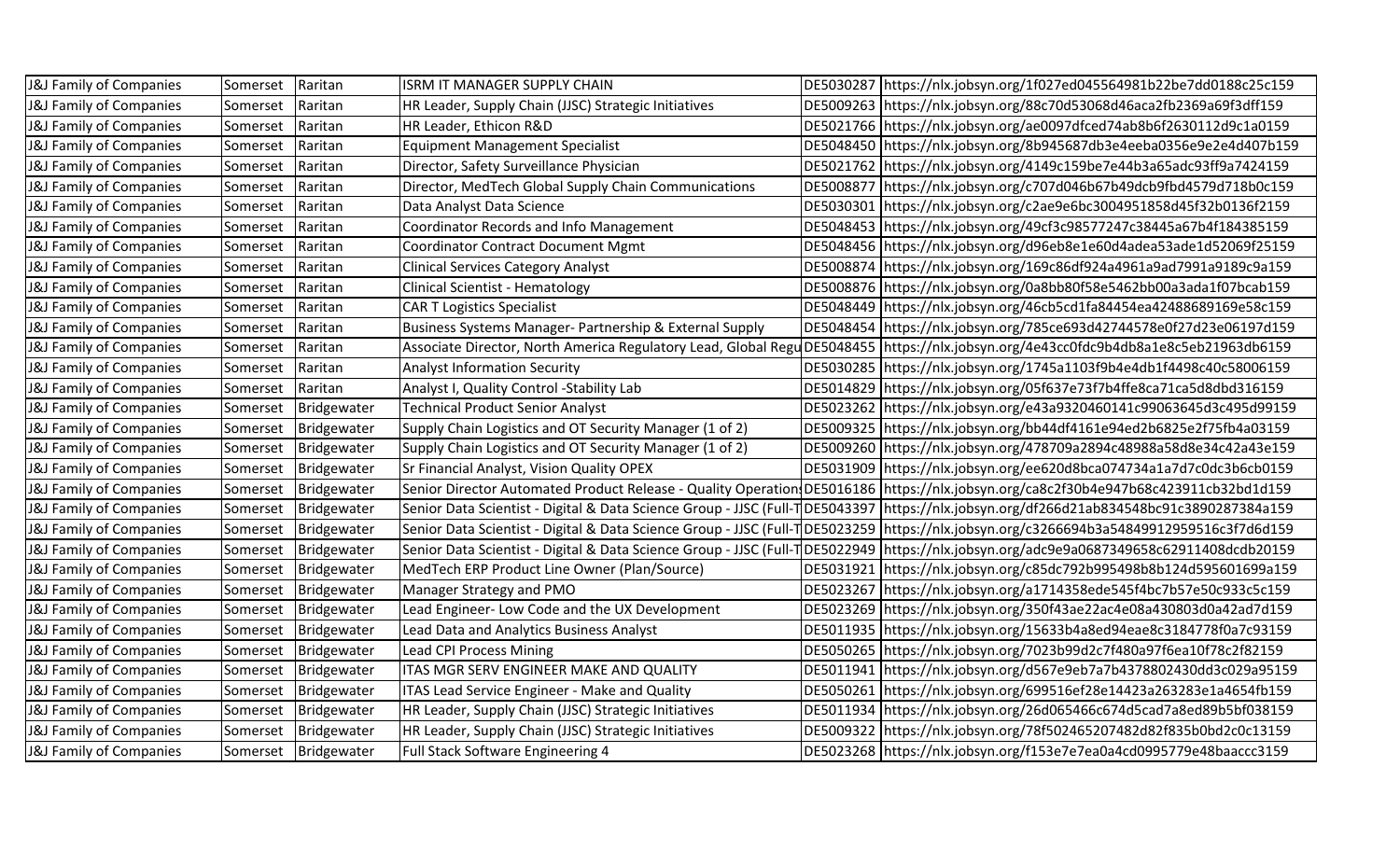| J.Crew                                   | Somerset | Bridgewater          |                                                          | Assistant Manager (Part-Time), J.Crew Retail, Bridgewater Comr DE5014801 https://nlx.jobsyn.org/b2e06288809b4e1aa066320d7ec302a0159 |
|------------------------------------------|----------|----------------------|----------------------------------------------------------|-------------------------------------------------------------------------------------------------------------------------------------|
| JAG-ONE Physical Therapy                 | Somerset | Warren               | Receptionist - Patient Care Coordinator (Full-Time)      | DE5038295 https://nlx.jobsyn.org/c945cfe8c3cf499cb9deea6b795485ab159                                                                |
| Jones Lang LaSalle                       | Somerset | Warren               | Senior Electrician                                       | DE5042345 https://nlx.jobsyn.org/dfb8b0ecb50c4a798aefed9f27f82216159                                                                |
| <b>Kelly Services</b>                    | Somerset | Somerset             | <b>Warehouse Lead</b>                                    | DE5048506 https://nlx.jobsyn.org/20744993387c4fdb83c58566934aa162159                                                                |
| <b>Kelly Services</b>                    | Somerset | Somerset             | Warehouse associate                                      | DE5030467 https://nlx.jobsyn.org/55e42c6861724ca5be8217033a341c1b159                                                                |
| <b>Kelly Services</b>                    | Somerset | Skillman             | Formulation Scientist (Sun Care)                         | DE5014289 https://nlx.jobsyn.org/0fef7d212f6d469da1b1a5e03b8df9d3159                                                                |
| <b>Kelly Services</b>                    | Somerset | Raritan              | Laboratory Assistant                                     | DE5014288 https://nlx.jobsyn.org/3ef55dbb8119401e81146c662e3e33b2159                                                                |
| <b>Kelly Services</b>                    | Somerset | Raritan              | Assistant Scientist - Molecular Bacteriology             | DE5038373 https://nlx.jobsyn.org/5e61ff02145f453c9e1f1d5cca127216159                                                                |
| Kforce                                   | Somerset | Somerset             | <b>Customer Service Representative</b>                   | DE0618548 https://nlx.jobsyn.org/b0a5482780494edf84f0a40fd15d8672159                                                                |
| Kforce                                   | Somerset | Somerset             | <b>Accounts Payable Specialist</b>                       | DE0627578 https://nlx.jobsyn.org/f80a764ba28f4b9c84ff76032ae363ed159                                                                |
| Kforce                                   | Somerset | <b>Basking Ridge</b> | Project Manager                                          | DE0637478 https://nlx.jobsyn.org/4a954068b2e24b6f8c87c8acf378b784159                                                                |
| KinderCare Education LLC                 | Somerset | Somerville           | Teachers at KinderCare at Branchburg                     | DE5027067 https://nlx.jobsyn.org/a90cc801da2c4639a9d367ff3cd58571159                                                                |
| Knipper                                  | Somerset | Somerset             | <b>Billing Analyst</b>                                   | DE5021592 https://nlx.jobsyn.org/4ac70928678b4c38bb9c30a4e9f7a623159                                                                |
| Kohl's                                   | Somerset | Watchung             | Part-Time Stockroom Operations Associate (Early Morning) | DE5029117 https://nlx.jobsyn.org/f713151ebd1947d39aee9c581b3da1f8159                                                                |
| Kohl's                                   | Somerset | Watchung             | Part-Time Retail Sales Associate                         | DE5013823 https://nlx.jobsyn.org/e70115f4a64d4141b296aeda48dd9e7c159                                                                |
| Kohl's                                   | Somerset | Watchung             | <b>Full-Time Stockroom Operations Associate</b>          | DE5013816 https://nlx.jobsyn.org/f6ff901f625d460188c81f55c1467041159                                                                |
| Kohl's                                   | Somerset | Hillsborough         | Part-Time Stockroom Operations Associate (Early Morning) | DE5029417 https://nlx.jobsyn.org/2b6964c30e1e4c219579ded7c9710ae4159                                                                |
| Kohl's                                   | Somerset | Hillsborough         | Part-Time Retail Sales Associate                         | DE5014164 https://nlx.jobsyn.org/325f906cf74743518c29c44d01b0776b159                                                                |
| Kohl's                                   | Somerset | Hillsborough         | Full-Time Sales Lead - Apparel                           | DE5047685 https://nlx.jobsyn.org/ab5b45ee0cc84f25b8cafe3ffb2ac3e1159                                                                |
| L'Oreal USA S/D, Inc.                    | Somerset | Somerset             | Senior Planner-Master Scheduling - Somerset NJ           | DE5018857 https://nlx.jobsyn.org/b51482bb6c5d48ffb05c954dd6cbd959159                                                                |
| Labcorp                                  | Somerset | Somerset             | <b>Supervisor III Building Maintenacne</b>               | DE5030478   https://nlx.jobsyn.org/3a83c4929cae403994bd76128034affb159                                                              |
| Labcorp                                  | Somerset | Raritan              | Medical Laboratory Technologist - Molecular              | DE5029626 https://nlx.jobsyn.org/a6b94f68a0154059a6b8a5644a1ee56e159                                                                |
| Labcorp                                  | Somerset | Raritan              | Lab Assistant - Molecular                                | DE5047906 https://nlx.jobsyn.org/e5301f237ecb4b119e588b81a4ff11b5159                                                                |
| Labcorp                                  | Somerset | Raritan              | Lab Assistant                                            | DE5038432 https://nlx.jobsyn.org/1d57f2643c054330958637676271ecf6159                                                                |
| Labcorp                                  | Somerset | Raritan              | Lab Assistant                                            | DE5038431 https://nlx.jobsyn.org/d239659a670444a1adf70baa64601df7159                                                                |
| Labcorp                                  | Somerset | Raritan              | Lab Assistant                                            | DE5029629 https://nlx.jobsyn.org/142cec13ae1e4b74992d8bff32e0dd29159                                                                |
| Labcorp                                  | Somerset | Raritan              | <b>Accessioning/Specimen Processing Trainer</b>          | DE5014314 https://nlx.jobsyn.org/8c0b7a3e39b84c41abfba888f37b5bd2159                                                                |
| <b>LANDS END INC</b>                     | Somerset | Bound Brook          | <b>Store Manager</b>                                     | DE0637032 https://nlx.jobsyn.org/68c371f629b24b4ea5bc7b9109352eb4159                                                                |
| <b>LANDS END INC</b>                     | Somerset | Bound Brook          | Key Holder                                               | DE0643641 https://nlx.jobsyn.org/eb1712a417bb4f49884549c06f0f22dd159                                                                |
| Law Firm of Francis P Linnus, Essomerset |          | Somerset             | legal assistant/paralegal                                | DE0655431 https://nlx.jobsyn.org/70ef95b05d2a4289b1901f7dda9f51f0159                                                                |
| Law Firm of Francis P Linnus, EsSomerset |          | Somerset             | legal assistant/paralegal                                | DE0633757 https://nlx.jobsyn.org/a04ac9f457ed4589b5e2a30bfd2d9fad159                                                                |
| Legrand NA                               | Somerset | Somerset             | <b>Demand Planner</b>                                    | DE0622679 https://nlx.jobsyn.org/162e287759c642a5a31e43f057319b84159                                                                |
| Liberty Mutual                           | Somerset | Warren               | Sales Representative (Base Salary, Uncapped Commission)  | DE0613786 https://nlx.jobsyn.org/15dd04a8b54f49c38ee4560f3bc97e04159                                                                |
| Lilly                                    |          | Somerset Branchburg  | Scientist/Engineer TSMS Process Validation               | DE5048879 https://nlx.jobsyn.org/d481c1fd8d7f49aaafd0f68ac80a8884159                                                                |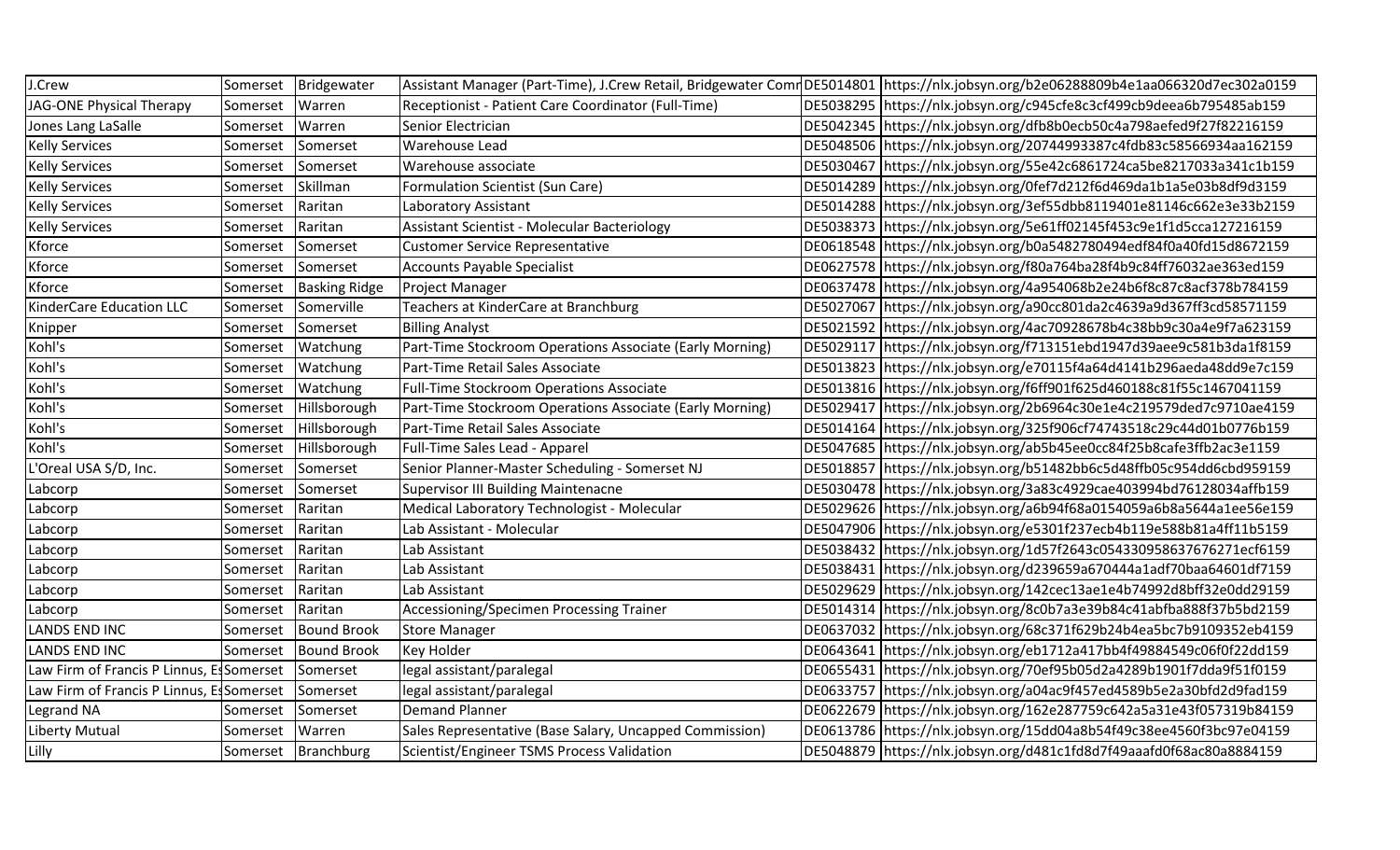| Lilly                                 | Somerset | Branchburg           | Associate Director-QC Bioassay                                | DE5039411 https://nlx.jobsyn.org/03122628c3c14f9da86b1f12f596ad88159 |
|---------------------------------------|----------|----------------------|---------------------------------------------------------------|----------------------------------------------------------------------|
| Lilly                                 | Somerset | Branchburg           | Advisor/Sr Advisor Statistician-Computation                   | DE5048878 https://nlx.jobsyn.org/a21af54c09b7406eafa9e95c1e93db10159 |
| Lowe's                                | Somerset | Hillsborough         | <b>FT-Sales Associate-Day</b>                                 | DE5029462 https://nlx.jobsyn.org/f5a118ebc43a4ed4a9ac5b8f3e5ec6bc159 |
| Lowe's                                | Somerset | Hillsborough         | FT-Sales Associate - Hardware-Day                             | DE5008583 https://nlx.jobsyn.org/e6a426853d5647b290fd9019477ca4ae159 |
| Lowe's                                | Somerset | Hillsborough         | <b>FT-Merchandising Service Associate-Day</b>                 | DE5029464 https://nlx.jobsyn.org/0caed011d9f342ea80c8c8afd2be3f49159 |
| Lowe's                                | Somerset | Hillsborough         | FT-Delivery Coordinator-Day                                   | DE5008582 https://nlx.jobsyn.org/d5778817be3748caadd93c9a5a790f17159 |
| Lumen                                 | Somerset |                      | HILLSBOROUGH Digital Marketing Manager                        | DE5038229 https://nlx.jobsyn.org/c9c5358732a2489185302ff9af5bcc94159 |
| Luxottica                             | Somerset | Watchung             | Target Optical - Licensed Optician                            | DE5029129 https://nlx.jobsyn.org/c63a692c6f9a44f2808f872fc26a3f44159 |
| Luxottica                             | Somerset | Watchung             | LensCrafters - Licensed Optician                              | DE5037495 https://nlx.jobsyn.org/13596319bb184818bbf7ad6412d7fd4f159 |
| Luxottica                             | Somerset | Bridgewater          | Seasonal Sales Associate Oakley                               | DE5022068 https://nlx.jobsyn.org/649ae0c02b504be6a85f72de36b7e349159 |
| Luxottica                             | Somerset | Bridgewater          | Oakley - Specialized Consultant                               | DE5022065 https://nlx.jobsyn.org/8a6110bb2f734e10983b62fae35c9ec8159 |
| Marriott                              | Somerset | Bridgewater          | Guest Event Expert                                            | DE5031744 https://nlx.jobsyn.org/f9a63c989a364526bdc4036f713687b8159 |
| Marriott                              | Somerset | Bridgewater          | Guest Event Expert                                            | DE5031743 https://nlx.jobsyn.org/c0d08ef8f27c4d05a7eed159fe463bb6159 |
| Marriott                              | Somerset | <b>Basking Ridge</b> | Guest Environment Expert - Housekeeping                       | DE5029936 https://nlx.jobsyn.org/66315bc75a744233af9df7b27526aeab159 |
| Matheny Medical and Educatid Somerset |          | Peapack              | Respiratory Therapist - Per Diem Nights                       | DE5008647 https://nlx.jobsyn.org/3cccceedd03d410ea1c6e9bb298c490b159 |
| Matheny Medical and Educatid Somerset |          | Peapack              | Receptionist - Part Time Sundays                              | DE5008648 https://nlx.jobsyn.org/f85a53bf105744dfa225d65f740820b8159 |
| Matheson Tri-Gas                      | Somerset | Warren               | Service Desk Analyst - 2nd Shift                              | DE5042399 https://nlx.jobsyn.org/46771267a4724f7ea94054e2385ced1c159 |
| Matheson Tri-Gas                      | Somerset | Warren               | Service Desk Analyst - 2nd Shift                              | DE5009689 https://nlx.jobsyn.org/33ceab805f3248aea6fd9a1a94091c52159 |
| Matheson Tri-Gas                      | Somerset | Warren               | Jr.NET Application Developer                                  | DE5009694 https://nlx.jobsyn.org/b3882b2fe1224f84ac616dabe65098c4159 |
| Matheson Tri-Gas                      | Somerset | Warren               | Ecommerce IT Project Manager                                  | DE5016885 https://nlx.jobsyn.org/a719f2441b3a49218a358296cb729198159 |
| Matrix North American ConstruSomerset |          | Somerset             | <b>Warehouse Assistant</b>                                    | DE5035326 https://nlx.jobsyn.org/f4c516c6763444ce91b35c32f13ab719159 |
| Merck                                 | Somerset | <b>Branchburg</b>    | Statistical Study Data Tabulation Model Programmer (Hybrid NJ | DE5016101 https://nlx.jobsyn.org/c44247c40c4d498e841ca8ea4308a9bd159 |
| Merck                                 | Somerset | Branchburg           | <b>OT Cyber Security Analyst</b>                              | DE5023251 https://nlx.jobsyn.org/f8ad2fce824d4a34840062f9674bda24159 |
| Merck                                 | Somerset | Branchburg           | Manufacturing Data Systems Analyst (Remote)                   | DE5031895 https://nlx.jobsyn.org/36fa0c369b5c4de7804ff17241fe277d159 |
| Merck                                 | Somerset | <b>Branchburg</b>    | Infrastructure Engineer, Application Delivery Controllers     | DE5031902 https://nlx.jobsyn.org/3be6ed265d5942dea8adb57eb72a0f8f159 |
| Merck                                 | Somerset | <b>Branchburg</b>    | Exchange / Office 365 Engineer                                | DE5031897 https://nlx.jobsyn.org/69bcdff53c6041ac9e544131ee85cfbb159 |
| Merck                                 | Somerset | <b>Branchburg</b>    | Data Loss Prevention Specialist                               | DE5016099 https://nlx.jobsyn.org/7cbe72a6de674d65a350606558d9c28c159 |
| Merck                                 | Somerset | <b>Branchburg</b>    | Cyber Security Vulnerability Management Analyst               | DE5023250 https://nlx.jobsyn.org/cd828858a9984c30bc071fdfa9115eb3159 |
| Merck                                 | Somerset | Branchburg           | Assoc. Director, Data Center Engineering                      | DE5040668 https://nlx.jobsyn.org/f0ec27dcf5ba4131985e26c8a2b69e10159 |
| MESSER NORTH AMERICA                  | Somerset | Bridgewater          | Procurement Process Manager - Source to Contract              | DE0621602 https://nlx.jobsyn.org/03bbc019573e4a74beae59f8986f514f159 |
| MESSER NORTH AMERICA                  | Somerset | Bridgewater          | Application Development Food & Beverage Manager               | DE0630159 https://nlx.jobsyn.org/342a1731f12041f381c4dc74c4708bca159 |
| MetLife                               | Somerset | Bridgewater          | Senior Technology Liaison                                     | DE5031677 https://nlx.jobsyn.org/e3060607483040e6a1a6cd9894612f49159 |
| MetLife                               | Somerset | Bridgewater          | Senior Marketing Consultant                                   | DE5031680 https://nlx.jobsyn.org/cf5eedcb1bb949e48e127e32cdb3d3f7159 |
| MetLife                               |          | Somerset Bridgewater | Scrum Lead II                                                 | DE5015969 https://nlx.jobsyn.org/8d094660180142ec85947d0b266af8f0159 |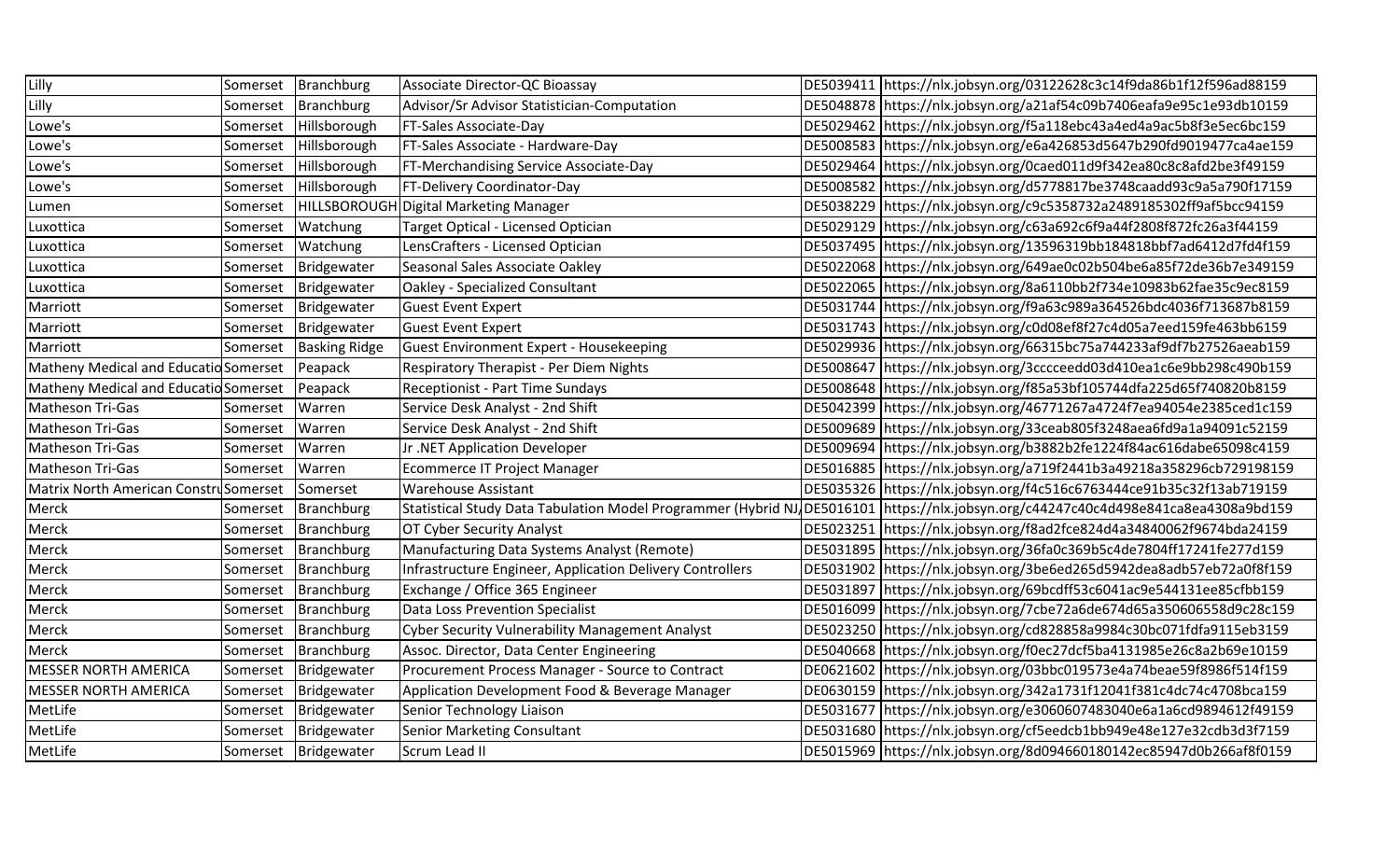| MetLife                                | Somerset | Bridgewater          | Lead Full Stack Software Engineer               | DE5015970 https://nlx.jobsyn.org/2fe82d55999144d181827f492a893d8a159                                                                   |
|----------------------------------------|----------|----------------------|-------------------------------------------------|----------------------------------------------------------------------------------------------------------------------------------------|
| Metro One Loss Prevention Ser Somerset |          | Somerset             | Unarmed Security Officer - Somerset NJ          | DE5030585 https://nlx.jobsyn.org/6a0603afd50143a78a0efa8e5a53d4f5159                                                                   |
| <b>MICRO</b>                           | Somerset | Somerset             | Senior Quality Auditor                          | DE5030630 https://nlx.jobsyn.org/0ba17d2921684f3ca6b53fb2a5807d17159                                                                   |
| <b>MICRO</b>                           | Somerset | Somerset             | Director Quality Engineering, Quality Assurance | DE5030629 https://nlx.jobsyn.org/7e5e9619d0c04d00802b1d221497499d159                                                                   |
| <b>MICRO</b>                           | Somerset | Somerset             | <b>Customer Account Specialist</b>              | DE5030626 https://nlx.jobsyn.org/af69b08c357b409bb608e1ca762970e8159                                                                   |
| Microchip Technology Inc.              | Somerset | <b>Basking Ridge</b> | Technical Staff Engineer-Design                 | DE5024280 https://nlx.jobsyn.org/111de647e59844c7835f80e14c1f9f40159                                                                   |
| Microchip Technology Inc.              | Somerset | <b>Basking Ridge</b> | Senior Engineer I-Design                        | DE5024266 https://nlx.jobsyn.org/76b99c4a74d84705ac936b7ccfed02a8159                                                                   |
| MilliporeSigma                         | Somerset | Somerville           | Senior R&D Scientist, Branchburg, NJ            | DE5019102 https://nlx.jobsyn.org/89bf4a08ba3a42bda0fd6f48f91b8f9c159                                                                   |
| MilliporeSigma                         | Somerset | Somerville           | R&D Scientist, Branchburg, NJ                   | DE5019135 https://nlx.jobsyn.org/2f55e004a5354958bb903587e9ee9051159                                                                   |
| MilliporeSigma                         | Somerset | Somerville           | R&D Scientist Lead, Branchburg, NJ              | DE5019089 https://nlx.jobsyn.org/ec8843e62ffd405689a787e644d9bcc5159                                                                   |
| MilliporeSigma                         | Somerset | Somerville           | Production Operator II                          | DE5019240 https://nlx.jobsyn.org/899df416687c4860b5c66292db82269b159                                                                   |
| MilliporeSigma                         | Somerset | Somerville           | <b>Production Engineer</b>                      | DE5045212 https://nlx.jobsyn.org/49392bd1677c4bfdb72a0accccea4ed1159                                                                   |
| MilliporeSigma                         | Somerset | Somerville           | Process Engineer - OLDP                         | DE5045582 https://nlx.jobsyn.org/163d768e81974c9ab46cb23e2ca4c801159                                                                   |
| MilliporeSigma                         | Somerset | Somerville           | <b>Analytical Chemist</b>                       | DE5019117   https://nlx.jobsyn.org/0d9322feb392475a98a9e3e930e257c4159                                                                 |
| MindTree Limited                       | Somerset | Warren               | <b>Test Specialist</b>                          | DE0633981 https://nlx.jobsyn.org/5e15f652b7814980a62b2727988d170e159                                                                   |
| MindTree Limited                       | Somerset | Warren               | Technical Leads (MT536)                         | DE5042175   https://nlx.jobsyn.org/15a43b359f4a4a019eb1daf3e30e5110159                                                                 |
| MindTree Limited                       | Somerset | Warren               | Technical Lead (Systems Analyst)                | DE0674013 https://nlx.jobsyn.org/811cb0b1d40547b88767a41d21934f3f159                                                                   |
| MindTree Limited                       | Somerset | Warren               | Technical Lead (Systems Analyst)                | DE0634024 https://nlx.jobsyn.org/2e361082142c444baf5a61a95a33ad9f159                                                                   |
| MindTree Limited                       | Somerset | Warren               | Technical Lead (Applications Developer)         | DE0673915 https://nlx.jobsyn.org/25ee6dd1fbcd4ef19d9db970b85fccd3159                                                                   |
| MindTree Limited                       | Somerset | Warren               | Technical Lead                                  | DE0648608 https://nlx.jobsyn.org/a88b9854d95348fcbb49ca4abc9ebbd3159                                                                   |
| MindTree Limited                       | Somerset | Warren               | Senior Technical Managers (MT537)               | DE5042320 https://nlx.jobsyn.org/7050a673c3e74d31b22a2ec09ad030e0159                                                                   |
| MindTree Limited                       | Somerset | Warren               | Senior Technical Leads (MT538)                  | DE5042258 https://nlx.jobsyn.org/c796a4bf2d1d423cb2e40a885af9d81e159                                                                   |
| MindTree Limited                       | Somerset | Warren               | Senior Technical Lead                           | DE0648573 https://nlx.jobsyn.org/cceb7e178b8a463ca79c3b907844db48159                                                                   |
| MindTree Limited                       | Somerset | Warren               | Module Lead (MT447)                             | DE0652578 https://nlx.jobsyn.org/6c0f5f4759f443179981e67baa21b534159                                                                   |
| MindTree Limited                       | Somerset | Warren               | Module Lead                                     | DE0648616 https://nlx.jobsyn.org/19351393e1db43a7a27d8fb067dcbd9d159                                                                   |
| MindTree Limited                       | Somerset | Warren               | <b>Cloud Platform Consultant</b>                | DE0633709 https://nlx.jobsyn.org/8d130f165fa94684a9632835feff5411159                                                                   |
| National General Insurance CorSomerset |          | Bridgewater          | Managing House Counsel                          | DE5030729 https://nlx.jobsyn.org/3e1a11060cb248a8ac63e82a4a4c84b7159                                                                   |
| Nestle                                 | Somerset | Bridgewater          |                                                 | Sr. Paralegal - Advertising and Regulatory (Remote - East Coast HDE5049063  https://nlx.jobsyn.org/d4d57f8001d74644a7e73b892c4b4a8d159 |
| Nestle                                 | Somerset | Bridgewater          | Sr. Analyst, Tax                                | DE5015144 https://nlx.jobsyn.org/a18fa2697cc3499987be46f92a0ef645159                                                                   |
| Nestle                                 | Somerset | Bridgewater          | <b>Sr Manager Bus Continuity Planning</b>       | DE5039662 https://nlx.jobsyn.org/363a2d99ba584f88968a76e53ec46947159                                                                   |
| Nestle                                 | Somerset | Bridgewater          | Senior Packaging Specialist (Remote)            | DE5030724 https://nlx.jobsyn.org/02fcdd2b90c846faba3ae7ee80c1d9dd159                                                                   |
| Nestle                                 | Somerset | Bridgewater          | Regulatory & Scientific Affairs Manager         | DE5030726 https://nlx.jobsyn.org/a06bc8d2868241ec877e0d3656c3411f159                                                                   |
| Nestle                                 | Somerset | Bridgewater          |                                                 | Brand Marketing Manager - Carnation Breakfast Essentials (REMDE5030723  https://nlx.jobsyn.org/4a5e116a60f144bba6aba4ba0cab8aaa159     |
| Nordstrom                              |          | Somerset Bound Brook |                                                 | Seasonal Retail Cashier & Sales Floor Support - Chimney Rock RaDE5038354 https://nlx.jobsyn.org/339658aebfee45ebb79a108292856af6159    |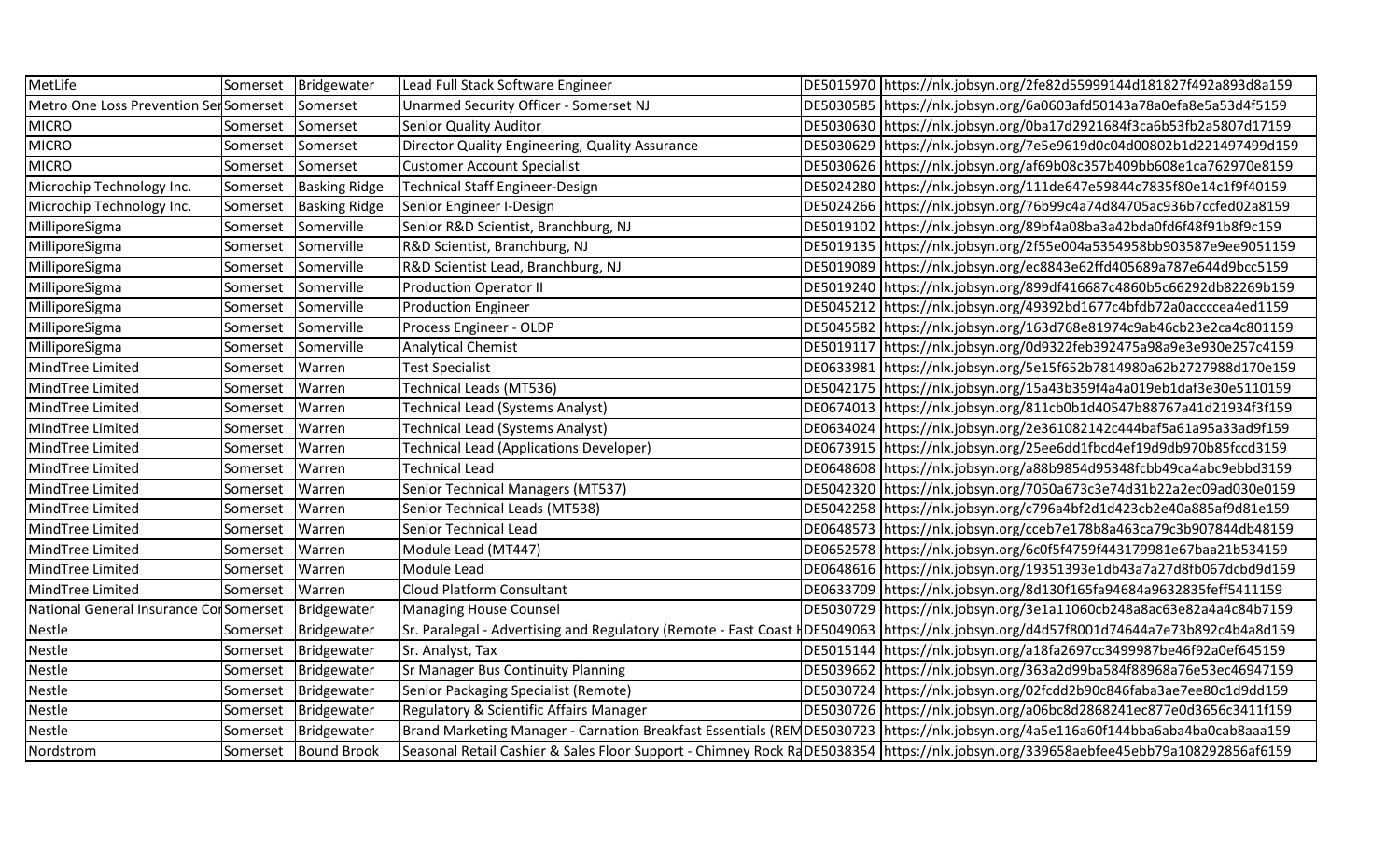| Nordstrom                                 | Somerset         | <b>Bound Brook</b> | Retail Stock & Fulfillment - Chimney Rock Rack             | DE5038348 https://nlx.jobsyn.org/5f6e74a7f01048a695ab076f4ff5a5bd159   |
|-------------------------------------------|------------------|--------------------|------------------------------------------------------------|------------------------------------------------------------------------|
| Nordstrom                                 | Somerset         | <b>Bound Brook</b> | Retail Cashier & Sales Floor Support - Chimney Rock Rack   | DE5038338 https://nlx.jobsyn.org/2e52aa0eb6d84894b97af94e1909996d159   |
| Organon & Co.                             | Somerset         | Somerville         | Sr. Software Engineer, SW Foundations                      | DE5022509 https://nlx.jobsyn.org/00ee8567ef9f498bbecb8ed73303cab5159   |
| Organon & Co.                             | Somerset         | Somerville         | Director - US Commercial Legal                             | DE5022495 https://nlx.jobsyn.org/1f5bc5d4f1bd4697a66db87ad8562fb5159   |
| Ortho Clinical Diagnostics, Inc. Somerset |                  | Raritan            | Warehouse Associate (Packer)                               | DE5033114 https://nlx.jobsyn.org/d0617870d03c4a01ab7f1b65f477faec159   |
| Ortho Clinical Diagnostics, Inc. Somerset |                  | Raritan            | Sr. Manager and Global Head of Advanced New Product Proces |                                                                        |
| Ortho Clinical Diagnostics, Inc. Somerset |                  | Raritan            | <b>SAP Lead SD</b>                                         | DE5051252 https://nlx.jobsyn.org/32501b0ed59049c6b696c8c2c1a3a8b3159   |
| Ortho Clinical Diagnostics, Inc. Somerset |                  | Raritan            | <b>Product Support Scientist II</b>                        | DE5033220 https://nlx.jobsyn.org/0a5a6a4e15cd403d81ebed161c587768159   |
| Oticon, Inc.                              | Somerset         | Somerset           | Territory Manager - Heartland                              | DE0621185 https://nlx.jobsyn.org/549e7de687b74a18a02d8a94f296c3ca159   |
| Oticon, Inc.                              | Somerset         | Somerset           | Regional Sales Manager - Central                           | DE0616511   https://nlx.jobsyn.org/31c1068990514c4f88ca927c48447f30159 |
| Oticon, Inc.                              | Somerset         | Somerset           | Regional Audiologist - Ohiol Valley                        | DE0645533 https://nlx.jobsyn.org/59a7f181c87840c2867499a2e0d38485159   |
| Oticon, Inc.                              | Somerset         | Somerset           | Marketing Coordinator                                      | DE0621100 https://nlx.jobsyn.org/1453d44ae7c8487fb703fc77cdac0f3f159   |
| Oticon, Inc.                              | Somerset         | Somerset           | Customer Service Rep 1                                     | DE5045564 https://nlx.jobsyn.org/dd5f78a375c04a9b85ce20d070f806e1159   |
| Oticon, Inc.                              | Somerset         | Somerset           | Customer Service Rep 1                                     | DE5045265 https://nlx.jobsyn.org/fc9dbf1d12404614b22f16694d7d0c21159   |
| Oticon, Inc.                              | Somerset         | Somerset           | <b>Credentialing Team Lead</b>                             | DE5035274  https://nlx.jobsyn.org/7ff82e1338f44c64bfee6046734cc0c0159  |
| Oticon, Inc.                              | Somerset         | Somerset           | <b>Credentialing Specialist Supervisor</b>                 | DE0626081 https://nlx.jobsyn.org/a3d5a1824e184a7a90357902821f82a6159   |
| Oticon, Inc.                              | Somerset         | Somerset           | <b>Clinical Trial Manager</b>                              | DE0639444 https://nlx.jobsyn.org/bf69f64986a645d6806015ab6327e788159   |
| Oticon, Inc.                              | Somerset         | Somerset           | Clinical Training Manager - East                           | DE0639449 https://nlx.jobsyn.org/b6134baf5ee24ce29d8fa3f252f1d470159   |
| Oticon, Inc.                              | Somerset         | Somerset           | Clinical Specialist - Mid Atlantic                         | DE0621147 https://nlx.jobsyn.org/143c0268f7084a18b81f3bd3973a4105159   |
| Oticon, Inc.                              | Somerset         | Somerset           | <b>Business Intelligence Analyst</b>                       | DE0626029  https://nlx.jobsyn.org/26780eba362c416f98d52104e163c831159  |
| Peapack-Gladstone Bank                    | Somerset         | Hillsborough       | Universal Banker II                                        | DE5029641 https://nlx.jobsyn.org/f02ad8530d5341429b5595e91a2e2125159   |
| Peapack-Gladstone Bank                    | Somerset         | Bedminster         | <b>Client Services Officer</b>                             | DE5053671 https://nlx.jobsyn.org/48d98c780c2442f3ac7fafda214ff7d1159   |
| Peapack-Gladstone Bank                    | Somerset         | Bedminster         | <b>Client Services Officer</b>                             | DE5049316 https://nlx.jobsyn.org/9620e269bec34b0b97a1af1923b53476159   |
| Peapack-Gladstone Bank                    | Somerset         | Bedminster         | <b>Client Services Officer</b>                             | DE5045563 https://nlx.jobsyn.org/5915457283ff42b0add69e3deb95a45b159   |
| Peapack-Gladstone Bank                    | Somerset         | Bedminster         | <b>Client Services Officer</b>                             | DE5039867 https://nlx.jobsyn.org/6c6f6b08effb48a29de17d31e9c6f84e159   |
| Peapack-Gladstone Bank                    | Somerset         | Bedminster         | <b>Asset Liability Analyst</b>                             | DE5053536 https://nlx.jobsyn.org/fa11c3b3e88f473b8007b6464274093d159   |
| Peapack-Gladstone Bank                    | Somerset         | Bedminster         | <b>Asset Liability Analyst</b>                             | DE5049327 https://nlx.jobsyn.org/da23bb476dd04e7d901006d27babfbfb159   |
| PeopleReady                               | Somerset         | Manville           | Driver                                                     | DE5029631 https://nlx.jobsyn.org/93596fd0c5434bda90bac9c9088f690c159   |
| Pep Boys                                  | Somerset         | Bridgewater        | Sales and Commercial Associate                             | DE0651287 https://nlx.jobsyn.org/22e479ed433a43cb8e7e466938044de8159   |
| PepsiCo, Inc.                             | Somerset         | Somerset           | Sales District Leader Designate                            | DE5053590 https://nlx.jobsyn.org/152e66390dda4056a3ffd53890b5f863159   |
| Peter Kazella & Associates, Inc. Somerset |                  | Bridgewater        | Mechanical Commissioning Engineer                          | DE0618315 https://nlx.jobsyn.org/b9b455eadc1c45bc9035e91be7cc829b159   |
| Pfizer                                    | Somerset         | Peapack            | Sr. Director Global Engineering Operations                 | DE5021718 https://nlx.jobsyn.org/274a1ec0be1c4a5682d7070063b3e10f159   |
| Pfizer                                    | Somerset         | Peapack            | Sr Manager, MDCP                                           | DE5039088 https://nlx.jobsyn.org/e527409f62514ff6a03aee3b5585b4d7159   |
| Pfizer                                    | Somerset Peapack |                    | Sr Associate, Product & Launch Business Analyst            | DE5021720 https://nlx.jobsyn.org/f3eeb1bb868b455b9689580bbfc48748159   |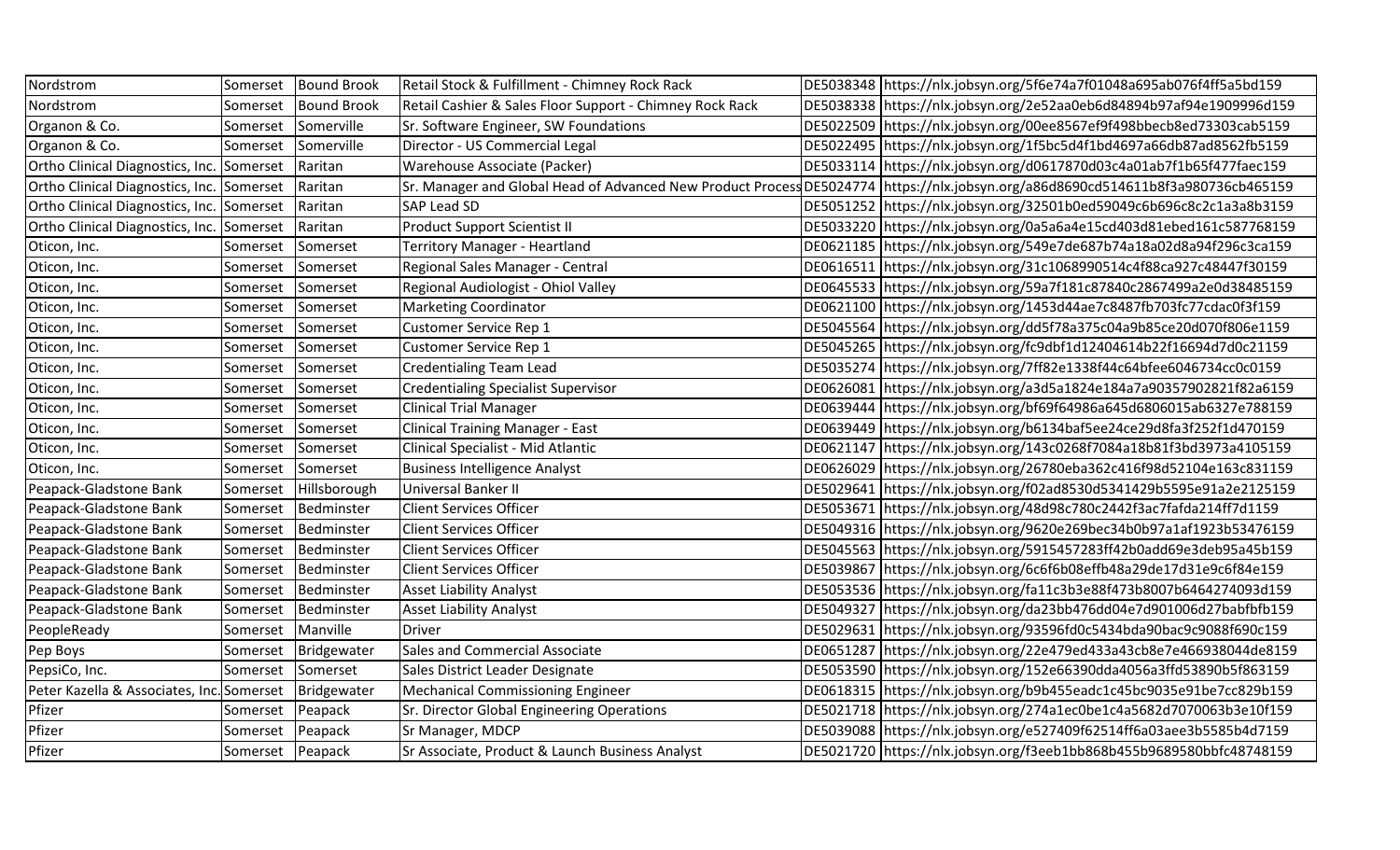| Pfizer                          | Somerset | Peapack              |                                                              | Senior Manager, US Oncology/Hematology, BOSULIF Marketing DE5030275 https://nlx.jobsyn.org/260ac0fa45544b6ea6a15578192aa90c159        |
|---------------------------------|----------|----------------------|--------------------------------------------------------------|---------------------------------------------------------------------------------------------------------------------------------------|
| Pfizer                          | Somerset | Peapack              | Manager Reg CMC Strategy                                     | DE5021722 https://nlx.jobsyn.org/cf2444b7c67349a29c55381a73376cfb159                                                                  |
| Pfizer                          | Somerset | Peapack              | Manager                                                      | DE5014780 https://nlx.jobsyn.org/903ea76084014c3285e0099f1f741f7c159                                                                  |
| Pfizer                          | Somerset | Peapack              |                                                              | GBDM Strategic Planning and Operations Manager (Sr. Manager DE5014781   https://nlx.jobsyn.org/ab3139ca63c74456bdf6e75748edebef159    |
| Pfizer                          | Somerset | Peapack              | Director, Compliance Analytics                               | DE5039089 https://nlx.jobsyn.org/fa92ad96c2e64113a6dd3fcba3329d21159                                                                  |
| Pfizer                          | Somerset | Peapack              | Director, Cloud Enterprise Architecture                      | DE5021719 https://nlx.jobsyn.org/fee0699529fd48a9a6abd494d958df32159                                                                  |
| Pfizer                          | Somerset | Peapack              | DesignOps Specialist, Strategic Design & Operations          | DE5048430 https://nlx.jobsyn.org/61ef0e4e06584f2da06a91593d07bb41159                                                                  |
| Pfizer                          | Somerset | Peapack              | Corporate Counsel, Corporate Patent Agent                    | DE5014782 https://nlx.jobsyn.org/d5016770b8934038944dbe2d49ec3c8f159                                                                  |
| Pfizer                          | Somerset | Peapack              | Audit Manager, Research, Development & Supply                | DE5021721 https://nlx.jobsyn.org/d96fd905726944d7b37786257c0f93bd159                                                                  |
| Pfizer Inc.                     | Somerset | Peapack              | Sr. Manager, Salesforce Solution Architect                   | DE5009663 https://nlx.jobsyn.org/794a7cf8c4a8442a8d0180a0ef4d452c159                                                                  |
| Pfizer Inc.                     | Somerset | Peapack              | Sr Associate, Product & Launch Business Analyst              | DE5024698 https://nlx.jobsyn.org/b17657ae5dd04873a011f28e6039ad73159                                                                  |
| Pfizer Inc.                     | Somerset | Peapack              | Specialized Statistical Programmer (Associate)               | DE5024713 https://nlx.jobsyn.org/4ec2346397da478782c980cecef406b5159                                                                  |
| Pfizer Inc.                     | Somerset | Peapack              |                                                              | Senior Manager, US Oncology/Hematology, BOSULIF Marketing DE5033329 https://nlx.jobsyn.org/5ca62fabe6b6440b9d07f3fb8b783891159        |
| Pfizer Inc.                     | Somerset | Peapack              | Senior Associate Specialized Statistical Programmer          | DE5009720 https://nlx.jobsyn.org/3993ca5a578b450eb36d12d7685bf9dc159                                                                  |
| Pfizer Inc.                     | Somerset | Peapack              | Pfizer Digital Oncology Commercial Client Partner            | DE5009731 https://nlx.jobsyn.org/ec9cb4a909354c44aba580bdacfc5ca5159                                                                  |
| Pfizer Inc.                     | Somerset | Peapack              | Packaging Engineer R&D, Senior Associate Scientist           | DE5024716 https://nlx.jobsyn.org/6357c4c0b3f7406098399c26e74a8fe2159                                                                  |
| Pfizer Inc.                     | Somerset | Peapack              | Manager Reg CMC Strategy                                     | DE5024777 https://nlx.jobsyn.org/df6cdda01bbe4710ae2927707bf2215d159                                                                  |
| Pfizer Inc.                     | Somerset | Peapack              | Manager - Sales Order Mgt and Trade Solutions                | DE5024677 https://nlx.jobsyn.org/3313aa478c7e459893ae212e1928661b159                                                                  |
| Pfizer Inc.                     | Somerset | Peapack              | <b>GBDM Strategic Planning and Operations Manager</b>        | DE5024689 https://nlx.jobsyn.org/1695f6f2961146918608f9bdd9b066d5159                                                                  |
| Pfizer Inc.                     | Somerset | Peapack              |                                                              | Director, Digital Manufacturing, Transformation Value Stream T DE5009659   https://nlx.jobsyn.org/25fbdc3d12c643d3b08461b0e44ab684159 |
| Pfizer Inc.                     | Somerset | Peapack              |                                                              | Director, Digital Manufacturing, Transformation Site Team Lead DE5009739 https://nlx.jobsyn.org/4fe887e12214414aa5cefea7f8cf89f8159   |
| Pfizer Inc.                     | Somerset | Peapack              | Director, Cloud Enterprise Architecture                      | DE5024706 https://nlx.jobsyn.org/0c8da3eb770241299daa9fb469811199159                                                                  |
| Pfizer Inc.                     | Somerset | Peapack              | Corporate Counsel, Corporate Patent Agent                    | DE5024664 https://nlx.jobsyn.org/2615e47d6af14929bf92c58734530480159                                                                  |
| Pfizer Inc.                     | Somerset | Peapack              | Business Analyst - Fuse Product Squad (ServiceNow Experience | IDE5009656 https://nlx.jobsyn.org/99f6409b324a4a299d76e28dfb648796159                                                                 |
| Pfizer Inc.                     | Somerset | Peapack              | Audit Manager, Research, Development & Supply                | DE5024791 https://nlx.jobsyn.org/6bc57246f4ba4dc3af47ee92838902b3159                                                                  |
| <b>PNC</b>                      | Somerset | Raritan              | Relationship Manager I - Business Banking                    | DE5038652 https://nlx.jobsyn.org/31ed7885f0f84836bc2d6c5750fea5ba159                                                                  |
| <b>PNC</b>                      | Somerset | Martinsville         | Brnch SIs&SrvcAssoc I(U)(MLO)                                | DE5037673 https://nlx.jobsyn.org/9830fc04f7ce4011a2a81e5506f6aa98159                                                                  |
| <b>PNC</b>                      | Somerset | Bedminster           | <b>Branch Banker</b>                                         | DE5011631 https://nlx.jobsyn.org/34280f4429cc4b67a07932c8b43730cc159                                                                  |
| <b>Precision Castparts Corp</b> | Somerset | Somerville           | Mechanic/Electrician                                         | DE5027068 https://nlx.jobsyn.org/a1f9f0f369ac42158ba94fae71406687159                                                                  |
| PS&S                            | Somerset | Warren               | Architectural Historian                                      | DE5008589 https://nlx.jobsyn.org/30b78a8cffac448988efd4bcebdac906159                                                                  |
| PS&S                            | Somerset | Warren               | Archaeologist                                                | DE5008588 https://nlx.jobsyn.org/83b1f2dd23bc48f48097a33107eb4c79159                                                                  |
| <b>PSEG</b>                     | Somerset | Bridgewater          | System Operations Supervisor                                 | DE5040581 https://nlx.jobsyn.org/65d78c5a269841e4a5535f4a36711117159                                                                  |
| PTC Therapeutics                | Somerset | Bridgewater          | Principal Scientist, Medicinal Chemistry                     | DE5019214 https://nlx.jobsyn.org/49556d4bbde94c1db05122051f10a3f0159                                                                  |
| <b>PTC Therapeutics</b>         |          | Somerset Bridgewater | Lab Manager, Pharmacology                                    | DE5019199  https://nlx.jobsyn.org/b7687373d0544ed9b606ec95c25ce8ef159                                                                 |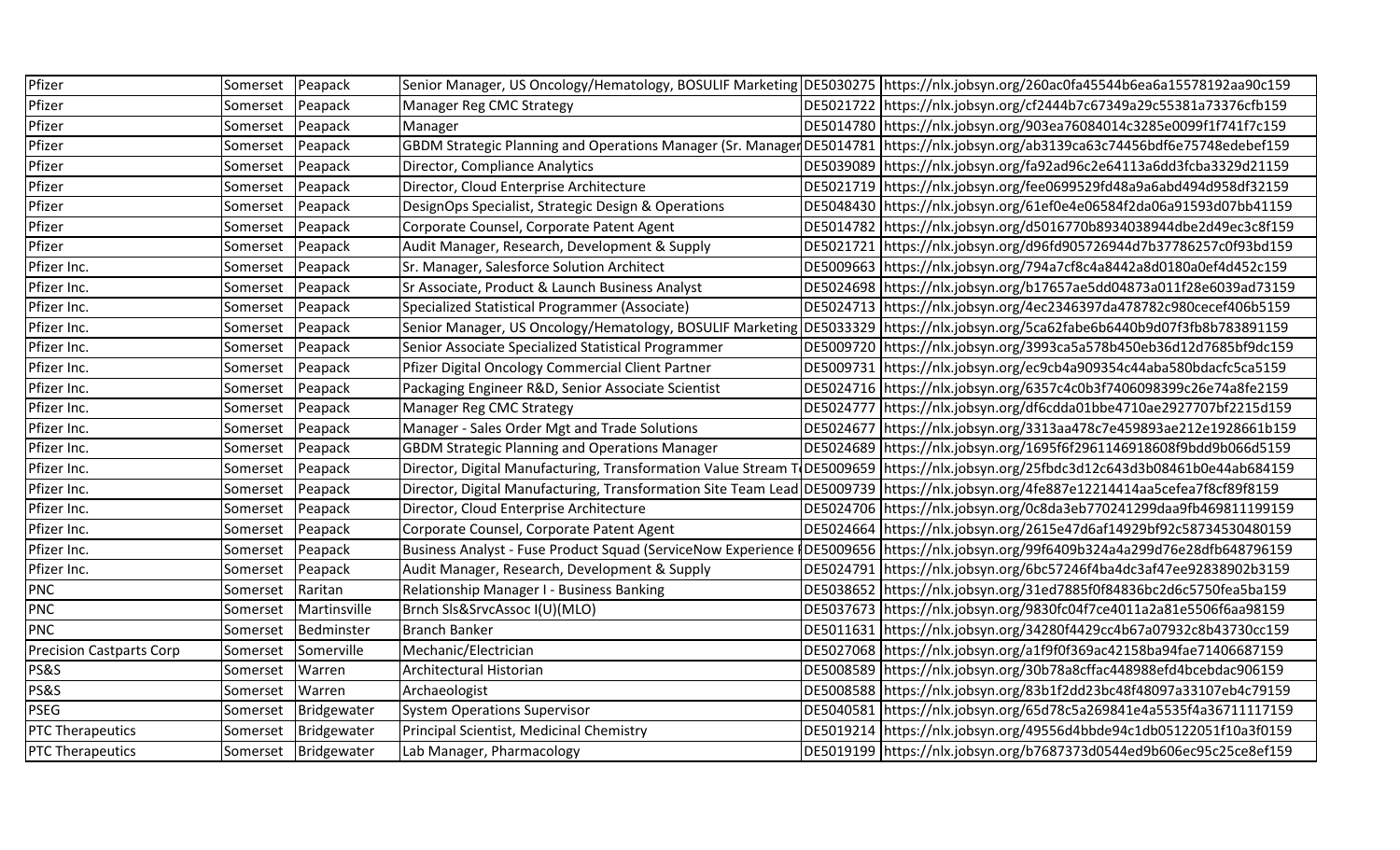| <b>PTC Therapeutics</b> | Somerset          | Bridgewater          | Contract, Pharmacology & Biomarkers Fellow                  | DE5019120 https://nlx.jobsyn.org/740f1d7533c44bee8ef7a19ad52e897f159 |
|-------------------------|-------------------|----------------------|-------------------------------------------------------------|----------------------------------------------------------------------|
| PTC Therapeutics        | Somerset          | Bridgewater          | Contract, Drug Metabolism Pharmacokinetics Fellow           | DE5019183 https://nlx.jobsyn.org/2a4008c4623645c58573628f103a9453159 |
| <b>PTC Therapeutics</b> | Somerset          | Bridgewater          | Associate Scientist II, Biology (AAV/Gene Therapy Research) | DE5019147 https://nlx.jobsyn.org/4ea86d5d39354e2f9bcd261d1525bd0a159 |
| PVH Corp.               | Somerset          | Bridgewater          | Sr. Director North American Logistics - PVH Corp.           | DE5021461 https://nlx.jobsyn.org/7f379093d6ec4fd0a38ae92f4a11a99c159 |
| PVH Corp.               | Somerset          | Bridgewater          | Lead Developer, Financial Systems                           | DE0633732 https://nlx.jobsyn.org/7de71fce29b24de8b5eb027f43bfdbf8159 |
| Qualcomm                | Somerset          | Bridgewater          | Wireless System Engineer                                    | DE5031098 https://nlx.jobsyn.org/e8f52c8148424913a9726b251ddef6b4159 |
| Qualcomm                | Somerset          | Bridgewater          | Wireless Modem Embedded, Senior                             | DE5031090 https://nlx.jobsyn.org/8f2c3df8de8548aaaf6253ce4878f717159 |
| Qualcomm                | Somerset          | Bridgewater          | Senior Staff Software Engineer (Data Path Architecture)     | DE5031091 https://nlx.jobsyn.org/fb80beea0b474ac3afc61aff317284bb159 |
| Qualcomm                | Somerset          | Bridgewater          | Senior Mechanical Design Engineer                           | DE5031095 https://nlx.jobsyn.org/a1366f30c87b41eb9207252a3d5764db159 |
| Qualcomm                | Somerset          | Bridgewater          | <b>RFSW Development Engineer</b>                            | DE5031094 https://nlx.jobsyn.org/ccc65a024a994a0bb85a215f1df48bfa159 |
| Qualcomm                | Somerset          | Bridgewater          | <b>RFSW Development Engineer</b>                            | DE5031093 https://nlx.jobsyn.org/cb5dbc0e4a85489d9521d3730badd38f159 |
| Qualcomm                | Somerset          | Bridgewater          | <b>Regional Sales Manager</b>                               | DE5031096 https://nlx.jobsyn.org/331371b053cb40888d7a47b7402be173159 |
| Qualcomm                | Somerset          | Bridgewater          | Modem Systems Engineer                                      | DE5031092 https://nlx.jobsyn.org/1cbc06a6378b4f67954e5bdce1f29a40159 |
| Qualcomm                | Somerset          | Bridgewater          | 5G Software Engineer (Boulder, San Diego, & New Jersey)     | DE5022617 https://nlx.jobsyn.org/ed855c56137d469bb8a88d7dcb86d129159 |
| Qualcomm                | Somerset          | Bridgewater          | 5G Software Engineer                                        | DE5031097 https://nlx.jobsyn.org/d001742904524cb58f2abeab05e74fd0159 |
| Qualcomm                | Somerset          | Bridgewater          | 5G RRC SW Engineer                                          | DE5022615 https://nlx.jobsyn.org/c4f4ef3426414b2ab697c726b79e499a159 |
| QuickChek               | Somerset          | SOMERVILLE           | Team Member - Part Time                                     | DE5048403 https://nlx.jobsyn.org/2f62e3611900401a9e752ae5aa41e729159 |
| QuickChek               | Somerset          |                      | HILLSBOROUGH Gas Attendant - Part Time                      | DE0649228 https://nlx.jobsyn.org/14a5221cd56d4c53b7f82ad5b56bce55159 |
| Radiant Digital         | Somerset          | <b>Basking Ridge</b> | Lead QA Automation Engineer                                 | DE5038216 https://nlx.jobsyn.org/6a1ee4c58da7450b984ac19e5f383664159 |
| Randstad US             | Somerset          | warren               | sr. sccm engineer                                           | DE5038855 https://nlx.jobsyn.org/1344f6bc94ca47afaa8d7c797fdbb0e1159 |
| Randstad US             | Somerset          | warren               | sr. sccm engineer                                           | DE5038850 https://nlx.jobsyn.org/1d30a4f0c1bf4004b821b7a05cd3c124159 |
| Randstad US             | Somerset          | warren               | sccm engineer                                               | DE5038854 https://nlx.jobsyn.org/eddc3edce4884032adfdd684ad084011159 |
| Randstad US             | Somerset          | warren               | sccm engineer                                               | DE5038844 https://nlx.jobsyn.org/9bca2f15594f4d05bf737e5ed1f3ce26159 |
| Randstad US             | Somerset          | warren               | mobile device management/telecom technician level 1         | DE5038848 https://nlx.jobsyn.org/0f8407d9880e49a6a0a76325fc6ffe62159 |
| Randstad US             | Somerset          | warren               | mobile device management/telecom technician level 1         | DE5038846 https://nlx.jobsyn.org/91cb4ea9fec2400d8011099762e1983c159 |
| Randstad US             | Somerset          | warren               | mobile device management telecom technician level one       | DE5038852 https://nlx.jobsyn.org/6032db42d50947e58029b77af1a7e0fd159 |
| Randstad US             | Somerset          | warren               | erp program manager                                         | DE5038851 https://nlx.jobsyn.org/42381205c4ea4a569b36484bf4a928b2159 |
| Randstad US             | Somerset          | warren               | erp program manager                                         | DE5029925 https://nlx.jobsyn.org/46d8feb7d4074018a882fa9f02ef4530159 |
| Randstad US             | Somerset          | somerville           | research analyst i                                          | DE5040028 https://nlx.jobsyn.org/6096ede365584acf869072ef421e1aba159 |
| Randstad US             | Somerset          | somerset             | quality analyst iii                                         | DE5022652 https://nlx.jobsyn.org/a7df2f2d21844b5e8eb141b33a9c350b159 |
| Randstad US             | Somerset          | bridgewater          | validation specialist                                       | DE5015479 https://nlx.jobsyn.org/7c6f79ba95394f8891bba710d9f48b14159 |
| Randstad US             | Somerset          | basking ridge        | product cybersecurity maturity project manager - remote     | DE5014352 https://nlx.jobsyn.org/2ae76a3e85124d7b9853b46a689fe1e3159 |
| rangam consultants inc  | Somerset          | Somerset             | Web & Digital Interface Designer                            | DE5027456 https://nlx.jobsyn.org/fb228e33320b4d70bfa7adb191757d9b159 |
| Raritan, Inc.           | Somerset Somerset |                      | Demand Planner                                              | DE0639465 https://nlx.jobsyn.org/e2846c44bd1a4f28817138cdb3b0d5fa159 |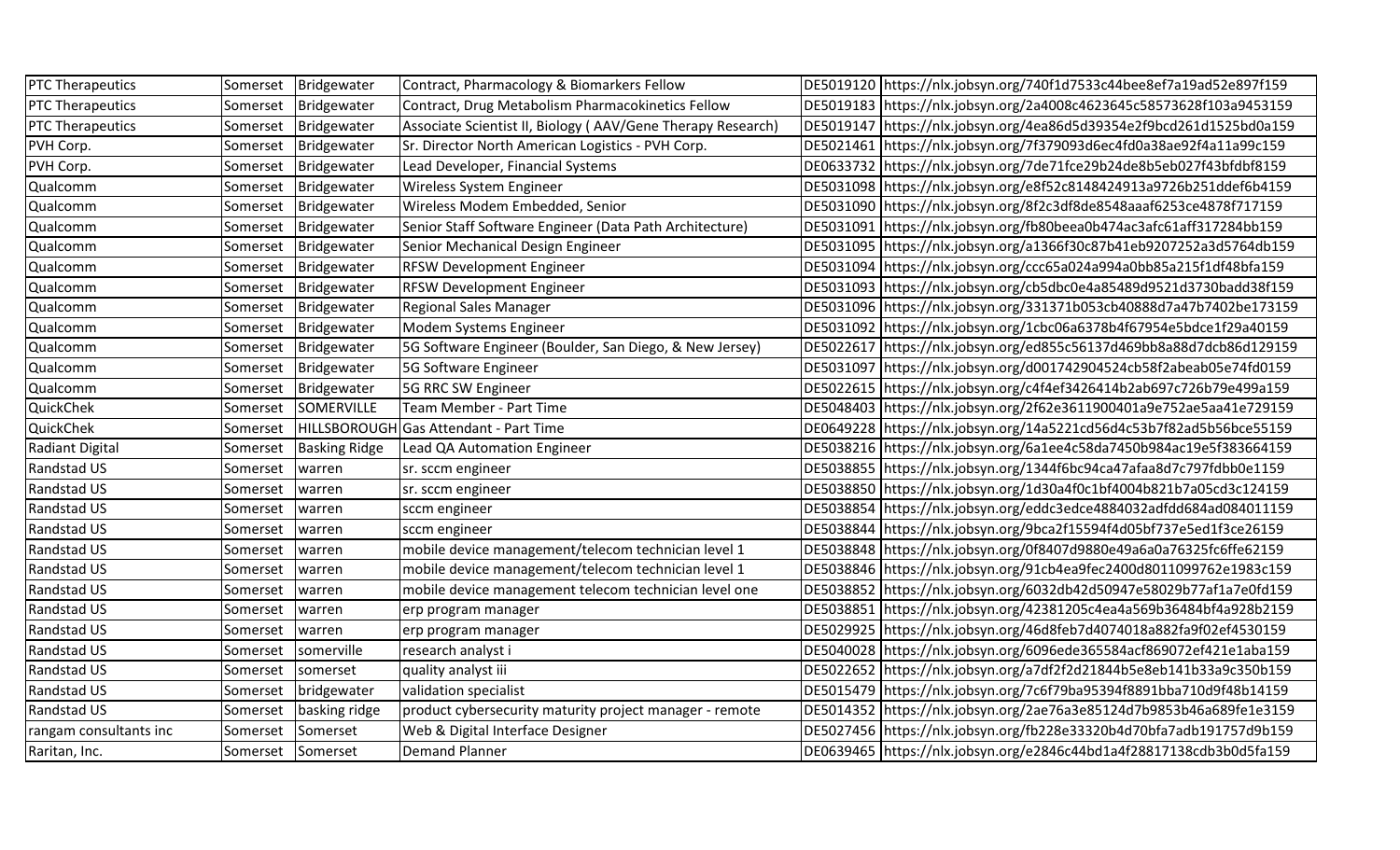| <b>RCM Technologies</b>                |                     | Somerset Branchburg  | <b>Process Engineer</b>                           | DE5022660 https://nlx.jobsyn.org/de722d3266d24dda8cff7a9739a3af86159                                                                |
|----------------------------------------|---------------------|----------------------|---------------------------------------------------|-------------------------------------------------------------------------------------------------------------------------------------|
| <b>RCM Technologies</b>                | Somerset            | <b>Basking Ridge</b> | <b>Product Information Manager</b>                | DE0658666 https://nlx.jobsyn.org/31c22d8748e0476aaf5b88ff6edfa640159                                                                |
| <b>Regeneron Pharmaceuticals</b>       | Somerset            | <b>Basking Ridge</b> | Manager Process & Procedures - Temporary          | DE5014389 https://nlx.jobsyn.org/ed4e69cb53ad41b3aa7cf298b96f5c4f159                                                                |
| <b>Regeneron Pharmaceuticals</b>       | Somerset            | <b>Basking Ridge</b> | <b>Manager GCP Quality</b>                        | DE5029727 https://nlx.jobsyn.org/f10d118ef4db4f66b74c7186c2ca91c1159                                                                |
| <b>Regeneron Pharmaceuticals</b>       | Somerset            | <b>Basking Ridge</b> |                                                   | Associate Director, Development Data Science Operational Data DE5029726  https://nlx.jobsyn.org/a3ba24476c624629a3f81d06b0cc9956159 |
| <b>Regeneron Pharmaceuticals</b>       | Somerset            | <b>Basking Ridge</b> | Associate Director Global Patient Safety          | DE5047934 https://nlx.jobsyn.org/be93c1231b3042c7b4379dd49758315f159                                                                |
| <b>Regeneron Pharmaceuticals</b>       | Somerset            | <b>Basking Ridge</b> | Assoc Director Program Operations Leader-Oncology | DE5038469 https://nlx.jobsyn.org/d109c6b5bdda49708a754d4ad6246fb9159                                                                |
| Regeneron Pharmaceuticals, In Somerset |                     | <b>Basking Ridge</b> | Principal Biostatistician                         | DE0674528 https://nlx.jobsyn.org/7b67a582413a4ae0a399ca8f228aeaf9159                                                                |
| <b>Rite Aid Corporation</b>            | Somerset            | Bridgewater          | <b>Assistant Store Manager</b>                    | DE0671285 https://nlx.jobsyn.org/fc42501e7a17468f88a4744a8a23d3ce159                                                                |
| Robert Half                            | Somerset            | Watchung             | <b>Director of Talent Acquisition</b>             | DE5029435 https://nlx.jobsyn.org/d8b04e67669443539e9caaf5d23a0973159                                                                |
| Robert Half                            | Somerset            | Warren               | <b>HR Manager</b>                                 | DE5014827 https://nlx.jobsyn.org/bce6ba01612f499aa4812586f7ee4d57159                                                                |
| Robert Half                            | Somerset            | Somerset             | <b>Technical Support Specialist</b>               | DE5040991 https://nlx.jobsyn.org/702769425ac44320a089ac7a38398896159                                                                |
| <b>Robert Half</b>                     | Somerset            | Somerset             | <b>Talent Acquisition Coordinator</b>             | DE5023317 https://nlx.jobsyn.org/68ec473d786a428db76a2da4203989d1159                                                                |
| Robert Half                            | Somerset            | Somerset             | Manager of Financial Planning and Analysis        | DE5031994 https://nlx.jobsyn.org/32adff724a8b4c729028249c23935c79159                                                                |
| Robert Half                            | Somerset            | Skillman             | Proposal Writer                                   | DE5048474 https://nlx.jobsyn.org/2fa94f82bd534d7a8dbdc60138b33404159                                                                |
| Robert Half                            | Somerset            | Skillman             | Administrative Assistant                          | DE5039161 https://nlx.jobsyn.org/1796c6dfd10743ebbd9cc19cfb040aeb159                                                                |
| Robert Half                            | Somerset            | Bridgewater          | <b>Tax Manager</b>                                | DE5016167 https://nlx.jobsyn.org/4a9735ef2f0e41b7a11c7b40b8359081159                                                                |
| Robert Half                            | Somerset            | Bridgewater          | Staff Financial Planning and Analysis Analyst     | DE5050313 https://nlx.jobsyn.org/eaed0be3d47443c7a7d8243f55f8abba159                                                                |
| Robert Half                            | Somerset            | Bridgewater          | Senior Financial Planning and Analysis            | DE5050312 https://nlx.jobsyn.org/0c28232f64f34372ab75c5a28bfdc8c1159                                                                |
| Robert Half                            | Somerset            | Bridgewater          | <b>Payroll Specialist</b>                         | DE5023264 https://nlx.jobsyn.org/09cbca8c81dd48eb9cd58dc96f43da58159                                                                |
| Robert Half                            | Somerset            | Bridgewater          | <b>Audit Controls Analyst</b>                     | DE5031985 https://nlx.jobsyn.org/5de23a9dd63f45019245fa018695cd48159                                                                |
| Robert Half                            | Somerset            | Bridgewater          | <b>Accounts Receivable</b>                        | DE5050336 https://nlx.jobsyn.org/4a5e2fa11dfb44f49ac8a792dc7baf04159                                                                |
| Roche Holdings Inc.                    | Somerset            | Somerville           | Sr. Lab Technician - Enzyme & DNA/RNA             | DE5027494 https://nlx.jobsyn.org/97b3a50dccf942ddbfbe4ac76b717ba5159                                                                |
| Roche Holdings Inc.                    | Somerset            | Somerville           | Manager, Operations Information Management        | DE5010433 https://nlx.jobsyn.org/7a53aa26018b4b96ab386e4913e89c83159                                                                |
| Roche Holdings Inc.                    | Somerset            | Somerville           | Diagnostic Technician Mon-Wed (6AM-7PM)           | DE5053695 https://nlx.jobsyn.org/115babd4637740a7a1f8a2df166af149159                                                                |
| Roche Holdings Inc.                    | Somerset            | Somerville           | Diagnostic Technician Associate                   | DE5053693 https://nlx.jobsyn.org/dcc2612f2fb34a6ea3332a5e6ffb2917159                                                                |
| Roche Holdings Inc.                    | Somerset            | Somerville           | Diagnostic Technician (M-W 6pm-7am)               | DE5053692 https://nlx.jobsyn.org/ea5a6d958c4748e6b6131ed6a4bbb992159                                                                |
| <b>RWJBarnabas Health</b>              | Somerset            | Somerville           | <b>Switchboard Operator</b>                       | DE5031343 https://nlx.jobsyn.org/6ee356843eea4279a90f6f437602f7e6159                                                                |
| <b>RWJBarnabas Health</b>              | Somerset            | Somerville           | RN <sub>.</sub>                                   | DE5049809 https://nlx.jobsyn.org/80488a9a986a407aa4fac637e190d882159                                                                |
| <b>RWJBarnabas Health</b>              | Somerset            | Somerville           | RN                                                | DE5031481 https://nlx.jobsyn.org/220e7f7613274324ae993d8fe5ec41cc159                                                                |
| <b>RWJBarnabas Health</b>              | Somerset            | Somerville           | Recruiter                                         | DE5049793 https://nlx.jobsyn.org/4cb54b750a904719bdaf9ed4ada1fdf2159                                                                |
| <b>RWJBarnabas Health</b>              | Somerset            | Somerville           | Physical Therapy Aide                             | DE5049787 https://nlx.jobsyn.org/02dddbb9128f4516b45cdc71d90e771b159                                                                |
| <b>RWJBarnabas Health</b>              | Somerset            | Somerville           | <b>PD RN</b>                                      | DE5049798 https://nlx.jobsyn.org/e9c5b3f2b8504dc78de3927e7d8342b1159                                                                |
| <b>RWJBarnabas Health</b>              | Somerset Somerville |                      | <b>Patient Transporter</b>                        | DE5049797 https://nlx.jobsyn.org/db5b12f8361e40abae147e29623af17c159                                                                |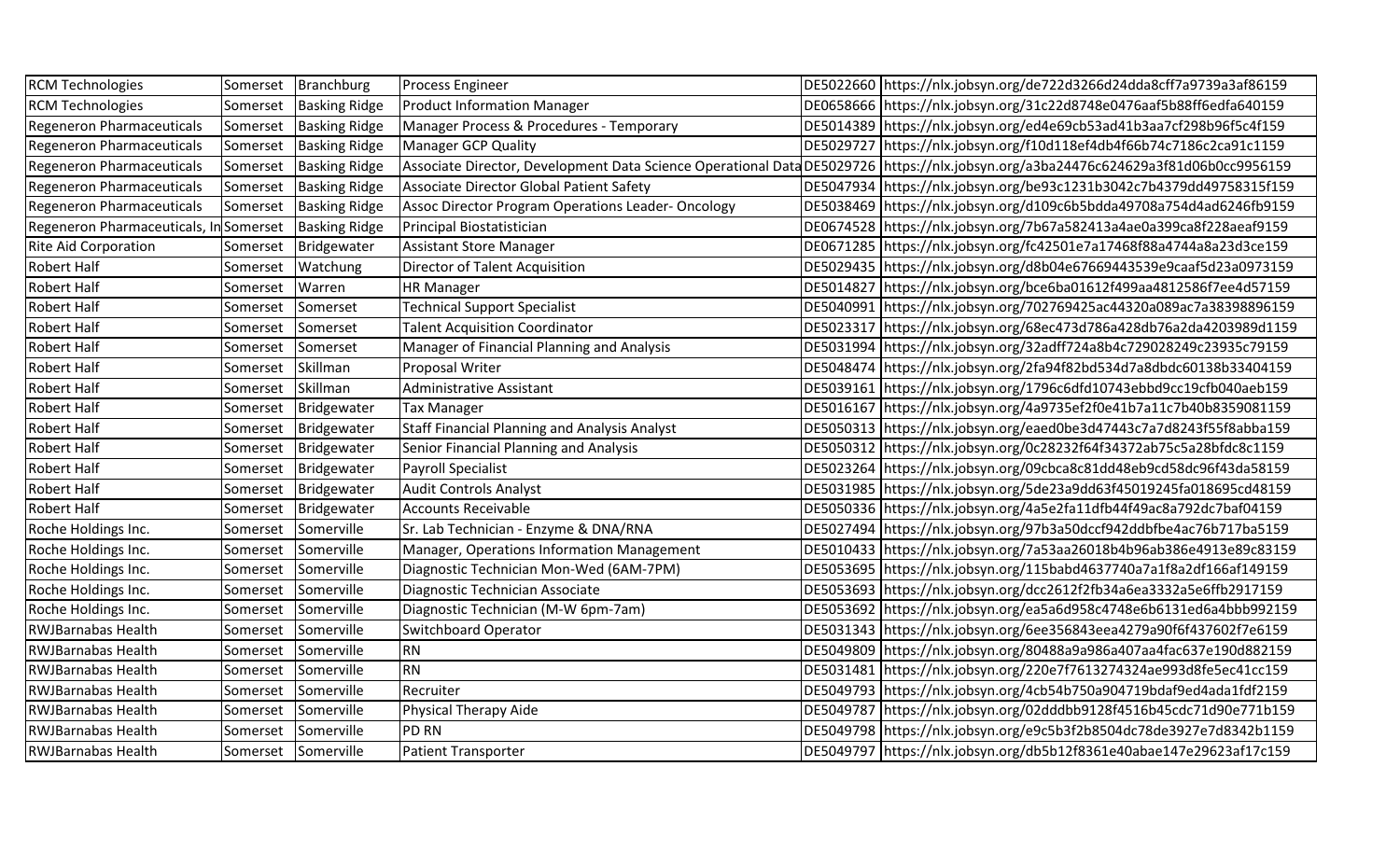| <b>RWJBarnabas Health</b>                          | Somerset | Somerville   | Graduate Nurse, Intensive Coronary Care                          | DE5031444 https://nlx.jobsyn.org/e0ef728f519a426e971112e51bdc7c39159                                                                  |
|----------------------------------------------------|----------|--------------|------------------------------------------------------------------|---------------------------------------------------------------------------------------------------------------------------------------|
| <b>RWJBarnabas Health</b>                          | Somerset | Somerville   | Food Service Worker                                              | DE5049794 https://nlx.jobsyn.org/b0351dec71874b93a3dd8624c3fe7184159                                                                  |
| <b>RWJBarnabas Health</b>                          | Somerset | Somerville   | Director of Facilities & Plant Operations                        | DE5015797 https://nlx.jobsyn.org/6570125a72e045dab635824ab0032bf1159                                                                  |
| <b>RWJBarnabas Health</b>                          | Somerset | Somerville   | Dietician Registered                                             | DE5015727 https://nlx.jobsyn.org/ded9384d95d34dc2aa582a067de98260159                                                                  |
| <b>RWJBarnabas Health</b>                          | Somerset | Somerville   | <b>CSP Tech</b>                                                  | DE5049803 https://nlx.jobsyn.org/163fd2d2a45f41858b216bdc9b868b4e159                                                                  |
| <b>RWJBarnabas Health</b>                          | Somerset | Somerville   | <b>CSP Tech</b>                                                  | DE5049790 https://nlx.jobsyn.org/61f88355a5014c428c5ee9672adca63c159                                                                  |
| <b>RWJBarnabas Health</b>                          | Somerset | Somerville   | Clinical Care Technician                                         | DE5049808 https://nlx.jobsyn.org/9b76bf52414c4981b50f418cdc6dd5a9159                                                                  |
| <b>RWJBarnabas Health</b>                          | Somerset | Somerville   | Clinical Care Technician                                         | DE5049799 https://nlx.jobsyn.org/b8ed41acb24a4303b0dff89c30b6dfb7159                                                                  |
| <b>RWJBarnabas Health</b>                          | Somerset | Somerville   | Clinical Care Technician                                         | DE5049796 https://nlx.jobsyn.org/c3495a0fc3564e479650a2a0c2fe5d52159                                                                  |
| <b>RWJBarnabas Health</b>                          | Somerset | Somerville   | Clinical Care Technician                                         | DE5049788 https://nlx.jobsyn.org/057d35eab2eb40f38a2b17958a3cbf59159                                                                  |
| <b>RWJBarnabas Health</b>                          | Somerset | Somerville   | Clinical Care Technician                                         | DE5015732 https://nlx.jobsyn.org/85dead465ab14c74ac5387bf9c9b2fa3159                                                                  |
| <b>RWJBarnabas Health</b>                          | Somerset | Somerville   | Case Manager/PD                                                  | DE5049501 https://nlx.jobsyn.org/7dca0c0a12bd4f31a97fd78b77eda643159                                                                  |
| <b>RWJBarnabas Health</b>                          | Somerset | Somerville   | Assistant                                                        | DE5049800 https://nlx.jobsyn.org/aebe742fa04e4635a5aae33fd1d6ab0c159                                                                  |
| <b>RWJBarnabas Health</b>                          | Somerset | Somerville   | Advance Practice Provider                                        | DE5031457 https://nlx.jobsyn.org/7b12dae96ce54b37b47a021f836c6223159                                                                  |
| <b>RWJBarnabas Health</b>                          | Somerset | Somerset     | Specialist                                                       | DE5011734 https://nlx.jobsyn.org/552b24318a7d4492a70928fc81017905159                                                                  |
| <b>RWJBarnabas Health</b>                          | Somerset | Somerset     |                                                                  | Certified Medical Assistant (FT) - Chest and Intensive Care MedioDE5031484 https://nlx.jobsyn.org/7cb7bfb47d404ce69e7c9358d3f2fc3f159 |
| <b>RWJBarnabas Health</b>                          | Somerset | Hillsborough | Clinical Supervisor (FT) - Primary Care Center at Hillsborough - | HOE5014454 https://nlx.jobsyn.org/0f93db7f0a214e29b1240089e1d46b56159                                                                 |
| <b>RWJBarnabas Health</b>                          | Somerset | Bridgewater  |                                                                  | Patient Services Rep (FT) - Behavioral Health at Bridgewater- BriDE5031469 https://nlx.jobsyn.org/c325aff000d145c99077e9bc2b02d199159 |
| Saint Barnabas Health Care Sys Somerset            |          | Somerville   | <b>Unit Clerk</b>                                                | DE5019108 https://nlx.jobsyn.org/7df10fdf5e4f42009f62b97552fead1e159                                                                  |
| Saint Barnabas Health Care Sys Somerset            |          | Somerville   | Switchboard Operator                                             | DE5045236 https://nlx.jobsyn.org/d9f5f157f7b24bd98f69b185d9c0c236159                                                                  |
| Saint Barnabas Health Care Sys Somerset            |          | Somerville   | Social Worker                                                    | DE5010326 https://nlx.jobsyn.org/45e64162b9e14170bfe76e709215493a159                                                                  |
| Saint Barnabas Health Care Sys Somerset            |          | Somerville   | <b>RN First Assist</b>                                           | DE5010361 https://nlx.jobsyn.org/4a8fcb6c47dd4c2aa3484ee8288bd4c5159                                                                  |
| Saint Barnabas Health Care Sys Somerset            |          | Somerville   | <b>RN</b>                                                        | DE5053579 https://nlx.jobsyn.org/69bb219f278245fbbf819a182407f9a4159                                                                  |
| Saint Barnabas Health Care Sys Somerset            |          | Somerville   | RN                                                               | DE5045262 https://nlx.jobsyn.org/baabe4f919a34aae88a1c2fc9910213c159                                                                  |
| Saint Barnabas Health Care Sys Somerset            |          | Somerville   | RN                                                               | DE5010368 https://nlx.jobsyn.org/a69a9d0896204507b462cb997e402f95159                                                                  |
| Saint Barnabas Health Care Sys Somerset            |          | Somerville   | <b>RN</b>                                                        | DE5010343 https://nlx.jobsyn.org/76d1a3f1f01049deb7a63c67d0c16db9159                                                                  |
| Saint Barnabas Health Care Sys Somerset            |          | Somerville   | <b>RN</b>                                                        | DE5010337 https://nlx.jobsyn.org/b90187cbd1b547f79016cc3c8058622f159                                                                  |
| Saint Barnabas Health Care Sys Somerset            |          | Somerville   | RN                                                               | DE5010325 https://nlx.jobsyn.org/8f827d8e41654218af5352cda911eb7c159                                                                  |
| Saint Barnabas Health Care Sys Somerset            |          | Somerville   | RN                                                               | DE5010324 https://nlx.jobsyn.org/ce8b94c0eb3c4d8b9d3fb2086f67418a159                                                                  |
| Saint Barnabas Health Care Sys Somerset            |          | Somerville   | RN                                                               | DE5010323 https://nlx.jobsyn.org/bfa74ba162a24950996caf14dc34ffa5159                                                                  |
| Saint Barnabas Health Care Sys Somerset            |          | Somerville   | Registered Nurse - PACU                                          | DE5018907 https://nlx.jobsyn.org/2ac2723706d54880afae05f41558b767159                                                                  |
| Saint Barnabas Health Care Sys Somerset            |          | Somerville   | Registered Nurse (RN) Telemetry, PT, Nights                      | DE5010332 https://nlx.jobsyn.org/1dab88c88f374a848cf42b103876bfbe159                                                                  |
| Saint Barnabas Health Care Sys Somerset            |          | Somerville   | Registered Nurse (RN) Post ICU-II, PT, Nights                    | DE5035440 https://nlx.jobsyn.org/806256dbaacf4d69b7695b1360de3da9159                                                                  |
| Saint Barnabas Health Care Sys Somerset Somerville |          |              | Registered Nurse (RN) Post ICU - II, PT, Nights                  | DE5035441 https://nlx.jobsyn.org/34e5c07ac07d47578215b4927a037b1c159                                                                  |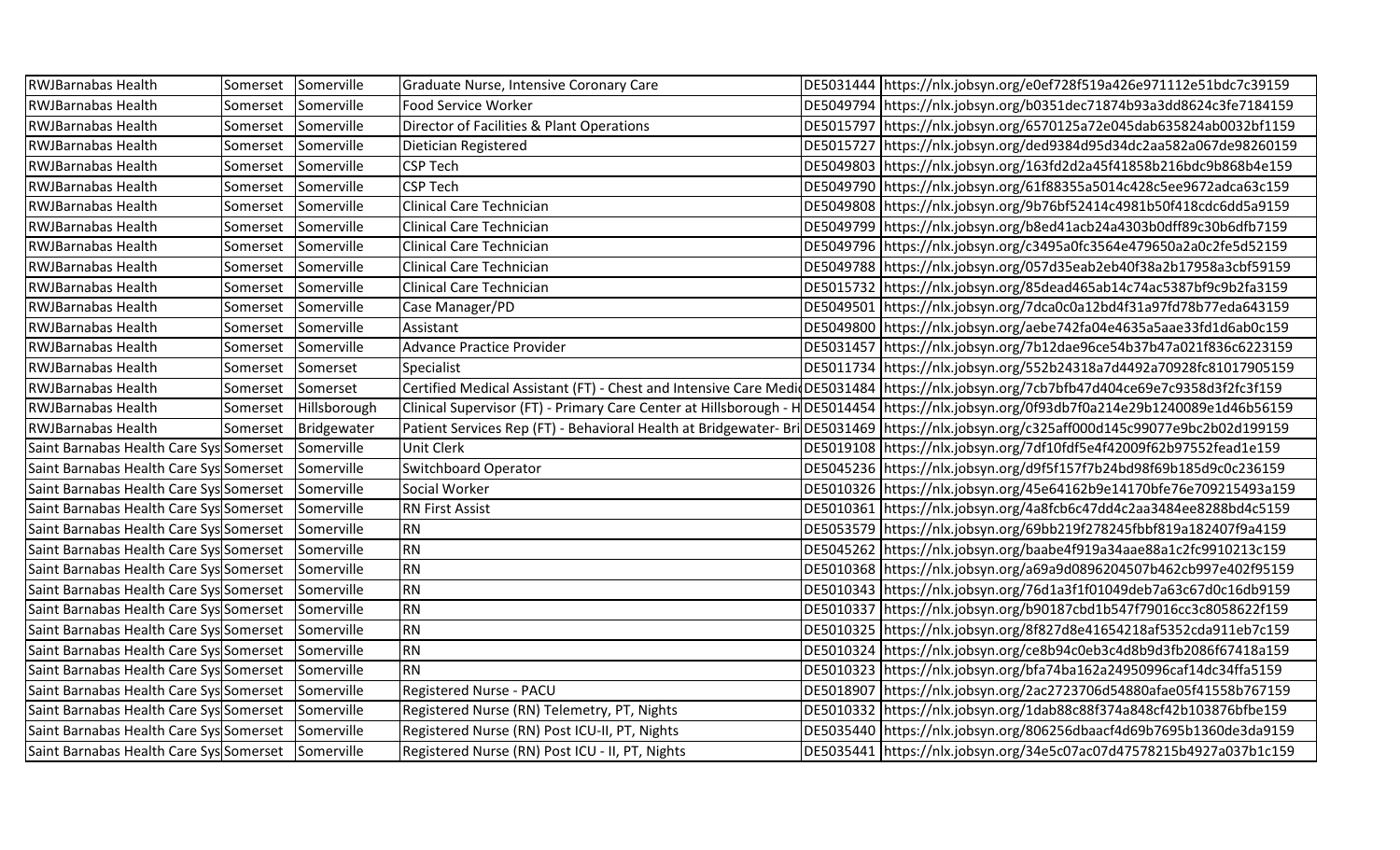| Saint Barnabas Health Care Sys Somerset Somerville   |            | Registered Nurse (RN) Orthopedics, PT, Days                     | DE5010419 https://nlx.jobsyn.org/685d3842a6a545d1a885ec80eb8627cc159 |
|------------------------------------------------------|------------|-----------------------------------------------------------------|----------------------------------------------------------------------|
| Saint Barnabas Health Care Sys Somerset              | Somerville | Registered Nurse (RN) - Part-Time, Nights, Float Pool           | DE5019181 https://nlx.jobsyn.org/ca673166eae6457593760ec4e4add85f159 |
| Saint Barnabas Health Care Sys Somerset Somerville   |            | Registered Nurse (RN) - Part-Time, Days, Emergency Screening    | DE5019107 https://nlx.jobsyn.org/ecc4506f57024a0689373b9c83499dfd159 |
| Saint Barnabas Health Care Sys Somerset Somerville   |            | Registered Nurse (RN) - Part-Time, Days, Emergency Screening    | DE5010413 https://nlx.jobsyn.org/7b9530a83425487bbe426d81da5cfa97159 |
| Saint Barnabas Health Care Sys Somerset              | Somerville | Recruiter                                                       | DE5053642 https://nlx.jobsyn.org/67560909f0b2459fa4f9dad8fc8e83c5159 |
| Saint Barnabas Health Care Sys Somerset              | Somerville | Radiologic Technologist                                         | DE5019070 https://nlx.jobsyn.org/c38ece195b064981b136678d8a8c8001159 |
| Saint Barnabas Health Care Sys Somerset              | Somerville | Physician Assistant (FT) - Partners in Urology - Somerville, NJ | DE5035442 https://nlx.jobsyn.org/463d147b352d48999a1ce351d4486f70159 |
| Saint Barnabas Health Care Sys Somerset Somerville   |            | Physician Assistant                                             | DE5010398 https://nlx.jobsyn.org/40021e00543f450eb371096cc2d56abe159 |
| Saint Barnabas Health Care Sys Somerset Somerville   |            | Physical Therapy Aide                                           | DE5053546 https://nlx.jobsyn.org/ad81a351a07a4e828aec4019a7d79b1d159 |
| Saint Barnabas Health Care Sys Somerset Somerville   |            | Physical Therapy Aide                                           | DE5045503 https://nlx.jobsyn.org/56e181234785480ab174b7428901ffa9159 |
| Saint Barnabas Health Care Sys Somerset              | Somerville | <b>IPD RN</b>                                                   | DE5053538 https://nlx.jobsyn.org/0743494dd08f41f3921f74198681f5a6159 |
| Saint Barnabas Health Care Sys Somerset              | Somerville | <b>PD RN</b>                                                    | DE5010389 https://nlx.jobsyn.org/8be4e576455e431ab6378d955d3a5dc9159 |
| Saint Barnabas Health Care Sys Somerset Somerville   |            | Patient Transporter                                             | DE5053578 https://nlx.jobsyn.org/14693edd094d47c08ee2195d09dc6e5a159 |
| Saint Barnabas Health Care Sys Somerset Somerville   |            | <b>Patient Monitor</b>                                          | DE5027495 https://nlx.jobsyn.org/02737866725f4084a3aa37a6b388b534159 |
| Saint Barnabas Health Care Sys Somerset              | Somerville | Patient Access Representative                                   | DE5019081 https://nlx.jobsyn.org/2938821d947741cbab5eb435111a0b65159 |
| Saint Barnabas Health Care Sys Somerset              | Somerville | Patient Access Representative                                   | DE5018944 https://nlx.jobsyn.org/c0e1f1517bf4444a88eec12049b36bc8159 |
| Saint Barnabas Health Care Sys Somerset              | Somerville | Occupational Therapist                                          | DE5010357 https://nlx.jobsyn.org/3905218873854debb39aec58ed72f737159 |
| Saint Barnabas Health Care Sys Somerset Somerville   |            | Food Service Worker                                             | DE5053611 https://nlx.jobsyn.org/dee27b79516c428795c468985dcb91cf159 |
| Saint Barnabas Health Care Sys Somerset Somerville   |            | Food Service Worker                                             | DE5045480 https://nlx.jobsyn.org/205df50e6ef04641b8b2c457a79bab96159 |
| Saint Barnabas Health Care Sys Somerset Somerville   |            | <b>EMT</b>                                                      | DE5010429 https://nlx.jobsyn.org/198217ec55f441baa179659c38612c48159 |
| Saint Barnabas Health Care Sys Somerset              | Somerville | Director of Facilities & Plant Operations                       | DE5027062 https://nlx.jobsyn.org/088cbffb71794cd2a768ae42e364f3dd159 |
| Saint Barnabas Health Care Sys Somerset              | Somerville | Dietician Registered                                            | DE5018952 https://nlx.jobsyn.org/e04e092fad314b99bfde1627176bbfbd159 |
| Saint Barnabas Health Care Sys Somerset Somerville   |            | CSP Tech                                                        | DE5053588 https://nlx.jobsyn.org/ba7ec108b1dc434c87cd8d8f66623d01159 |
| Saint Barnabas Health Care Sys Somerset Somerville   |            | <b>CSP Tech</b>                                                 | DE5053586 https://nlx.jobsyn.org/9d1d333ca9b846698910711da7723ec1159 |
| Saint Barnabas Health Care Sys Somerset              | Somerville | <b>Crisis Worker</b>                                            | DE5010427 https://nlx.jobsyn.org/ff15beb7ee904257a3f48314b5a6c99b159 |
| Saint Barnabas Health Care Sys Somerset              | Somerville | Crisis Worker                                                   | DE5010322 https://nlx.jobsyn.org/2a0b6331979e4424bfe27d4bf094d7c5159 |
| Saint Barnabas Health Care Sys Somerset              | Somerville | <b>Clinical Educator</b>                                        | DE5010428 https://nlx.jobsyn.org/9fb46a1c9bfc4ba8a98be53d23cd9671159 |
| Saint Barnabas Health Care Sys Somerset   Somerville |            | <b>Clinical Care Technician</b>                                 | DE5053577 https://nlx.jobsyn.org/8de1d5f6a0594dc3b91c50da87367ca1159 |
| Saint Barnabas Health Care Sys Somerset Somerville   |            | <b>Clinical Care Technician</b>                                 | DE5053565 https://nlx.jobsyn.org/1ec52815f3024731ae78e8a68558c6e8159 |
| Saint Barnabas Health Care Sys Somerset Somerville   |            | <b>Clinical Care Technician</b>                                 | DE5053564 https://nlx.jobsyn.org/379b3ec96aa0460f9cea8fccf8e35bca159 |
| Saint Barnabas Health Care Sys Somerset              | Somerville | Clinical Care Technician                                        | DE5053554 https://nlx.jobsyn.org/aec65a60bf044f7e8eb414f2335b26c4159 |
| Saint Barnabas Health Care Sys Somerset Somerville   |            | Clinical Care Technician                                        | DE5045570 https://nlx.jobsyn.org/7382f34c8e7d493bad373af8e577efb0159 |
| Saint Barnabas Health Care Sys Somerset Somerville   |            | Clinical Care Technician                                        | DE5018943 https://nlx.jobsyn.org/ce5be539d82e4f329477c4ed1ab5a825159 |
| Saint Barnabas Health Care Sys Somerset Somerville   |            | <b>Clinical Care Technician</b>                                 | DE5010414 https://nlx.jobsyn.org/a26070ff51ff45e89c4349ffd6c2a02b159 |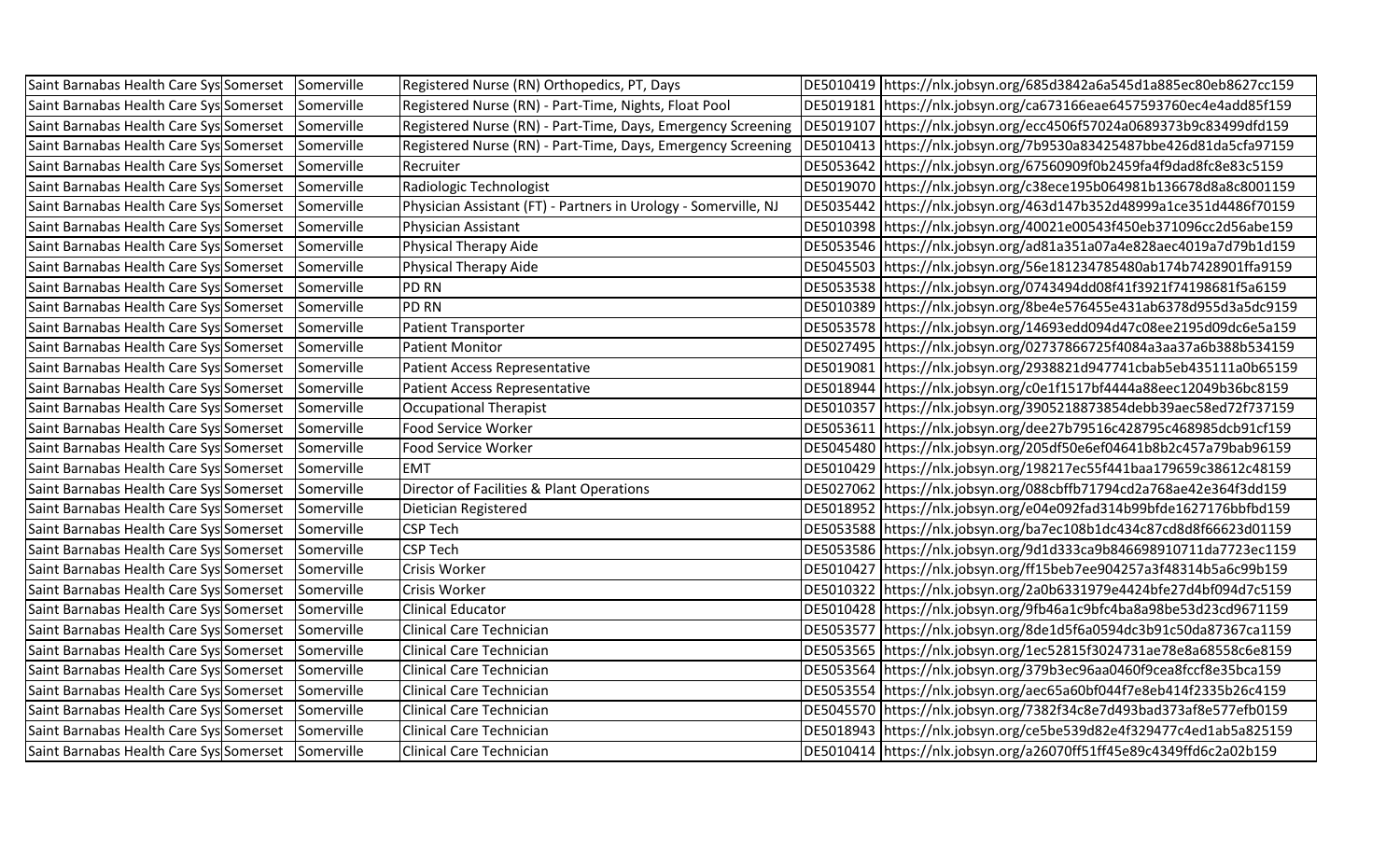| Saint Barnabas Health Care Sys Somerset                |          | Somerville           | Clinical Care Technician                                         | DE5010407 https://nlx.jobsyn.org/0e5c557cb53a49aca4db3f91e1032113159                                                                   |
|--------------------------------------------------------|----------|----------------------|------------------------------------------------------------------|----------------------------------------------------------------------------------------------------------------------------------------|
| Saint Barnabas Health Care Sys Somerset                |          | Somerville           | Clinical Care Technician                                         | DE5010406 https://nlx.jobsyn.org/c6b93955c3004f68911022751f2f5883159                                                                   |
| Saint Barnabas Health Care Sys Somerset                |          | Somerville           | Clinical Care Technician                                         | DE5010405 https://nlx.jobsyn.org/0b12522cfbaa4cea9556bae9729ad5fd159                                                                   |
| Saint Barnabas Health Care Sys Somerset                |          | Somerville           | Clinical Care Technician                                         | DE5010404 https://nlx.jobsyn.org/c86c489ad2c046dd9080507fa8720781159                                                                   |
| Saint Barnabas Health Care Sys Somerset                |          | Somerville           | <b>Clinical Care Technician</b>                                  | DE5010397 https://nlx.jobsyn.org/b7e179afd6b742b39aaac55819dd67b7159                                                                   |
| Saint Barnabas Health Care Sys Somerset                |          | Somerville           | Clinical Care Technician                                         | DE5010396 https://nlx.jobsyn.org/f06ed8784f6547c28f1e4fdc5355ab50159                                                                   |
| Saint Barnabas Health Care Sys Somerset                |          | Somerville           | Cat Scan Technician                                              | DE5010425 https://nlx.jobsyn.org/c740a457a2a44ffc91a96d069c73c726159                                                                   |
| Saint Barnabas Health Care Sys Somerset                |          | Somerville           | Cat Scan Technician                                              | DE5010320 https://nlx.jobsyn.org/7f5efb6b392e4aaeafc5a0cbe4382f95159                                                                   |
| Saint Barnabas Health Care Sys Somerset                |          | Somerville           | Case Manager/PD                                                  | DE5053614 https://nlx.jobsyn.org/6c7e0d7d4f2d4dfc890d571c50c7aca7159                                                                   |
| Saint Barnabas Health Care Sys Somerset                |          | Somerville           | Case Manager/PD                                                  | DE5045752 https://nlx.jobsyn.org/951d27b74a184840b0a984d197f969ce159                                                                   |
| Saint Barnabas Health Care Sys Somerset                |          | Somerville           | Assistant                                                        | DE5053638 https://nlx.jobsyn.org/6cca022a1c1e41b7ab683165624f8aa9159                                                                   |
| Saint Barnabas Health Care Sys Somerset                |          | Somerville           | <b>Advanced Practice Nurse</b>                                   | DE5010378 https://nlx.jobsyn.org/6721e36ac3ef466699a53a43f6347a91159                                                                   |
| Saint Barnabas Health Care Sys Somerset                |          | Somerville           | <b>Advance Practice Provider</b>                                 | DE5026907 https://nlx.jobsyn.org/8be1f35886ee4e39bc3f7bb7c9f0d78d159                                                                   |
| Saint Barnabas Health Care Sys Somerset                |          | Somerville           | <b>Adjunct Therapist</b>                                         | DE5010352 https://nlx.jobsyn.org/7d6151dfc9ff406f9cc620a10ad10509159                                                                   |
| Saint Barnabas Health Care Sys Somerset                |          | Somerset             |                                                                  | Certified Medical Assistant (FT) - Chest and Intensive Care MedioDE5026912 https://nlx.jobsyn.org/be9dbd11b08948d4a139bd1d7bb29c2c159  |
| Saint Barnabas Health Care Sys Somerset                |          | Hillsborough         | Clinical Supervisor (FT) - Primary Care Center at Hillsborough - | HDE5016499 https://nlx.jobsyn.org/cbcc94f5865f45a388528a0f4dfd4a44159                                                                  |
| Saint Barnabas Health Care Sys Somerset                |          | Bridgewater          |                                                                  | Ultrasound Technician (PT) - Bridgewater Medical Group - Bridg DE5035452 https://nlx.jobsyn.org/c27f705575a8449bb5b66c7d9ad0a211159    |
| Saint Barnabas Health Care Sys Somerset                |          | Bridgewater          |                                                                  | Patient Services Rep (FT) - Behavioral Health at Bridgewater- Bri DE5026908 https://nlx.jobsyn.org/f4dbabf6e8b2429f96c6a6297c83ceef159 |
| Sanofi Group                                           |          | Somerset Bridgewater | US Regulatory Lead, Director - Immunology and Neurology          | DE5022871 https://nlx.jobsyn.org/01542cba18e442488b7c654561292b62159                                                                   |
| Sanofi Group                                           | Somerset | Bridgewater          | Transversal Study Information Implementation Lead                | DE5022872 https://nlx.jobsyn.org/43cc8825a7604d3c99014ace239caae6159                                                                   |
| Sanofi Group                                           | Somerset | Bridgewater          | Senior Clinical Quality Assurance Auditor                        | DE5049827 https://nlx.jobsyn.org/2049d918603243568b914851f52c7585159                                                                   |
| Sanofi Group                                           | Somerset | Bridgewater          |                                                                  | Remote - Sr. Manager, Associate Statistical Project Leader in Sta DE5009239 https://nlx.jobsyn.org/eb0d719dae324a5a9517a8076a0f8794159 |
| Sanofi Group                                           | Somerset | Bridgewater          | Regulatory Promotional - Excellence Lead                         | DE5049828 https://nlx.jobsyn.org/4dfdd9942f584cc7b602cc331a2e9ace159                                                                   |
| Sanofi Group                                           |          | Somerset Bridgewater | Program Manager                                                  | DE5009232 https://nlx.jobsyn.org/62940fd811db4c52aa0a1383e6c0807b159                                                                   |
| Sanofi Group                                           | Somerset | Bridgewater          | Post-Trial Access (PTA) Coordinator                              | DE5031429   https://nlx.jobsyn.org/44868a87150b4c8b9b83ef6c22049fb3159                                                                 |
| Sanofi Group                                           | Somerset | Bridgewater          | Package Developer                                                | DE5049830 https://nlx.jobsyn.org/11e3e583f5ea46a3a8bf79b0f71e9819159                                                                   |
| Sanofi Group                                           | Somerset | Bridgewater          | National Account Manager - Digital Commerce (Amazon)             | DE5022873 https://nlx.jobsyn.org/a4bbb44988894991bdf13bcb7979c082159                                                                   |
| Sanofi Group                                           | Somerset | Bridgewater          |                                                                  | Associate Director Quantitative system Pharmacology (QSP) gro DE5009233 https://nlx.jobsyn.org/b7ee33e1717e4983b28dc46ffec4ce6a159     |
| Sanofi US Services Inc.                                |          | Somerset Bridgewater | Research Scientist, Real World Investigator                      | DE5027432 https://nlx.jobsyn.org/c2aab941db984e4290122f924c483d5c159                                                                   |
| Schneider                                              | Somerset | Somerset             | Class A CDL - Regional Tanker Truck Driver                       | DE0635044 https://nlx.jobsyn.org/343520c0b3d94f0b8b0effeb9b50e137159                                                                   |
| Securitas Security Services USA Somerset               |          | <b>Basking Ridge</b> | <b>Security Officer</b>                                          | DE0674124 https://nlx.jobsyn.org/4b7a85700d9a4314b69b2a3a5a8ef7ae159                                                                   |
| Securitas Security Services USA Somerset               |          | Bridgewater          | <b>Security Specialty - SUSA</b>                                 | DE0674292 https://nlx.jobsyn.org/06a413e77d1e4873ade17ab8b76e6099159                                                                   |
| Securitas Security Services USA Somerset   Bridgewater |          |                      | Security Officer - SUSA                                          | DE0674505 https://nlx.jobsyn.org/0cc209f28c2847ecac83a866a6cb036c159                                                                   |
| Securitas Security Services USA Somerset   Bridgewater |          |                      | Mobile/Patrol Officer - SUSA                                     | DE0674311  https://nlx.jobsyn.org/4932c561ad1946c097d477af29ee5185159                                                                  |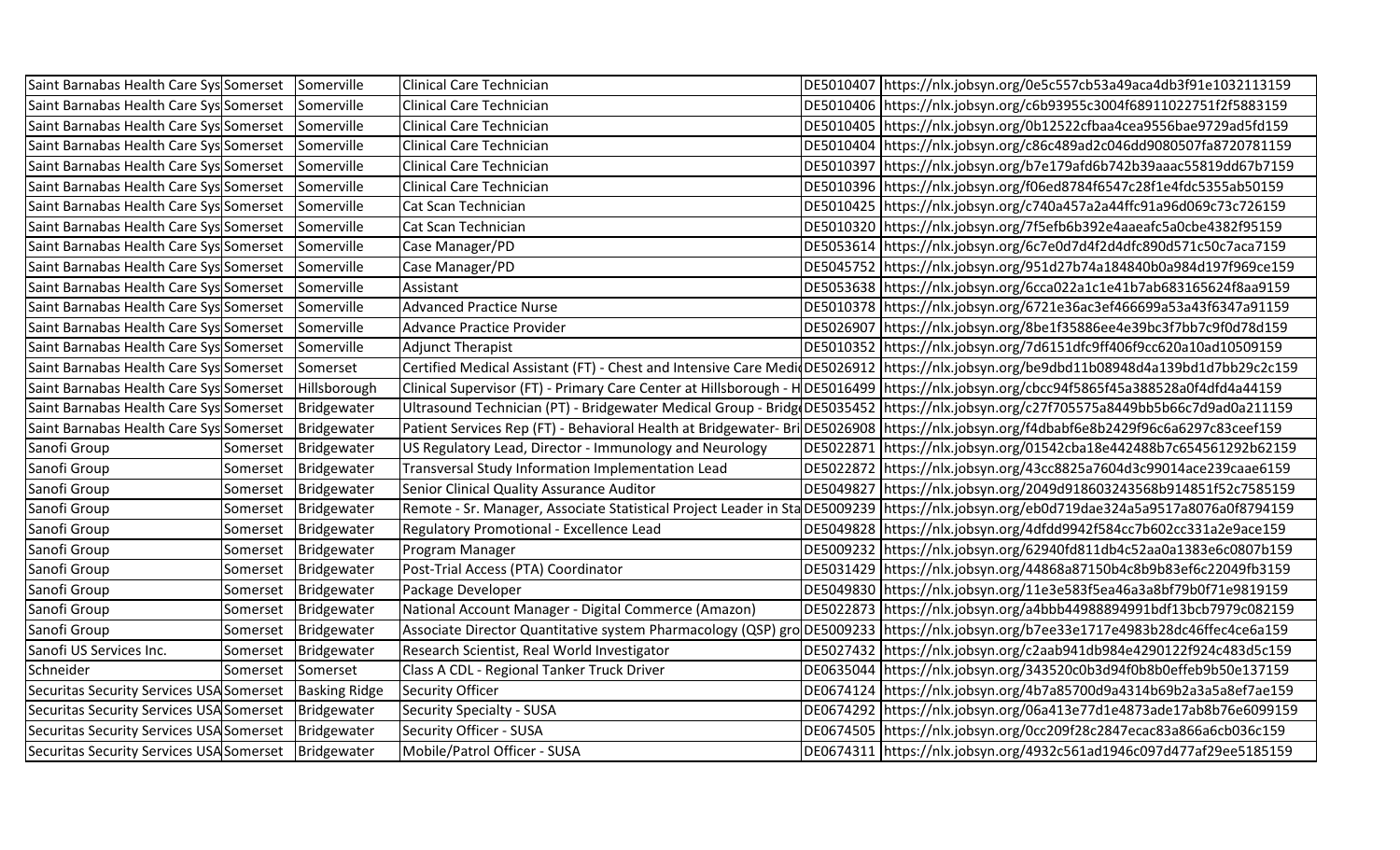| Securitas Security Services USA Somerset   Bridgewater |                     |                      | Flex Officer - SUSA                                      | DE0670265 https://nlx.jobsyn.org/6ea3030065dd4d5eb14fce53f5b5768a159   |
|--------------------------------------------------------|---------------------|----------------------|----------------------------------------------------------|------------------------------------------------------------------------|
| <b>Securitas Security Services USA Somerset</b>        |                     | <b>Basking Ridge</b> | Security Officer - SUSA                                  | DE0674342 https://nlx.jobsyn.org/f0e1835a129242c3af2ff8eccebc71ba159   |
| <b>Select Medical</b>                                  | Somerset            | Somerset             | Medical Assistant Float Somerset, NJ                     | DE0631041 https://nlx.jobsyn.org/f72181909806418e89726d6f7242f2e9159   |
| <b>Select Medical</b>                                  | Somerset            | Montgomery           | Center Manager / Physical Therapist                      | DE0617976 https://nlx.jobsyn.org/de8dacd61c5e4d21911aeaa5f5b58a53159   |
| Sevita                                                 | Somerset            | Somerville           | QI Field Services Specialist                             | DE5030586 https://nlx.jobsyn.org/fe13e8dd79cf445f9a82d353769bf906159   |
| SHI International Corp.                                | Somerset            | Somerset             | Sr. Advanced Applications Developer                      | DE5008804 https://nlx.jobsyn.org/4d297873c1fc4514af108e6178e297ff159   |
| SHI International Corp.                                | Somerset            | Somerset             | Solutions Engineering Manager - Apple                    | DE5030174 https://nlx.jobsyn.org/292c51f6076542b39f51b8c343739827159   |
| SHI International Corp.                                | Somerset            | Somerset             | Regional Director - Hybrid Cloud Solutions - Stratascale | DE5021644 https://nlx.jobsyn.org/974aeb7ba77d41308d3026d84d7b586c159   |
| SHI International Corp.                                | Somerset            | Somerset             | Microsoft Contracts Specialist - Tier 1                  | DE5021638 https://nlx.jobsyn.org/1ebc3f5ff12d47bbbbc436d36185d101159   |
| SHI International Corp.                                | Somerset            | Somerset             | Manager - Networking                                     | DE5021639 https://nlx.jobsyn.org/a1e22f07d7c84e87a1d6d9fca2614bb9159   |
| SHI International Corp.                                | Somerset            | Somerset             | Inside Sales Manager                                     | DE5021637 https://nlx.jobsyn.org/9f8395037c684724b822c0d2f18caaea159   |
| SHI International Corp.                                | Somerset            | Somerset             | <b>HR Data Analyst</b>                                   | DE5038965 https://nlx.jobsyn.org/4b521f678ed44a7bbd17468a7f7d3421159   |
| SHI International Corp.                                | Somerset            | Somerset             | <b>Entry Level-Purchasing Representative</b>             | DE5008803 https://nlx.jobsyn.org/f3f71cf5d6c14da5b5817fdeda7855c7159   |
| SHI International Corp.                                | Somerset            | Somerset             | 2020-4054                                                | DE0658562 https://nlx.jobsyn.org/8c3eb907d44c4d51afd468845bd60f2d159   |
| SHI International Corp.                                | Somerset            | Somerset             | 2019-4052                                                | DE0656355 https://nlx.jobsyn.org/da0e8968b2c74c6f97481b0880855706159   |
| SHI International Corp.                                | Somerset            | Somerset             | 2019-4048                                                | DE0653570 https://nlx.jobsyn.org/efe1801078534ead8ab51f7d17d0f882159   |
| SHI International Corp.                                | Somerset            | Somerset             | 2019-4040                                                | DE0637274 https://nlx.jobsyn.org/f4d43679c3684d05a334c1eb1637686b159   |
| SHI International Corp.                                | Somerset            | Somerset             | 2019-4029                                                | DE0631067 https://nlx.jobsyn.org/7b47f233164544389c66fda64f58d6c5159   |
| SHI International Corp.                                | Somerset            | Somerset             | 2019-4028                                                | DE0627184 https://nlx.jobsyn.org/7abe585cffdb4d05afc679af6f55a78a159   |
| SHI International Corp.                                | Somerset            | Somerset             | 2019-4027                                                | DE0627183 https://nlx.jobsyn.org/5eebc66130bb4e4492313f7f32d3d9fa159   |
| SHI International Corp.                                | Somerset            | Somerset             | 2019-3971                                                | DE0637276 https://nlx.jobsyn.org/47ad3e829f5c4001813a32ee52568610159   |
| Signify                                                | Somerset            | Somerset             | Senior Product Marketing Manager - Professional          | DE0633925 https://nlx.jobsyn.org/0ec5f061c5934198abfdfdc8272bdbc3159   |
| Signify                                                | Somerset            | Somerset             | Senior Product Marketing Manager - LED Consumer          | DE0633902 https://nlx.jobsyn.org/89e6aacf46d44c21ab6033890cc56544159   |
| Signify                                                | Somerset            | Somerset             | Product Marketing Manager (Senior Level)                 | DE0648511   https://nlx.jobsyn.org/2c1521168b6f4da68ad2c485a533e5e2159 |
| Signify                                                | Somerset            | Somerset             | Intern - Sales Reporting and Analytics                   | DE0673907 https://nlx.jobsyn.org/ad06c87bef8f4f1790b2b0f7b331c221159   |
| Signify North America Corporat Somerset                |                     | Somerset             | Supply Chain Fall Co-Op (July - December)                | DE5045352 https://nlx.jobsyn.org/c9c8fb4f47714363add30aa9b8390120159   |
| Signify North America Corporat Somerset                |                     | Bridgewater          | Sales Intern - Fall 2022                                 | DE5027490 https://nlx.jobsyn.org/4b577bfa18d443b1b20bff611c26f4fa159   |
| Signify North America Corporat Somerset                |                     | Bridgewater          | Demand Planner Direct-to-Consumer                        | DE5019157 https://nlx.jobsyn.org/6ae5a23a49b944659067af998ed07817159   |
| Silvi Concrete Products                                | Somerset   Kingston |                      | Loader Operator                                          | DE5047219 https://nlx.jobsyn.org/713348d388004b5d8f225a82b837b0df159   |
| Sodexo                                                 | Somerset            | BRIDGEWATER          | Reprographics Operator                                   | DE5016254 https://nlx.jobsyn.org/45285a36b82643adbfc16761602eb38b159   |
| Sodexo                                                 | Somerset            | <b>BRIDGEWATER</b>   | Mailroom Clerk                                           | DE5016253 https://nlx.jobsyn.org/48e1a1aabe784569982b94de003976f4159   |
| Sodexo                                                 | Somerset            | <b>BRIDGEWATER</b>   | Food Service Worker                                      | DE5016252 https://nlx.jobsyn.org/e58dd4cf51fb4e5687471e42a56e7c89159   |
| Somerset County                                        |                     | Somerset Somerville  | <b>Wellness &amp; Care Coordinator</b>                   | DE5053583 https://nlx.jobsyn.org/c3668bca2b484ceabb95351eca8d232a159   |
| <b>Somerset County</b>                                 |                     | Somerset Somerville  | Substance Abuse Counselor                                | DE5053620 https://nlx.jobsyn.org/716eb60a182c4782a90f549bb2d17d97159   |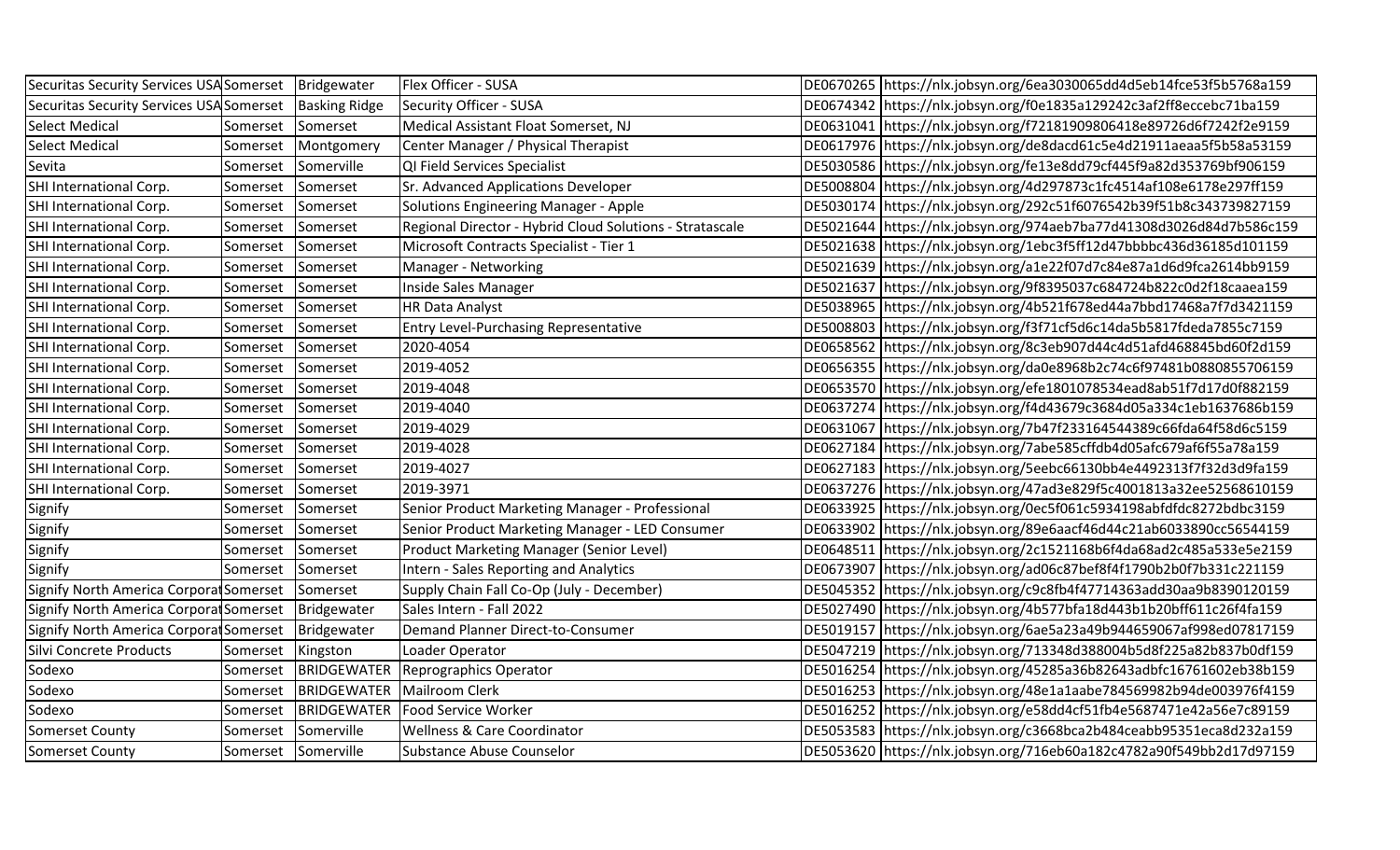| <b>Somerset County</b> | Somerset            | Somerville | Substance Abuse Counselor                              | DE5053594 https://nlx.jobsyn.org/8ee296a063154e12838b5e95a2af3e1f159   |
|------------------------|---------------------|------------|--------------------------------------------------------|------------------------------------------------------------------------|
| Somerset County        | Somerset            | Somerville | Senior Center Associate                                | DE5053582 https://nlx.jobsyn.org/7ced3d291278406b88dda9432f5acc17159   |
| Somerset County        | Somerset            | Somerville | Registered Environmental Health Specialist             | DE5053561 https://nlx.jobsyn.org/827f639d6bef413cb1e85140f2b89e7f159   |
| Somerset County        | Somerset            | Somerville | <b>Recovery Support Specialist</b>                     | DE5053572 https://nlx.jobsyn.org/814be2a0adfb447ea17743aada63c5d2159   |
| Somerset County        | Somerset            | Somerville | <b>Public Works Floater</b>                            | DE5053655 https://nlx.jobsyn.org/8d3f3551c10f427e9151b437332bf0a7159   |
| Somerset County        | Somerset            | Somerville | Public Relations Assistant - Bilingual                 | DE5053560 https://nlx.jobsyn.org/9eed9a5700a84883be0c92ce90e32ed7159   |
| Somerset County        | Somerset            | Somerville | <b>Psychiatric Nurse</b>                               | DE5053573 https://nlx.jobsyn.org/87d2c6491233454d9ecbbae4c2a1ffc0159   |
| <b>Somerset County</b> | Somerset            | Somerville | Principal Engineer II - Land Development               | DE5053657 https://nlx.jobsyn.org/8ded1b6350b94078aa98a8ecbe63d558159   |
| Somerset County        | Somerset            | Somerville | Principal Engineer II (Hydraulics)                     | DE5053663 https://nlx.jobsyn.org/fbced48493b547f3a0b43968547ba521159   |
| Somerset County        | Somerset            | Somerville | <b>Principal Community Planner</b>                     | DE5053604 https://nlx.jobsyn.org/ff0c10fef7304460931c95b03d850c01159   |
| Somerset County        | Somerset            | Somerville | Peer Wellness Coach                                    | DE5053648 https://nlx.jobsyn.org/fdbd494eef19496e9997cd2cd33e5887159   |
| Somerset County        | Somerset            | Somerville | Peer Recovery Support Coach                            | DE5053533 https://nlx.jobsyn.org/a0aea4c48c1f487ca4bc4318549f363b159   |
| Somerset County        | Somerset            | Somerville | Peer Recovery Specialist - Bilingual                   | DE5053605 https://nlx.jobsyn.org/02ab7212403246f48b26b21892175d90159   |
| Somerset County        | Somerset            | Somerville | Office Manager II                                      | DE5053585 https://nlx.jobsyn.org/2e347d926683429bb783e497903332d5159   |
| Somerset County        | Somerset            | Somerville | Nutrition & Wellness Program Assistant                 | DE5053559   https://nlx.jobsyn.org/465c2ca4ff4d451ba06f0d99f3fd8af1159 |
| Somerset County        | Somerset            | Somerville | Motorcoach Operator                                    | DE5053532 https://nlx.jobsyn.org/c285aa3009754cb3af48979e042f6c8a159   |
| Somerset County        | Somerset            | Somerville | <b>Medical Director</b>                                | DE5053669 https://nlx.jobsyn.org/6444f8ac1a08425ba29db6bdd9139bef159   |
| Somerset County        | Somerset            | Somerville | Mechanic III                                           | DE5053635 https://nlx.jobsyn.org/9cfe6e36ca0c4224a9dbdeaae44a4fe8159   |
| Somerset County        | Somerset            | Somerville | Mechanic II                                            | DE5053630 https://nlx.jobsyn.org/e2661acecf2f4bc09a2c387f46e6649c159   |
| Somerset County        | Somerset            | Somerville | Maintenance Worker                                     | DE5053602 https://nlx.jobsyn.org/b647a696bdf74f4ca5c34198573573ba159   |
| Somerset County        | Somerset            | Somerville | Licensed Mental Health Practitioner                    | DE5053618   https://nlx.jobsyn.org/69272af5ae644e348b420d3001992887159 |
| Somerset County        | Somerset            | Somerville | Intoxicated Driver Resource Center (IDRC) Counselor/PT | DE5053593 https://nlx.jobsyn.org/d405b313457a42008968502c43b2dd03159   |
| Somerset County        | Somerset            | Somerville | Intake Triage Specialist                               | DE5053619 https://nlx.jobsyn.org/9d20caf0a9604da8b03711358e8b3d86159   |
| <b>Somerset County</b> | Somerset            | Somerville | Human Resources Assistant, Leaves & Benefits           | DE5053544 https://nlx.jobsyn.org/92d29514b720460495f0b51774e16a13159   |
| Somerset County        | Somerset            | Somerville | <b>Health Promotion Specialist</b>                     | DE5053643 https://nlx.jobsyn.org/13192923c9df47f2a36d1e32fd708cbb159   |
| Somerset County        | Somerset            | Somerville | <b>Graphic Artist</b>                                  | DE5053543 https://nlx.jobsyn.org/eec8d880fd8642f29d9989c022e4f223159   |
| Somerset County        | Somerset            | Somerville | <b>GIS Specialist/Planner</b>                          | DE5053601 https://nlx.jobsyn.org/f08bb879125045c18a26b6288eeec206159   |
| Somerset County        | Somerset            | Somerville | <b>Facilities Attendant</b>                            | DE5053534 https://nlx.jobsyn.org/a658f66e2762435482f7e32a0c848630159   |
| Somerset County        | Somerset            | Somerville | <b>Executive Assistant III</b>                         | DE5053576 https://nlx.jobsyn.org/1f7a8cb55c434c4797404adee2977bcd159   |
| Somerset County        | Somerset            | Somerville | <b>Erosion Control Inspector</b>                       | DE5053651 https://nlx.jobsyn.org/98282774d764485a9c83d1ccc70543cd159   |
| Somerset County        | Somerset            | Somerville | Electrician                                            | DE5053595 https://nlx.jobsyn.org/e2c7c31af65242e88eb18302d47c0aca159   |
| Somerset County        | Somerset            | Somerville | <b>Eldercare Educator</b>                              | DE5053592 https://nlx.jobsyn.org/47de7cc6bfb44e6ea30abe90be4e4fb4159   |
| Somerset County        | Somerset Somerville |            | <b>COVID Generalist</b>                                | DE5053609  https://nlx.jobsyn.org/09ef6d19850f4313bd7b051ebda710b1159  |
| Somerset County        | Somerset Somerville |            | Clinical Supervisor I - OPD                            | DE5053569 https://nlx.jobsyn.org/4ea9119471a742a2b1ea7d8e84db8ebd159   |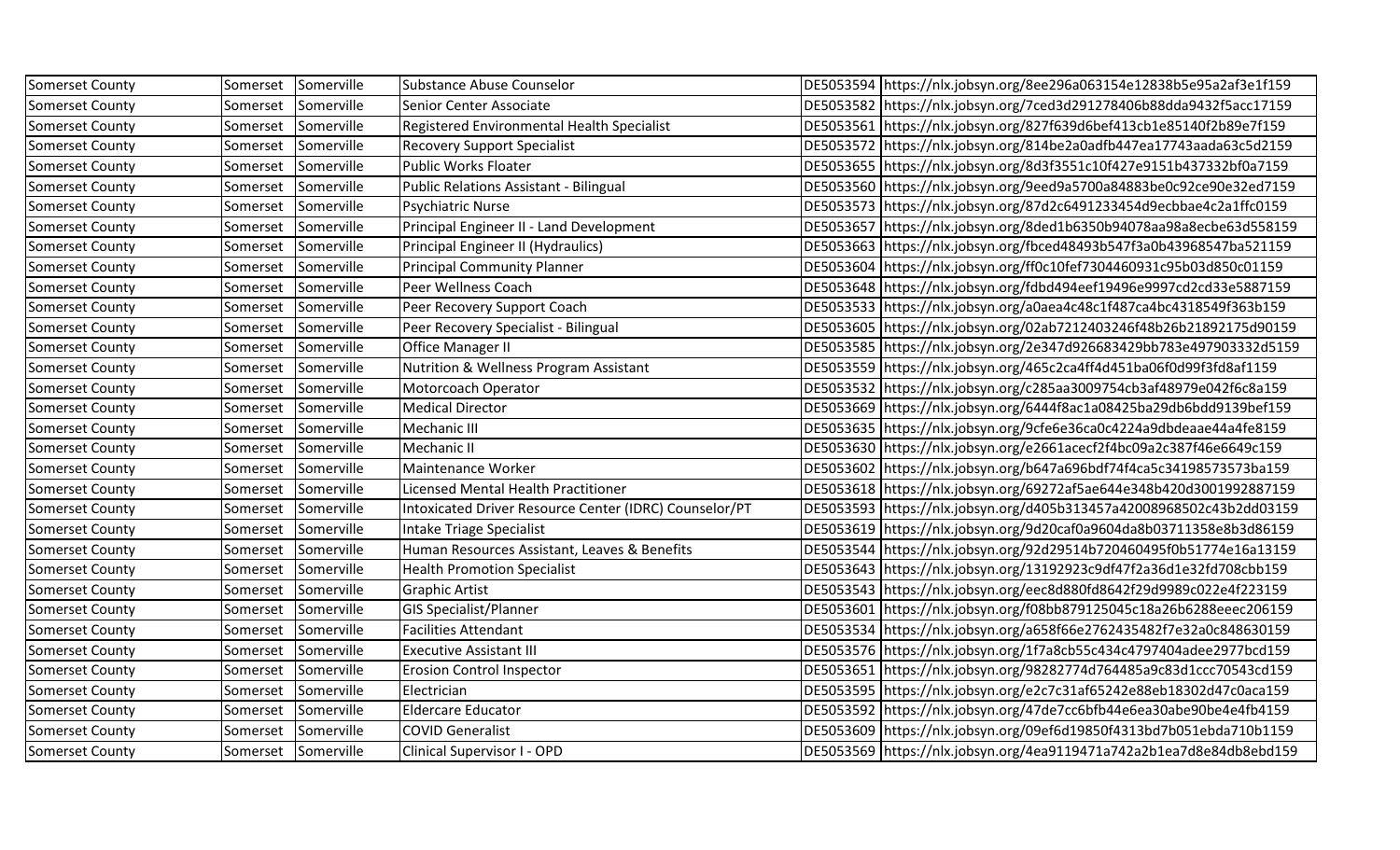| Somerset County                                     | Somerset            | Somerville            | Case Manager II                                       | DE5053570 https://nlx.jobsyn.org/219e1a82baed479abf288642960f260b159 |
|-----------------------------------------------------|---------------------|-----------------------|-------------------------------------------------------|----------------------------------------------------------------------|
| Somerset County                                     | Somerset            | Somerville            | Case Manager I - (AOTS)                               | DE5053558 https://nlx.jobsyn.org/c05f5879f72242deb2ba5e9f90ec7bee159 |
| <b>Somerset County</b>                              | Somerset Somerville |                       | Case Manager I (ISS)                                  | DE5053581 https://nlx.jobsyn.org/f1777a2c5e714409b54f6eda2b6c434b159 |
| Somerset County                                     | Somerset            | Somerville            | <b>Case Manager CCBHC</b>                             | DE5053574 https://nlx.jobsyn.org/f92df2410cbe496a991371202ce92aab159 |
| <b>Somerset County</b>                              | Somerset            | Somerville            | Carpenter I                                           | DE5053596 https://nlx.jobsyn.org/381410aa8f7b44bc822e42d8e98a9b10159 |
| <b>Somerset County</b>                              | Somerset            | Somerville            | Care Manager                                          | DE5053631 https://nlx.jobsyn.org/a42d203a991f4eecb03ac7a1742334c9159 |
| Somerset County                                     | Somerset            | Somerville            | <b>Business Specialist</b>                            | DE5053662 https://nlx.jobsyn.org/086a2eb87a054ad68619e5aa0ace4ffd159 |
| Somerset County                                     | Somerset Somerville |                       | Administrative Assistant I                            | DE5053562 https://nlx.jobsyn.org/85f515a6bc0846b485a0e4ccfe6e73b8159 |
| Somerset County Educational Somerset   Bridgewater  |                     |                       | <b>Technology Education Teacher</b>                   | DE5053623 https://nlx.jobsyn.org/8504a304f14b429082721e83e3b247c0159 |
| Somerset County Educational SSomerset   Bridgewater |                     |                       | Spanish Teacher                                       | DE5053621 https://nlx.jobsyn.org/97d4064f28944ab1bee67242b749a27d159 |
| Somerset County Educational Somerset   Bridgewater  |                     |                       | Social Studies Teacher                                | DE5053645 https://nlx.jobsyn.org/d7754f05c4754056abe9c70c9cb96237159 |
| Somerset County Educational Somerset   Bridgewater  |                     |                       | <b>Music Teacher</b>                                  | DE5053608 https://nlx.jobsyn.org/cdc9f0e5992e4472844e3703ecdb61f8159 |
| Somerset County Educational Somerset   Bridgewater  |                     |                       | Middle School Teacher w Subject Matter Specialization | DE5053584 https://nlx.jobsyn.org/b24d0b5286a844a181d92f0604e268d3159 |
| Somerset County Educational Somerset   Bridgewater  |                     |                       | <b>Chemistry Teacher</b>                              | DE5053622 https://nlx.jobsyn.org/2bfb299d3f3847628f605dda9200bbb7159 |
| <b>Somerset County YMCA</b>                         | Somerset            | <b>Basking Ridge</b>  | <b>Wellness Director - FT with Benefits</b>           | DE5014685 https://nlx.jobsyn.org/aef0d4abdb324fc5b7ab4a10a96caead159 |
| <b>Somerset County YMCA</b>                         | Somerset            | <b>Basking Ridge</b>  | Kidz Korner Representative - PT                       | DE5048356 https://nlx.jobsyn.org/0e11a27f2a3a4628a305f006660605b0159 |
| SOMERSET SAVINGS BANK SLA Somerset Bound Brook      |                     |                       | Branch Manager                                        | DE5009584 https://nlx.jobsyn.org/a069a3ffa828403391696e0a8f4edf8e159 |
| SOMERSET SAVINGS BANK SLA Somerset   Bound Brook    |                     |                       | Assistant Branch Manager                              | DE5009583 https://nlx.jobsyn.org/0b7563496d584ceb96b2671eba99d334159 |
| Spanish Peaks Mountain Club Somerset Gladstone      |                     |                       | Silver Steward                                        | DE5041129 https://nlx.jobsyn.org/45676c75b6d843e4850a479b2bd2f6a2159 |
| SRS Distribution Inc.                               | Somerset            | Bridgewater           | <b>Warehouse Associate</b>                            | DE5038929 https://nlx.jobsyn.org/0cd24f15d48a49c081ca5e3dd1c6dc78159 |
| SRS Distribution Inc.                               | Somerset            | Bridgewater           | Local CDL A or CDL B Driver w/Crane Cert              | DE5038928 https://nlx.jobsyn.org/b8b5d6c5297044a09364601bed745607159 |
| SRS Distribution Inc.                               | Somerset            | Bridgewater           | <b>CDL A Transfer Driver</b>                          | DE5038926 https://nlx.jobsyn.org/757287a3c61746deaac2468de0d2a4c6159 |
| SS&C Technologies                                   | Somerset Skillman   |                       | Sr. Payroll Specialist                                | DE5048439 https://nlx.jobsyn.org/ce63c9b920664f1f9ed5d21744dcab4b159 |
| Stavola                                             |                     | Somerset Hillsborough | Plant Operator                                        | DE5051001 https://nlx.jobsyn.org/cb4359d966194ddead2739af483a9a13159 |
| Stavola                                             | Somerset            | Hillsborough          | Laborer                                               | DE5050961 https://nlx.jobsyn.org/1e619283294d4e48a19c37664357a98d159 |
| Stavola                                             | Somerset            | <b>Bound Brook</b>    | Quality Control Technician                            | DE5050962 https://nlx.jobsyn.org/79559fd86672482aa08d31d44fc8f003159 |
| Stavola                                             | Somerset            | <b>Bound Brook</b>    | Plant Operator                                        | DE5051013 https://nlx.jobsyn.org/ebf5235037624424a0b9a8b4b984a458159 |
| <b>Sunrise Senior Living</b>                        | Somerset            | <b>Basking Ridge</b>  | Reminiscence / Memory Care Coordinator                | DE5038893 https://nlx.jobsyn.org/3c97bbffb0f54ad7b3a418e0ec29f631159 |
| Sunrun                                              | Somerset            | Somerset              | <b>Warehouse Specialist</b>                           | DE5023632 https://nlx.jobsyn.org/c005aeea9a2b47fd86d87d545fe8afda159 |
| Sunrun                                              | Somerset            | Somerset              | Site Survey Technician                                | DE5023631 https://nlx.jobsyn.org/1a092b90c261484f90f7c03f55e05861159 |
| Sunrun                                              | Somerset            | Somerset              | Installer                                             | DE5050506 https://nlx.jobsyn.org/b2381484c07b44de87ef7da98f91d7d1159 |
| Sunrun                                              | Somerset            | Somerset              | Installer                                             | DE5050500 https://nlx.jobsyn.org/5b06b15608f14f8db3de5dd0a57bf291159 |
| Sunrun                                              | Somerset Somerset   |                       | <b>Electrical Foreperson</b>                          | DE5050502 https://nlx.jobsyn.org/7d014fb8b7694330a5ead2cffb121c29159 |
| Sunrun                                              | Somerset Somerset   |                       | Damage Resolutions Foreman                            | DE5050507 https://nlx.jobsyn.org/c30d607b2ed2425dacc75a71872944a9159 |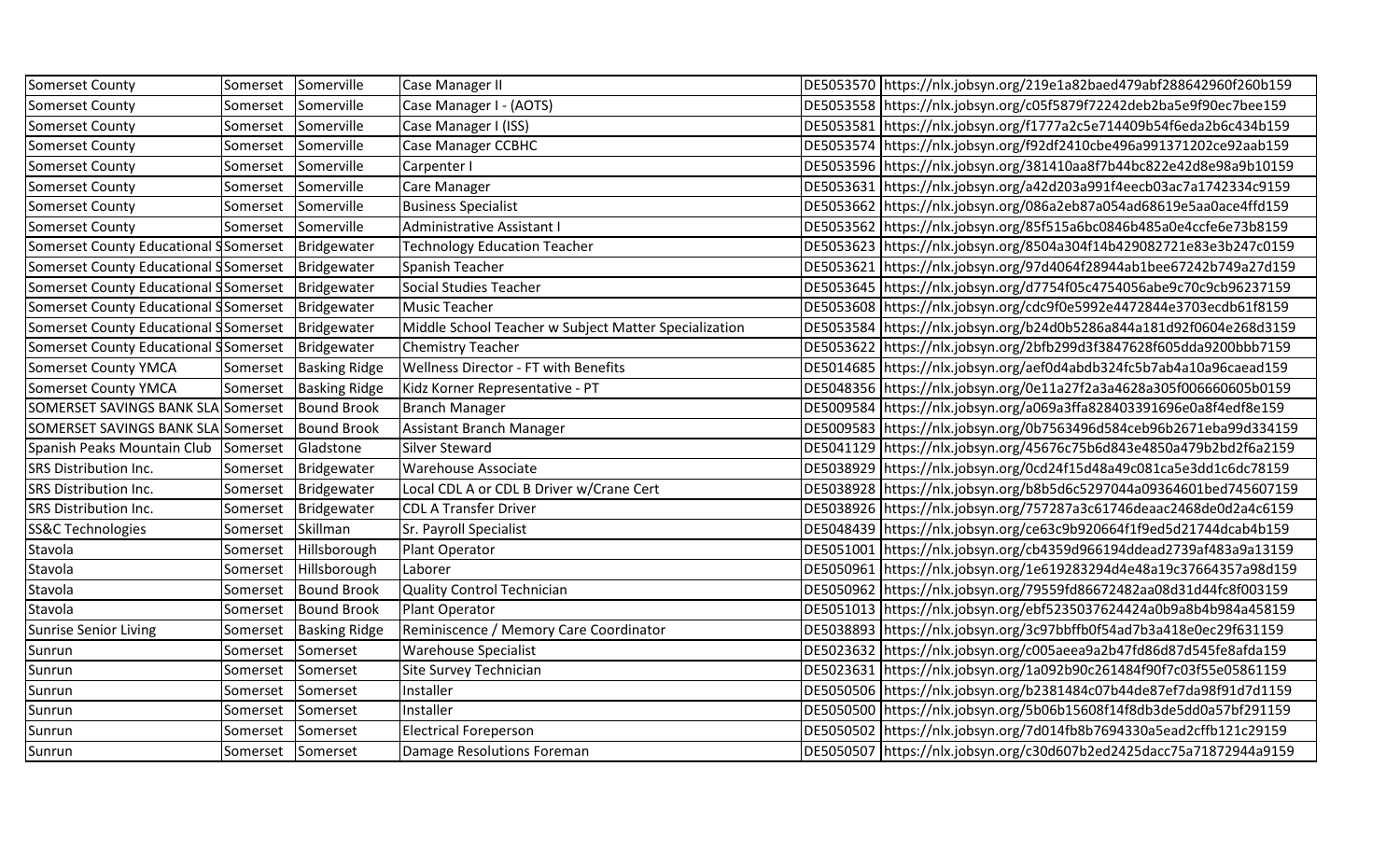| Sunrun, Inc                            | Somerset          | Somerset             | <b>Retail Sales Advisor</b>                              | DE0663942 https://nlx.jobsyn.org/5237734e87b34b4ba9f6a5441684ce3f159 |
|----------------------------------------|-------------------|----------------------|----------------------------------------------------------|----------------------------------------------------------------------|
| Synchronoss Technologies, Inc.Somerset |                   | Bridgewater          | Software Engineer III                                    | DE5035197 https://nlx.jobsyn.org/c9f5475b5b81409eb4e51185cd575f2a159 |
| Syneos Health                          | Somerset          | Somerset             | RPO Program Lead - Life Sciences                         | DE5035214 https://nlx.jobsyn.org/135bc6e480c5489aa7aa6423ac79e2e4159 |
| Syneos Health                          | Somerset          | Somerset             | Payroll Administrator                                    | DE5035253 https://nlx.jobsyn.org/dee46583c1ad4e70a39bf8434e803b0c159 |
| Sysco Corp                             | Somerset          | Somerset             | Senior Staff Accountant - Hybrid                         | DE5032148 https://nlx.jobsyn.org/bfeb69be72304fca9b1072cf4bb926ff159 |
| Sysco Corp                             | Somerset          | Somerset             | Senior Financial Planning Analyst - Hybrid               | DE5013540 https://nlx.jobsyn.org/293a568a513e430f88f408877b012dfb159 |
| Sysco Corp                             | Somerset          | Somerset             | Senior Database Administrator-REMOTE                     | DE5010816 https://nlx.jobsyn.org/cea7d97267bc49da951357f5d9d1191b159 |
| Sysco Corp                             | Somerset          | Somerset             | Sales & Operations Planning Manager - Hybrid             | DE5023627 https://nlx.jobsyn.org/9ab01d059be44a0a92780b925791c63f159 |
| Sysco Corp                             | Somerset          | Somerset             | Purchasing Assistant - Hybrid                            | DE5020419 https://nlx.jobsyn.org/acf38302012c4591b1794eafd49c6fff159 |
| Sysco Corp                             | Somerset          | Somerset             | Product Development Associate - Somerset, NJ- HYBRID     | DE5010839 https://nlx.jobsyn.org/df90a2971e324f99a800d017d912891b159 |
| Sysco Corp                             | Somerset          | Somerset             | Planner/Buyer- Hybrid (Somerset, NJ)                     | DE5041142 https://nlx.jobsyn.org/d239acb490ac4837a2c2fea8f1b6ca1b159 |
| Sysco Corp                             | Somerset          | Somerset             | Outside Sales Representative - Middlesex, NJ             | DE5023617 https://nlx.jobsyn.org/8c3144e5bf5e4c0694200f32597b8ac0159 |
| Sysco Corp                             | Somerset          | Somerset             | Human Resources Specialist- Hybrid (Somerset, NJ)        | DE5013553 https://nlx.jobsyn.org/5bdcd7b74a974c66a6c090224f6a41d4159 |
| Sysco Corp                             | Somerset          | Somerset             | Director of Sourcing / Supplier Management               | DE5013567 https://nlx.jobsyn.org/50a06f3e06bf4fb58d7dd9c95d318bc9159 |
| Sysco Corp                             | Somerset          | Somerset             | Director of Product Development & Innovation - Hybrid    | DE5032155 https://nlx.jobsyn.org/968901ffbada47e2924932b8c3e48354159 |
| Sysco Corp                             | Somerset          | Somerset             | <b>Billing Adjustment Coordinator - REMOTE</b>           | DE5013542 https://nlx.jobsyn.org/12f1f59b09f24d6c8344f4d3cb16c86b159 |
| System One                             | Somerset          | Warren               | <b>Validation Specialist</b>                             | DE5013390 https://nlx.jobsyn.org/cf075f0bdc8848bba702c16250ebdc8a159 |
| System One                             | Somerset          | Warren               | <b>Bioanalytical Scientist</b>                           | DE5036815 https://nlx.jobsyn.org/4012a927623242eb87b0c22dd2a868c1159 |
| System One                             | Somerset          | Hillsborough         | Statistical Programmer                                   | DE5013423 https://nlx.jobsyn.org/abbae4fde07d4b5faaf44bf5da45a234159 |
| System One                             | Somerset          | Bridgewater          | <b>Regulatory Affairs Contractor</b>                     | DE5020512 https://nlx.jobsyn.org/8deaf1c3681c4c4d8106f0add0fb1f3b159 |
| System One                             | Somerset          | Branchburg           | HR & Payroll Administrator                               | DE5050531 https://nlx.jobsyn.org/fcec05bac05847da861b4ab433567af9159 |
| System One                             | Somerset          | <b>Basking Ridge</b> | Manager Clinical Study Lead (CSL)                        | DE5030131 https://nlx.jobsyn.org/db4dd1f292274a56b4d781148e88d5f3159 |
| System One                             | Somerset          | <b>Basking Ridge</b> | Clinical Study Assoc Mgr                                 | DE5030132 https://nlx.jobsyn.org/71f84b0ffe084e7dab0d762e610eda1b159 |
| <b>System One Services</b>             | Somerset          | Warren               | Geologist                                                | DE0618665 https://nlx.jobsyn.org/5da865e721824f3cba2a55d68efec9ba159 |
| <b>System One Services</b>             | Somerset          | Bridgewater          | Technician                                               | DE0614213 https://nlx.jobsyn.org/397ba196a4c4456bbbd2695909b51eff159 |
| <b>System One Services</b>             | Somerset          | Branchburg           | Technical Writer - Platform Independent II (Experienced) | DE0623299 https://nlx.jobsyn.org/a161549d4f284dfba96606c7f20f9cd1159 |
| <b>System One Services</b>             | Somerset          | Branchburg           | SAP Analyst - II                                         | DE0671494 https://nlx.jobsyn.org/0b16c1d688704af0b7b57ce218bb766c159 |
| <b>System One Services</b>             | Somerset          | Branchburg           | <b>Business Analyst IT - II</b>                          | DE0671501 https://nlx.jobsyn.org/dd4d087fdc6c4bb1a8649bec2fd989f4159 |
| Target                                 | Somerset          | Bridgewater          | Specialty Sales Team Leader                              | DE5050347 https://nlx.jobsyn.org/b8b4f87bebbe49898d1037f111cc82d5159 |
| Target                                 | Somerset          | Bridgewater          | <b>Closing Team Leader</b>                               | DE5011993 https://nlx.jobsyn.org/193bdabf432747ac8684a5465b9a7ad1159 |
| TCG DIGITAL SOLUTIONS LLC              | Somerset          | Somerset             | Senior Software Developer (TCG001)                       | DE0674147 https://nlx.jobsyn.org/43f856ed24fb444bb79d2a1e2dcee67b159 |
| <b>TD Bank</b>                         | Somerset          | Bridgewater          | Teller Manager- FT 40hrs- Bridgewater, NJ                | DE5009254 https://nlx.jobsyn.org/c9ff4a169a84447fbf026ea1bb59be9a159 |
| TEKsystems                             |                   | Somerset Bridgewater | Lead Data Engineer                                       | DE5037157 https://nlx.jobsyn.org/66f2d0c5ba1645898f88b260aaf86d0a159 |
| The Arc of Somerset County             | Somerset Manville |                      | Direct Support Professional (Residential & Day Program)  | DE0621108 https://nlx.jobsyn.org/fc8772282e4b44f897595a93cec1276c159 |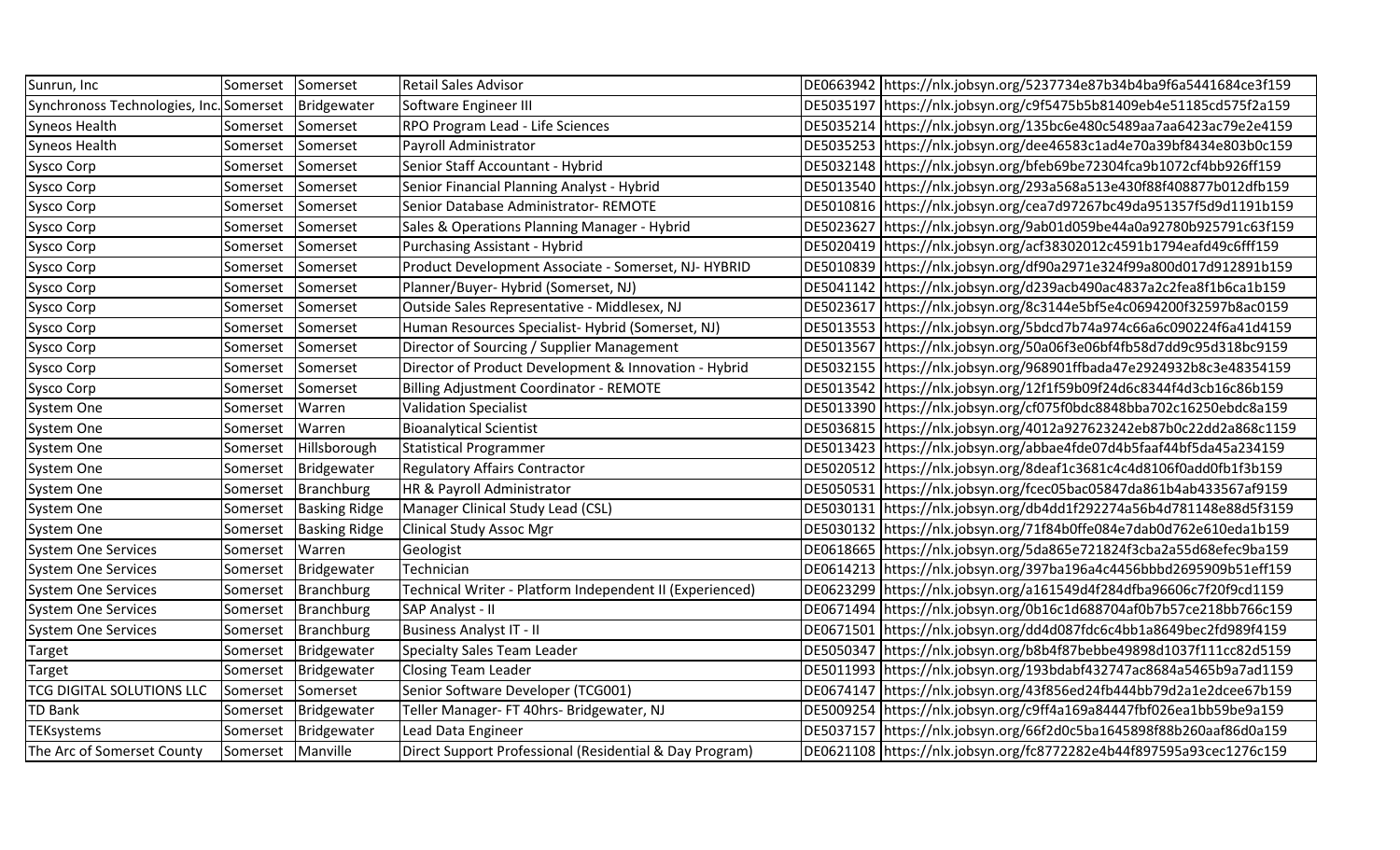| The Bristal Assisted Living                     | Somerset | Somerset     | Food Service Director- Working Chef                          | DE0663802 https://nlx.jobsyn.org/5ed97ccdda134371bd6a46df5c4b7461159                                                                |
|-------------------------------------------------|----------|--------------|--------------------------------------------------------------|-------------------------------------------------------------------------------------------------------------------------------------|
| The Bristal Assisted Living                     | Somerset | Somerset     | Director of Wellness (Director of Nursing)-RN                | DE0658917 https://nlx.jobsyn.org/33ec2fc5caad4cd49b978481f3fd875f159                                                                |
| The Bristal Assisted Living                     | Somerset | Somerset     | Director of Memory Care- (Dementia Unit) LPN/RN/Nurse        | DE0658920 https://nlx.jobsyn.org/e1f5a3ac8deb4fe3936ef7cd8a57e361159                                                                |
| The Bristal Assisted Living                     | Somerset | Somerset     | Director of Dining Services- Dining Room Manager             | DE0658918 https://nlx.jobsyn.org/59562a5e8b15409bae862fe95ff415b4159                                                                |
| The Bristal Assisted Living                     | Somerset | Somerset     | Director of Business Development & Outreach                  | DE0618598 https://nlx.jobsyn.org/e4b1620924604587b2f187afd3d8afc6159                                                                |
| The Center for Great ExpectatioSomerset         |          | Somerset     | Residential Associate - Weekends (Adult Program)             | DE5014101 https://nlx.jobsyn.org/87612c39ed2d4df1bb235371bcb8b053159                                                                |
| The Center for Great Expectati Somerset         |          | Somerset     | Residential Associate - Tuesday-Saturday, 7am-3pm (Adolescen | tDE5014102 https://nlx.jobsyn.org/2d66e57433cb4fbb98c87762678eac57159                                                               |
| The Center for Great Expectati Somerset         |          | Somerset     |                                                              | Residential Associate - Tuesday-Saturday, 3pm-11pm (Adult Pro DE5014103  https://nlx.jobsyn.org/769fd766131047dbb314bb82c471ea2d159 |
| The Center for Great Expectation Somerset       |          | Somerset     | Residential Associate - Per Diem (Adult Program)             | DE5014105 https://nlx.jobsyn.org/53d471245cd6489d882535ea8adbc1c7159                                                                |
| The Center for Great Expectati Somerset         |          | Somerset     | Residential Associate - Per Diem (Adolescent Program)        | DE5014108   https://nlx.jobsyn.org/ea73d5fdd767439c8f443e7fcf81925f159                                                              |
| The Center for Great Expectation Somerset       |          | Somerset     | Residential Associate - Monday-Friday, 3pm-11pm (Adult Progr | dDE5014107 https://nlx.jobsyn.org/e2162b2e96654bdd8209b94e0733f50c159                                                               |
| The Center for Great Expectati Somerset         |          | Somerset     | Childcare Provider                                           | DE5014106 https://nlx.jobsyn.org/d47f67c57dac441ab6a7239e6d8997bf159                                                                |
| The Center for Great Expectati Somerset         |          | Bridgewater  | Case Manager/Doula, START Program                            | DE5047680 https://nlx.jobsyn.org/851039829626463e92df11e7e6983f38159                                                                |
| The Center for Great Expectati Somerset         |          | Bridgewater  | Case Manager, Supportive Housing                             | DE5014104 https://nlx.jobsyn.org/71a2c6c187e940fc89dc94173e9bc842159                                                                |
| The FlexPro Group                               | Somerset | Somerset     | Sr. Supply Chain Project Manager                             | DE0671512 https://nlx.jobsyn.org/b976eb18b1b9404b86ff1d4040620a74159                                                                |
| The Fresh Market                                | Somerset | Bedminster   | Produce Team Member                                          | DE5029733 https://nlx.jobsyn.org/feedc49140be4eda829625c9254effd2159                                                                |
| The Fresh Market                                | Somerset | Bedminster   | Grocery Clerk                                                | DE0627041 https://nlx.jobsyn.org/66fe5f1b7e934b289d781852c45e9ad6159                                                                |
| The Fresh Market                                | Somerset | Bedminster   | Deli Team Member                                             | DE5011215 https://nlx.jobsyn.org/2d2ca0def34340958729c56ea5b34379159                                                                |
| The Gap, Inc.                                   | Somerset | Watchung     | UNPOSTED - Sales Associate - Watchung Square                 | DE5020518 https://nlx.jobsyn.org/a542ee42f986458d8774e45f9a761e6f159                                                                |
| Thermo Fisher Scientific                        | Somerset | Somerset     | Scientist III, Technical Support and Field Applications      | DE5047012 https://nlx.jobsyn.org/4a450a6f8b7342b5b9b6ba34c0a66a48159                                                                |
| Thermo Fisher Scientific                        | Somerset | Bridgewater  | <b>Warehouse Clerk</b>                                       | DE5010879 https://nlx.jobsyn.org/fa411d7d0a474a86b1b68cb051beb176159                                                                |
| Thermo Fisher Scientific                        | Somerset | Bridgewater  | Sr. Site Specialist                                          | DE5020455 https://nlx.jobsyn.org/aa6639051e74475190c2fed6f0a5ef58159                                                                |
| Thermo Fisher Scientific                        | Somerset | Bridgewater  | 2nd Shift Team Lead Manufacturing Operations                 | DE5047006 https://nlx.jobsyn.org/113a4a44dbc2473e8a08ae4a12c05932159                                                                |
| <b>Trane Technologies</b>                       | Somerset | Branchburg   | Area Service Manager                                         | DE5020463 https://nlx.jobsyn.org/6d2f74aa6408438a800662daca1fcc16159                                                                |
| Trovetechs Inc                                  | Somerset | Hillsborough | Information Security Analyst                                 | DE5032655 https://nlx.jobsyn.org/e1a76504905a4dcfa1e3af64fda608dc159                                                                |
| Trovetechs Inc                                  | Somerset | Hillsborough | Cloud Engineer                                               | DE5032672 https://nlx.jobsyn.org/d86369c4bbc64841be8b65cf55708138159                                                                |
| <b>Turner Construction</b>                      | Somerset | Bridgewater  | Project Superintendent- New Jersey                           | DE5019040 https://nlx.jobsyn.org/a696277af9104b5ca9b8de3f177952fe159                                                                |
| Turtle & Hughes Inc.                            | Somerset | Somerset     | Warehouse Associate - Pipe Yard                              | DE5027491 https://nlx.jobsyn.org/087669864507413099e898e3372697e1159                                                                |
| Turtle & Hughes Inc.                            | Somerset | Somerset     | <b>Warehouse Associate</b>                                   | DE5027466 https://nlx.jobsyn.org/c5d00a73ac7e48c2aa9ffce1e5a20639159                                                                |
| <b>UKG (Ultimate Kronos Group)</b>              | Somerset | Branchburg   | Solution Architect                                           | DE5022024 https://nlx.jobsyn.org/708189068f3d4a62b1863c5801324411159                                                                |
| <b>UKG (Ultimate Kronos Group)</b>              | Somerset | Branchburg   | Senior Software Engineer                                     | DE5014944 https://nlx.jobsyn.org/16703f9b72df41b2802bbef26a75a38e159                                                                |
| UKG (Ultimate Kronos Group) Somerset            |          | Branchburg   | Senior QA Automation Engineer                                | DE5030534 https://nlx.jobsyn.org/2c97ce7286bf468c8a7b150977005235159                                                                |
| <b>UKG (Ultimate Kronos Group)</b>              | Somerset | Branchburg   | Senior Product Management Business Analyst                   | DE5048749 https://nlx.jobsyn.org/d70cda77d9d243088f52da7dcabfd8e0159                                                                |
| UKG (Ultimate Kronos Group) Somerset Branchburg |          |              | Senior Product Management Business Analyst                   | DE5048746 https://nlx.jobsyn.org/bde6863532804435a461f44989bea932159                                                                |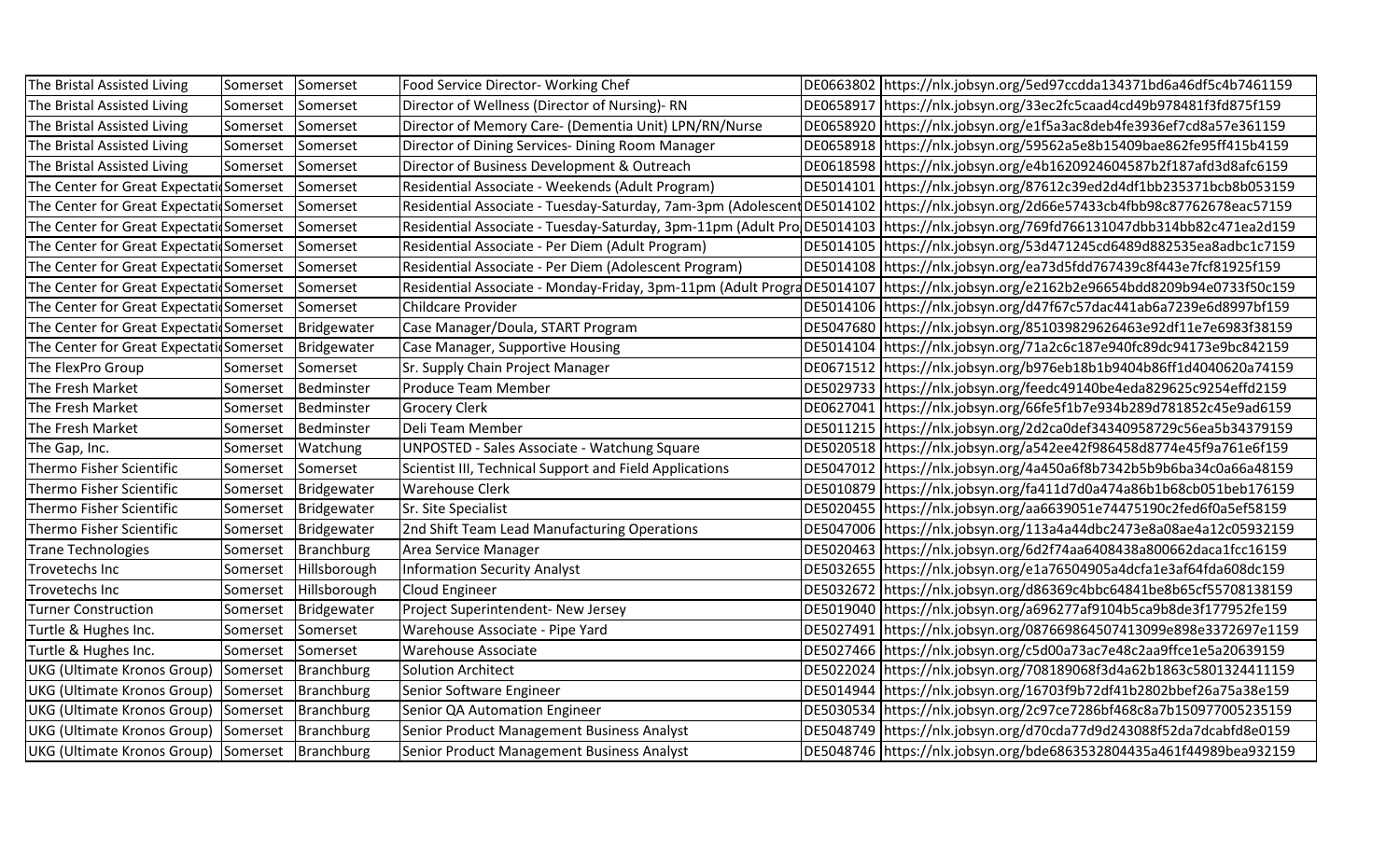| UKG (Ultimate Kronos Group) Somerset   Branchburg |          |                          | Senior Data Analyst                                    | DE5030531 https://nlx.jobsyn.org/6126de74aa8e4cbe9c2fd34c7fb9cf38159  |
|---------------------------------------------------|----------|--------------------------|--------------------------------------------------------|-----------------------------------------------------------------------|
| UKG (Ultimate Kronos Group) Somerset Branchburg   |          |                          | Salesforce.com CPQ Business Systems Analyst -- hybrid  | DE5022021 https://nlx.jobsyn.org/20879a3389c44d098ffcfb86ead771b8159  |
| UKG (Ultimate Kronos Group) Somerset   Branchburg |          |                          | Lead Software Engineer                                 | DE5022013 https://nlx.jobsyn.org/598c39889d654b18a54cf47952857247159  |
| UKG (Ultimate Kronos Group) Somerset Branchburg   |          |                          | Lead Product Manager                                   | DE5014954 https://nlx.jobsyn.org/25588c00742c4f7b87a3d03b03ea45e2159  |
| UnitedHealth Group                                | Somerset | <b>Basking Ridge</b>     | Software Engineer - Telecommute                        | DE5048141 https://nlx.jobsyn.org/90a3a994136240c2a9431a711543154d159  |
| UnitedHealth Group                                | Somerset | <b>Basking Ridge</b>     | Senior Quality Engineer - Telecommute                  | DE5029927 https://nlx.jobsyn.org/5b1149fa66294c5b8a267b274e4abf39159  |
| UnitedHealth Group                                | Somerset | <b>Basking Ridge</b>     | Release Train Engineer - Telecommute                   | DE5038664 https://nlx.jobsyn.org/5f43b28e5aeb4fb1abffdf222f00be78159  |
| UnitedHealth Group                                | Somerset | <b>Basking Ridge</b>     | Nurse Practitioner - Long Term Care - Bergen-Essex, NJ | DE5021442 https://nlx.jobsyn.org/86302316bc95422f9b554d7b709b504e159  |
| <b>UPS</b>                                        | Somerset | Bridgewater              | PT Package Dispatch Supervisor Bound Brook             | DE5037186 https://nlx.jobsyn.org/224b71c08b58419f850a6b42f7ec5426159  |
| <b>UPS</b>                                        | Somerset | Bridgewater              | PT Package Dispatch Supervisor                         | DE5037187 https://nlx.jobsyn.org/97d2697b6e7d45eebd64e83691ca4d8e159  |
| <b>UPS</b>                                        | Somerset | <b>Bound Brook</b>       | <b>PTPCS Flemington Center NJBOU</b>                   | DE5036928 https://nlx.jobsyn.org/e80eafb8828649be8291a5f7064d83c9159  |
| Veeco Instruments Inc.                            | Somerset | Somerset                 | Manufacturing Technician                               | DE5027172 https://nlx.jobsyn.org/6dba33cd2ccb49b183d915a61aee31d7159  |
| Veeco Instruments Inc.                            | Somerset | Somerset                 | <b>Manufacturing Engineer</b>                          | DE5035241 https://nlx.jobsyn.org/f10e90a9ad54430abead98d2fa0df63c159  |
| Veeco Instruments Inc.                            | Somerset | Somerset                 | Additive Manufacturing Design Engineer                 | DE5035217 https://nlx.jobsyn.org/fb23e830b45047c19178b0e6b1bfbdb7159  |
| Verizon                                           | Somerset | Somerville               | Sr Engineer - Network Engineering                      | DE5027371 https://nlx.jobsyn.org/a5520d70e7244142b4e922b932315dcd159  |
| Verizon                                           | Somerset | Somerville               | Senior SQL Server DBA                                  | DE5035207 https://nlx.jobsyn.org/177c478e2a5f4d5fb4502ca018cd0611159  |
| Verizon                                           | Somerset | Somerville               | Senior Data Intelligence Analyst                       | DE5010377 https://nlx.jobsyn.org/5994ddbabc774365adb357c15c659f06159  |
| Verizon                                           | Somerset | Somerville               | Senior Cloud Engineer                                  | DE5018920  https://nlx.jobsyn.org/739c8c70c33748beb5eddc3fd8517f50159 |
| Verizon                                           | Somerset | Somerville               | <b>Security Analyst</b>                                | DE5035223 https://nlx.jobsyn.org/4f22d0fedb6f46f3ad67327b6bbc4512159  |
| Verizon                                           | Somerset | Somerville               | Principal Systems Engineer                             | DE5018941 https://nlx.jobsyn.org/089e5779b2934d5680dda2e746213801159  |
| Verizon                                           | Somerset | Somerville               | Principal Software Engineer Full Stack                 | DE5027487 https://nlx.jobsyn.org/ddaf3232f60440bfb6c1295336b77bbd159  |
| Verizon                                           | Somerset | Somerville               | Distinguished Software Engineer Full Stack             | DE5027307 https://nlx.jobsyn.org/4521a214f62e409bb941711f60ef9d9f159  |
| Verizon                                           | Somerset | Somerville               | Data Analyst Apprenticeship                            | DE5018882 https://nlx.jobsyn.org/b3ab7fc67b2a410189c4fcfcbfc94a20159  |
| Verizon                                           | Somerset | Bedminster               | Project Manager                                        | DE5027337 https://nlx.jobsyn.org/b62328c289ab476ab5f77c013be468a6159  |
| Verizon                                           | Somerset | Bedminster               | Principal UI UX Designer                               | DE5027479 https://nlx.jobsyn.org/47d4a1878abf477eb043f24889ce9360159  |
| Verizon                                           | Somerset | <b>Basking Ridge</b>     | <b>Website Channel Manager</b>                         | DE5024311 https://nlx.jobsyn.org/04b148099d8f4da4b216b27cb787ed58159  |
| Verizon                                           | Somerset | <b>Basking Ridge</b>     | <b>User Acceptance Testing Specialist</b>              | DE5050957 https://nlx.jobsyn.org/583403aaab614a08a65c8d1a38e637cc159  |
| Verizon                                           | Somerset | <b>Basking Ridge</b>     | Transactional Communications Manager                   | DE5032767 https://nlx.jobsyn.org/91b7823930d344a980d3600bb50a8b2b159  |
| Verizon                                           | Somerset | <b>Basking Ridge</b>     | <b>Test Automation Engineer</b>                        | DE5041781 https://nlx.jobsyn.org/1980d15045764a5da9f93199e0f5c573159  |
| Verizon                                           | Somerset | <b>Basking Ridge</b>     | <b>Test Automation Engineer</b>                        | DE5041593 https://nlx.jobsyn.org/347953c7cc2940f49995e94f7b613ea4159  |
| Verizon                                           | Somerset | <b>Basking Ridge</b>     | <b>Technology Auditor</b>                              | DE5032741 https://nlx.jobsyn.org/c4aeb727ee7149229c609a53d63dbd80159  |
| Verizon                                           | Somerset | <b>Basking Ridge</b>     | Technical Project Manager                              | DE5050897 https://nlx.jobsyn.org/c322e06784f24b3882ab5cba3cefa233159  |
| Verizon                                           | Somerset | <b>Basking Ridge</b>     | <b>Strategy and Business Insights Manager</b>          | DE5024349 https://nlx.jobsyn.org/d7dcf6e8b8684a9da8cb8bbf96aa35c8159  |
| Verizon                                           |          | Somerset   Basking Ridge | Sr. Advisor, Product Marketing                         | DE5032772 https://nlx.jobsyn.org/5c004db71e624543ba3d32d15230ad23159  |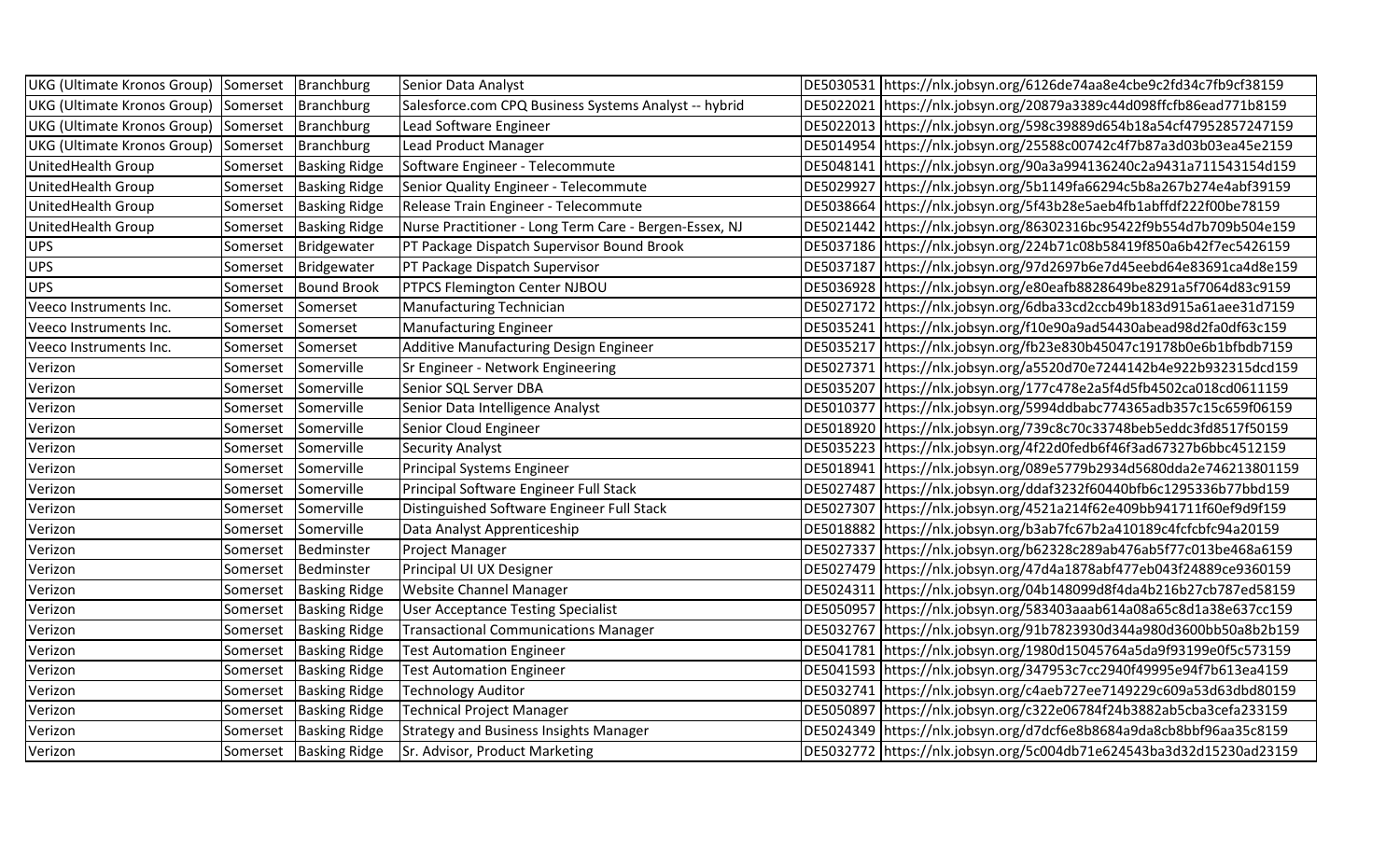| Verizon | Somerset | <b>Basking Ridge</b>     | Sr Application Support Specialist - Salesforce             | DE5009549 https://nlx.jobsyn.org/b2a0493502c0430dbc95fd8e5e5244e7159                                                                |
|---------|----------|--------------------------|------------------------------------------------------------|-------------------------------------------------------------------------------------------------------------------------------------|
| Verizon | Somerset | <b>Basking Ridge</b>     | Solution Architect                                         | DE5024381 https://nlx.jobsyn.org/05c1b070d9384ef2a3d36fa4e15fb46c159                                                                |
| Verizon | Somerset | <b>Basking Ridge</b>     | Service Level Reporting Manager                            | DE5041609 https://nlx.jobsyn.org/29545def924c4c2b90a1051bb61558e3159                                                                |
| Verizon | Somerset | <b>Basking Ridge</b>     | Senior Principal Product Security Architect                | DE5016507 https://nlx.jobsyn.org/e72a6553f60840f5af31169b5777331e159                                                                |
| Verizon | Somerset | <b>Basking Ridge</b>     | Senior Manager-Application Development                     | DE5024291 https://nlx.jobsyn.org/45f029eb5f7d4fa18515380c06e04c27159                                                                |
| Verizon | Somerset | <b>Basking Ridge</b>     |                                                            | Senior Manager Product Lifecycle Verizon New Business Incubat DE5009572  https://nlx.jobsyn.org/27b2edc34a754dfaaa2d4d39905cc45f159 |
| Verizon | Somerset | <b>Basking Ridge</b>     | Senior Manager - Software Development                      | DE5024335 https://nlx.jobsyn.org/20412b0a423a4686a46412af285a445b159                                                                |
| Verizon | Somerset | <b>Basking Ridge</b>     | Senior Manager - Products and Solutions Compliance         | DE5041553 https://nlx.jobsyn.org/64466a04bcb44eb098ba46350cd8a2c3159                                                                |
| Verizon | Somerset | <b>Basking Ridge</b>     | Senior Manager - Platform, Infra and Tooling               | DE5041705 https://nlx.jobsyn.org/bbf72bd203c149448c010c918d8f9293159                                                                |
| Verizon | Somerset | <b>Basking Ridge</b>     | Senior Manager - Governance & Process Improvement          | DE5041763 https://nlx.jobsyn.org/4af7433b27774f07bcbd0348df206f70159                                                                |
| Verizon | Somerset | <b>Basking Ridge</b>     | Senior Manager - Device Identity Access Management         | DE5032790 https://nlx.jobsyn.org/90a9470971194b5bb4de516fcf7e854a159                                                                |
| Verizon | Somerset | <b>Basking Ridge</b>     | Senior Manager - Compliance Relations                      | DE5041748 https://nlx.jobsyn.org/1a4259144cf441c1b37c952570304672159                                                                |
| Verizon | Somerset | <b>Basking Ridge</b>     | Senior Manager - Application Development                   | DE5024327 https://nlx.jobsyn.org/0b6ebc5298c04751bf13933321354bc4159                                                                |
| Verizon | Somerset | <b>Basking Ridge</b>     | Senior Engineer - Data Engineering                         | DE5009523 https://nlx.jobsyn.org/1ffe395a144d4c79851154c44dfbcfe4159                                                                |
| Verizon | Somerset | <b>Basking Ridge</b>     | Senior Database Operations Lead                            | DE5032784 https://nlx.jobsyn.org/e6b6d17e186141eea222fdb212a08f2b159                                                                |
| Verizon | Somerset | <b>Basking Ridge</b>     | Senior Analyst - Compliance Operations                     | DE5032624 https://nlx.jobsyn.org/7f437379569149738c6848c789ced285159                                                                |
| Verizon | Somerset | <b>Basking Ridge</b>     | Security Lifecycle Manager                                 | DE5016463 https://nlx.jobsyn.org/eecd8466f8a9492a827a8529e7ef4a9d159                                                                |
| Verizon | Somerset | <b>Basking Ridge</b>     | Search Engine Marketing Manager                            | DE5016501 https://nlx.jobsyn.org/f68fd386b60c4b94b3ecbf2be8a88ca0159                                                                |
| Verizon | Somerset | <b>Basking Ridge</b>     | <b>Product Manager Device Marketing</b>                    | DE5050969 https://nlx.jobsyn.org/94ba4e498a2246b9b50352c82b749f2d159                                                                |
| Verizon | Somerset | <b>Basking Ridge</b>     | <b>Procurement Senior Analyst</b>                          | DE5032623 https://nlx.jobsyn.org/460943c400d347d199ab068530318553159                                                                |
| Verizon | Somerset | <b>Basking Ridge</b>     | Principal Technical Consultant                             | DE5032643 https://nlx.jobsyn.org/2b2e648d50d44ec391ee4f4103d278e1159                                                                |
| Verizon | Somerset | <b>Basking Ridge</b>     | <b>Pricing Proposal Consultant</b>                         | DE5032781 https://nlx.jobsyn.org/cd515df84d5a4f40becaf3b49c314667159                                                                |
| Verizon | Somerset | <b>Basking Ridge</b>     | PCI QSA Consultant                                         | DE5009571 https://nlx.jobsyn.org/81e1c6c999aa4f239c70996b95aac9f0159                                                                |
| Verizon | Somerset | <b>Basking Ridge</b>     | Partner-Channel Mgmt                                       | DE5024267 https://nlx.jobsyn.org/adf1d51c09ef4934ba0e3d29c5049794159                                                                |
| Verizon | Somerset | <b>Basking Ridge</b>     | Network Security Service Desk Support                      | DE5009603 https://nlx.jobsyn.org/9b5b984a48514b4d9bd9ab528041c275159                                                                |
| Verizon | Somerset | <b>Basking Ridge</b>     | Military Fellowship - Information Systems Security Officer | DE5009578 https://nlx.jobsyn.org/a9503d02cbcc4038a67e69c837249e8d159                                                                |
| Verizon | Somerset | <b>Basking Ridge</b>     | Marketing Solutions Architect                              | DE5024388 https://nlx.jobsyn.org/7139019adacb4595bb5f57efb7274023159                                                                |
| Verizon | Somerset | <b>Basking Ridge</b>     | Manager Customer Insights                                  | DE5051038 https://nlx.jobsyn.org/05e36fe68c20424ca24819a4d519d707159                                                                |
| Verizon | Somerset | <b>Basking Ridge</b>     | Manager Business Transformation                            | DE5024387 https://nlx.jobsyn.org/785afbf9c06a49e987ade93812c41963159                                                                |
| Verizon | Somerset | <b>Basking Ridge</b>     | Manager - Business Transformation                          | DE5041572 https://nlx.jobsyn.org/7283775a07884671925eea129f838958159                                                                |
| Verizon | Somerset | <b>Basking Ridge</b>     | Lead Software Developer                                    | DE5050911 https://nlx.jobsyn.org/3c9e59d171a54890a2f363faba30a50e159                                                                |
| Verizon | Somerset | <b>Basking Ridge</b>     | Lead Financial Analyst - Planning & Forecasting            | DE5051017 https://nlx.jobsyn.org/88a820d21b5447508561493d00d4ebb1159                                                                |
| Verizon | Somerset | <b>Basking Ridge</b>     | Lead CX Product Manager                                    | DE5041677 https://nlx.jobsyn.org/869fb2059ec34c658fc642a0a9ca9aef159                                                                |
| Verizon |          | Somerset   Basking Ridge | Lead AR VR Engineer                                        | DE5041601 https://nlx.jobsyn.org/080b5d6e632f4c66a285c86d7c2ed8be159                                                                |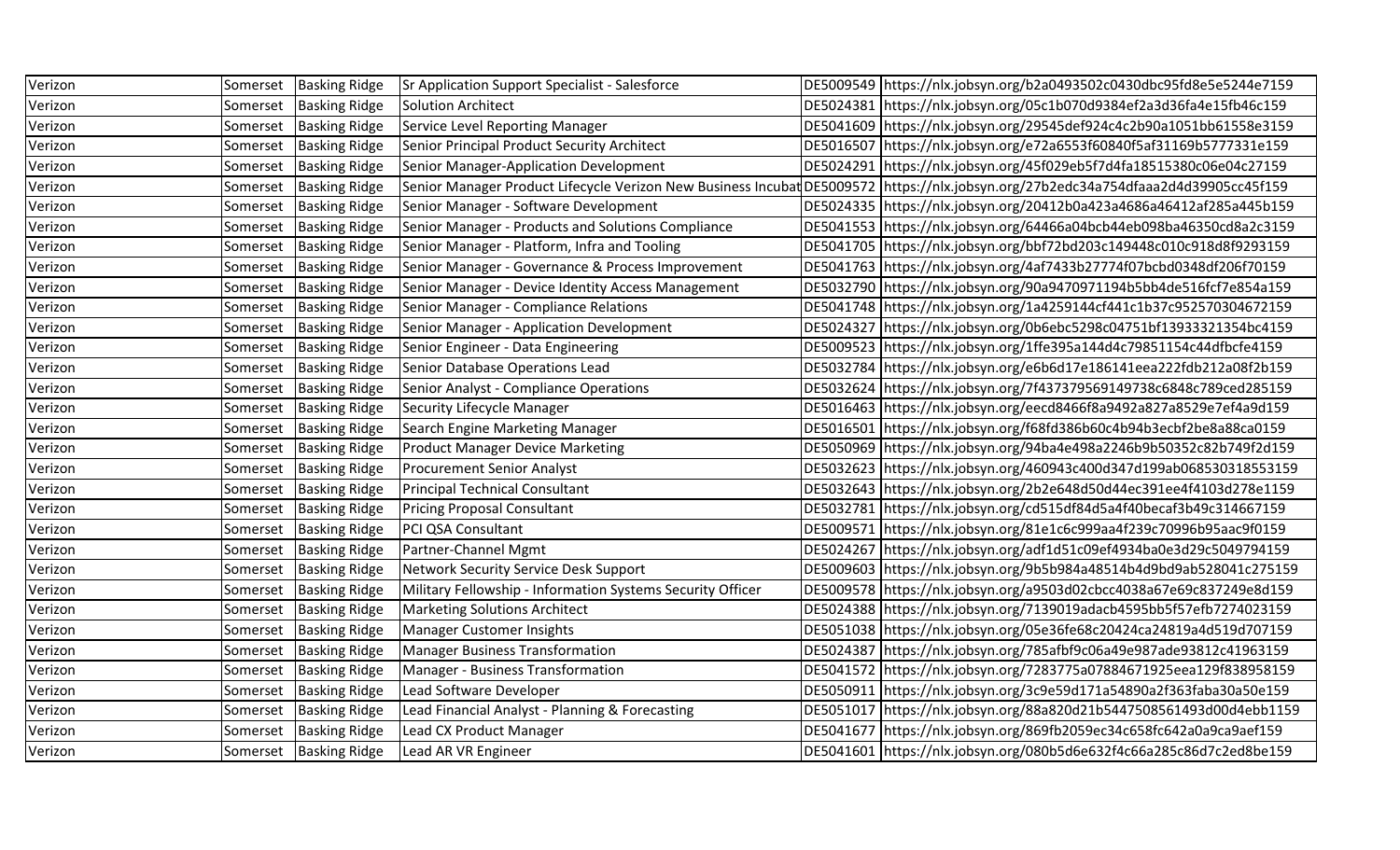| Verizon                                 | Somerset | <b>Basking Ridge</b> | <b>IT Project Manager</b>                         | DE5032752 https://nlx.jobsyn.org/96a48d65ea6347aabb3097cf9889d24a159  |
|-----------------------------------------|----------|----------------------|---------------------------------------------------|-----------------------------------------------------------------------|
| Verizon                                 | Somerset | <b>Basking Ridge</b> | <b>HRIS Business Analyst</b>                      | DE5041792 https://nlx.jobsyn.org/d1c1ca0bfc5f4540a2dd79b01c9a4d55159  |
| Verizon                                 | Somerset | <b>Basking Ridge</b> | Global Solutions Executive--Data Insights         | DE5009585 https://nlx.jobsyn.org/e2e64ee45a664662aa35ec586b9544b6159  |
| Verizon                                 | Somerset | <b>Basking Ridge</b> | Finance Manager Planning and Forecasting          | DE5024281 https://nlx.jobsyn.org/b05219017a6747da836db5e401e2d5c8159  |
| Verizon                                 | Somerset | <b>Basking Ridge</b> | <b>Executive Assistant</b>                        | DE5016515  https://nlx.jobsyn.org/21674bd802264f9d8ea5a62037d8aeef159 |
| Verizon                                 | Somerset | <b>Basking Ridge</b> | Engr III Cslt-Tech Product Mgt                    | DE5051039 https://nlx.jobsyn.org/ab6ea07e260f42f0ad26f0e19d3be59f159  |
| Verizon                                 | Somerset | <b>Basking Ridge</b> | Engineer II-Software Development                  | DE5051105 https://nlx.jobsyn.org/0dd1cb250e134e1fb6360d7eea79dd8c159  |
| Verizon                                 | Somerset | <b>Basking Ridge</b> | <b>Employee Communications Manager</b>            | DE5051030 https://nlx.jobsyn.org/3431b1099e7741f38bc93fd9bb6e04bb159  |
| Verizon                                 | Somerset | <b>Basking Ridge</b> | Data Engineer                                     | DE5024339 https://nlx.jobsyn.org/dd56dde8fa0942ce9f378597625f6d88159  |
| Verizon                                 | Somerset | <b>Basking Ridge</b> | Data Analyst Apprenticeship                       | DE5016492 https://nlx.jobsyn.org/53bc677467874fe7a620a93858201558159  |
| Verizon                                 | Somerset | <b>Basking Ridge</b> | Customer Insights Manager                         | DE5041779 https://nlx.jobsyn.org/c2ad18d4e20d404ab606fc61356aa380159  |
| Verizon                                 | Somerset | <b>Basking Ridge</b> | Corporate Strategy Associate of Strategic Finance | DE5041592 https://nlx.jobsyn.org/ac7b267c72d546c59cd73df9700243fd159  |
| Verizon                                 | Somerset | <b>Basking Ridge</b> | Corporate Social Responsibility Project Manager   | DE5009562 https://nlx.jobsyn.org/2754c3739d9d4f59897dcc0dc76a905d159  |
| Verizon                                 | Somerset | <b>Basking Ridge</b> | Corporate Development Manager                     | DE5041796 https://nlx.jobsyn.org/743067cedc204b0fbe689430a4824f00159  |
| Verizon                                 | Somerset | <b>Basking Ridge</b> | <b>Content Strategist</b>                         | DE5024361 https://nlx.jobsyn.org/49f7d947f0c94224b7e604c697eed83e159  |
| Verizon                                 | Somerset | <b>Basking Ridge</b> | <b>Consultant - Integrated Marketing</b>          | DE5032644 https://nlx.jobsyn.org/3f5ef1aab5694edb9d4ecfe16831286b159  |
| Verizon                                 | Somerset | <b>Basking Ridge</b> | Cloud Senior Manager                              | DE5016520 https://nlx.jobsyn.org/3e4598d63df24901924bd28ff03e5a88159  |
| Verizon                                 | Somerset | <b>Basking Ridge</b> | Citrix Administrator                              | DE5016498 https://nlx.jobsyn.org/9316fafd9e1648f990aeda5b91fa970e159  |
| Verizon                                 | Somerset | <b>Basking Ridge</b> | Business Sales Account Executive                  | DE5041580 https://nlx.jobsyn.org/3c3ba47bae32469ca967c39863ce9d50159  |
| Verizon                                 | Somerset | <b>Basking Ridge</b> | Business Intelligence Manager                     | DE5024373 https://nlx.jobsyn.org/54b43f3ebc7146999d7150d688bf8b71159  |
| Verizon                                 | Somerset | <b>Basking Ridge</b> | Business Intelligence Manager                     | DE5009537 https://nlx.jobsyn.org/c6c1625a5db54a3d9bf32ac63f0984d6159  |
| Verizon                                 | Somerset | <b>Basking Ridge</b> | <b>Business Intelligence Consultant</b>           | DE5009573 https://nlx.jobsyn.org/b90a7c1a42d149349411aeb9f5cfcb17159  |
| Verizon                                 | Somerset | <b>Basking Ridge</b> | <b>Business Intelligence Analyst</b>              | DE5009543 https://nlx.jobsyn.org/4b054e72245742cab5d75cf6fbf06ab3159  |
| Verizon                                 | Somerset | <b>Basking Ridge</b> | <b>Business Consulting Associate</b>              | DE5032786 https://nlx.jobsyn.org/4dd24aa978f84377b411631c162bcfbd159  |
| Verizon                                 | Somerset | <b>Basking Ridge</b> | <b>Blockchain Architect</b>                       | DE5050912 https://nlx.jobsyn.org/3f15326e070e4777a023b54d24047690159  |
| Verizon                                 | Somerset | <b>Basking Ridge</b> | Associate Director - Digital Technology           | DE5041611 https://nlx.jobsyn.org/e7cdd2ccbca149bc8bf3311f06e685c0159  |
| Verizon                                 | Somerset | <b>Basking Ridge</b> | Application Architect - Revenue Systems           | DE5024371 https://nlx.jobsyn.org/10b0682154794837ab6b246e0faf8acb159  |
| Verizon                                 | Somerset | <b>Basking Ridge</b> | <b>Accounting Supervisor</b>                      | DE5032625 https://nlx.jobsyn.org/f859d1b688ed49fa996cbe67889ff261159  |
| Veterans Affairs, Veterans Hea Somerset |          | Lyons                | Social Worker                                     | DE5010904 https://nlx.jobsyn.org/908632f424284a9cad702de36c42b456159  |
| Veterans Affairs, Veterans HealSomerset |          | Lyons                | Safety Technician                                 | DE5028904 https://nlx.jobsyn.org/d4099eccf94a4c1e8c2acd0ced2175d6159  |
| Veterans Affairs, Veterans Hea Somerset |          | Lyons                | ADV MED SUPPORT ASSISTANT                         | DE5028898 https://nlx.jobsyn.org/a09a2962e5ee48a7afc718803c841df4159  |
| VINUM USA, INC                          | Somerset | <b>Bound Brook</b>   | Regional Sales Consultant                         | DE0629937 https://nlx.jobsyn.org/268eb6a5e5b44e189646289744717ce6159  |
| VIVA USA Inc                            | Somerset | Branchburg           | Project / Site Admin                              | DE5047132 https://nlx.jobsyn.org/6708ddc90fe04771ab7eb64869574593159  |
| Walgreens                               |          |                      | Somerset  HILLSBOROUGH BEAUTY CONSULTANT          | DE5036986 https://nlx.jobsyn.org/31f418cea68d48c5bb4e36ab458d8cc4159  |